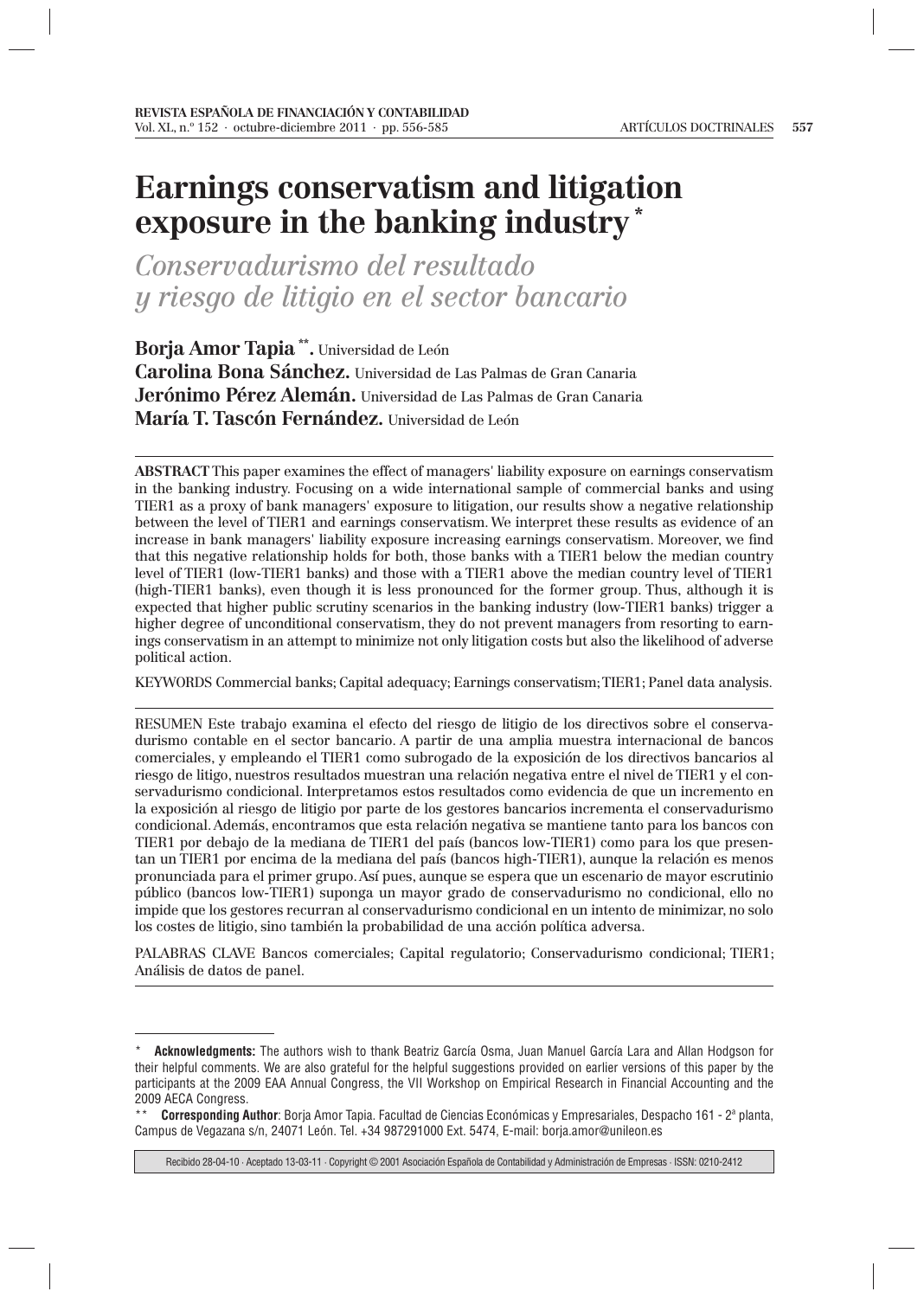## **1. INTRODUCTION**

The aim of the present work is to examine the incidence of managers' exposure to litigation risk on earnings conservatism in the banking industry. This research topic is potentially interesting, particularly in light of the recent World financial crisis which has increased the number of failed and troubled banks, turning bank managerial exposure to legal liability into an issue that has caught the attention of investors, mass media, and regulators. Moreover, the shift towards fair-value accounting, extended with the progressive implementation of IASB standards in the European Union as well as in many developing countries, and promoted by  $FASB<sup>(1)</sup>$ , has emphasized the debate on the benefits and drawbacks of conservative accounting.

Previous research has shown that earnings conservatism is an important property of accounting earnings (see, *e.g.* Basu, 1997; Pope and Walker, 1999; Ball *et al.*, 2000; Givoly and Hayn, 2000; Giner and Rees, 2001; Holthausen and Watts, 2001; García-Lara and Mora, 2003; García-Lara and Mora, 2004; Raonic *et al.,* 2004; LaFond and Watts, 2008; García-Lara *et al.*, 2009). While the literature has advanced different explanations for the existence of conservatism, such as those related to tax minimization or to the asymmetry in regulators' costs, the contractual explanation and shareholder litigation are the main reasons that, in general terms, dictate the demand for conservative accounting (Watts, 2003).

According to this explanation, Watts (2003) predicts that managers and auditors select accounting procedures that allow them to reduce litigation costs, since overstating the firm's net assets is more likely to result in litigation costs than understating net assets. Therefore, in accordance with the litigation explanation for earnings conservatism, previous empirical works show evidence of an increase in earnings conservatism in response to a raise in the litigation environment (see, *e.g.* Kothari *et al*., 1988; Ball *et al.,* 2000; Holthausen and Watts, 2001; Huijgen and Lubberink, 2005; Ball and Shivakumar, 2005).

The banking industry provides an interesting framework to expand the study on the effect of managers' threat of litigation on earnings conservatism. In this sense, compared with other industries, banks are subject to closer regulation and supervision (see, *e.g.* Levine, 2004; Barth *et al.*, 2004; Barth *et al.*, 2006) as their political visibility is high because they administer the payments system, supply backup liquidity and are the conduit through which monetary policy is administered (Corrigan, 1982). Furthermore, banks are considered to have firm and industry specific human capital and, in this sense, legal and disciplinary actions against banks relayed through the media might considerably affect the reputation of the banks and their managers. For all these reasons, bank managers are especially vulnerable to litigation.

 <sup>(1)</sup> The IASB and FASB are developing a joint Conceptual Framework in which the use of fair value is discussed as the preferred measurement basis. On June 2010 the FASB published its proposed Accounting Standards Update, Fair Value Measurements and Disclosures (Topic 820): Amendments for Common Fair Value Measurement and Disclosure Requirements in U.S. GAAP and IFRSs. The same month, on June 2010, the IASB issued its Exposure Draft, Measurement Uncertainty Analysis Disclosure for Fair Value Measurements.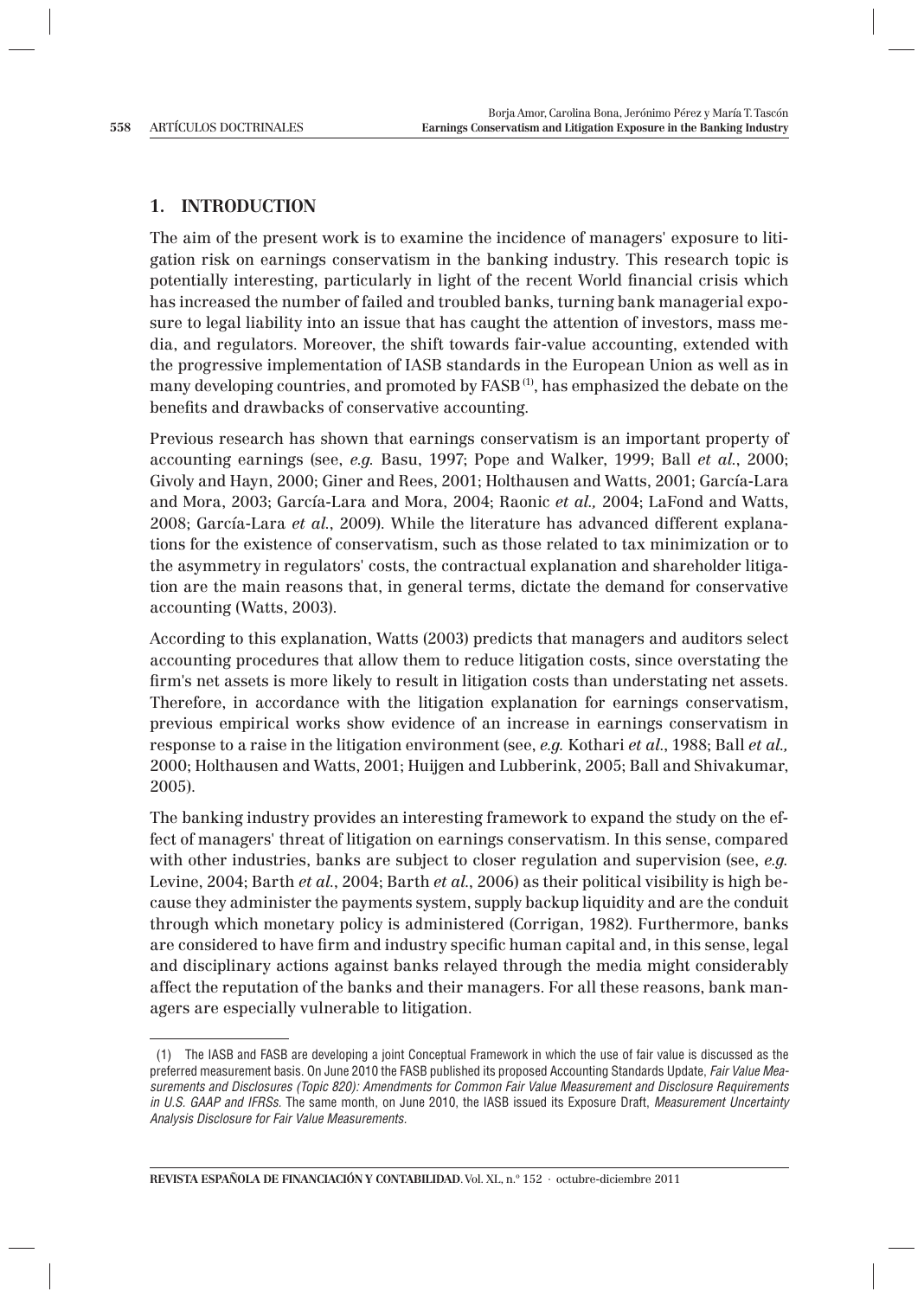As the previous literature suggests (see, *e.g*. Moyer, 1990; Beatty *et al.*, 1995; Collins *et al*., 1995; Niswander and Swanson, 2000), the extent of public scrutiny in the banking industry is influenced by a capital adequacy threshold, since this capital level could be considered a proxy of the likelihood of bank failure. Thus, since the 1988 Basel Capital Accord, regulators require that banks hold a minimum *TIER1* capital (equity capital and disclosed reserves) equal to 4% of risk-adjusted assets and this measure has come to be considered *(see, e.g.* Chami and Cosimano, 2003) the main constraint in analysing and controlling bank behaviour.

In this context, managers' financial reporting choices are one of the available tools for addressing an increase in litigation exposure. Particularly, in the present work, we provide evidence on a positive relationship between managers' litigation threat and earnings conservatism in the banking industry by using a bank specific measure of managers' exposure to litigation risk, the level of *TIER1.* Overall, our results are consistent with an increase in public and private scrutiny, derived from an increase in the perceived likelihood of bank failure, promoting conditional conservatism. Nevertheless, as the previous literature suggests (see *e.g*. Moyer, 1990; Beatty *et al.*, 1995; Collins *et al.,* 1995; Niswander and Swanson, 2000) it is important to distinguish between potentially troubled banks and those with a safe margin of capital. In this sense, banks with low capital ratios may be required to follow supervisor' plans, in which relevant short term decisions or even strategic ones are conducted. According to this, banks with a lower margin of capital face not only greater liability exposure but also higher supervisory pressures. Therefore, to gain a deeper understanding of the effect of managers' liability exposure on earnings conservatism, we extend previous analysis by considering the effect of *TIER1* on earnings conservatism for those banks with a *TIER1* below the mediancountry level of *TIER1* («low *TIER1*») and those with a *TIER1* above the median-country level of *TIER1* («high *TIER1*»). Our results show that the negative relationship between *TIER1* and earnings conservatism holds for both «high *TIER1»* banks and «low TIER1» banks. Nevertheless, this negative relation is greater for the former group. In light of previous results, we conclude that higher scrutiny scenarios where unconditional conservatism is likely to play a significant role (see *e.g.* Qiang, 2007; García Lara *et al.*, 2009) does not prevent managers from resorting to earnings conservatism in an attempt to minimize litigation costs and the likelihood of unfavorable political actions.

For this study we considered a panel comprising 335 worldwide commercial public banks collected from *BankScope* database, covering from 1998 to 2007. In our analysis we have considered the examination of earnings conservatism as proposed by Basu (1997), Ball and Shivakumar (2005) and Nichols *et al.* (2009), extending previous models by including the *TIER1* variable. Our model was estimated by using the Arellano and Bond (1991) GMM estimator, adding the corrections proposed by Arellano and Bover (1995) and Blundell and Bond (1998). That estimator allows us to control for both heterogeneity and endogeneity problems, which could bias our results.

Our paper contributes to the literature by furthering our understanding on the effect of litigation risk on earnings conservatism. Moreover, to the best of our knowledge, this is the first study that analyses the effect of managers' liability exposure on earn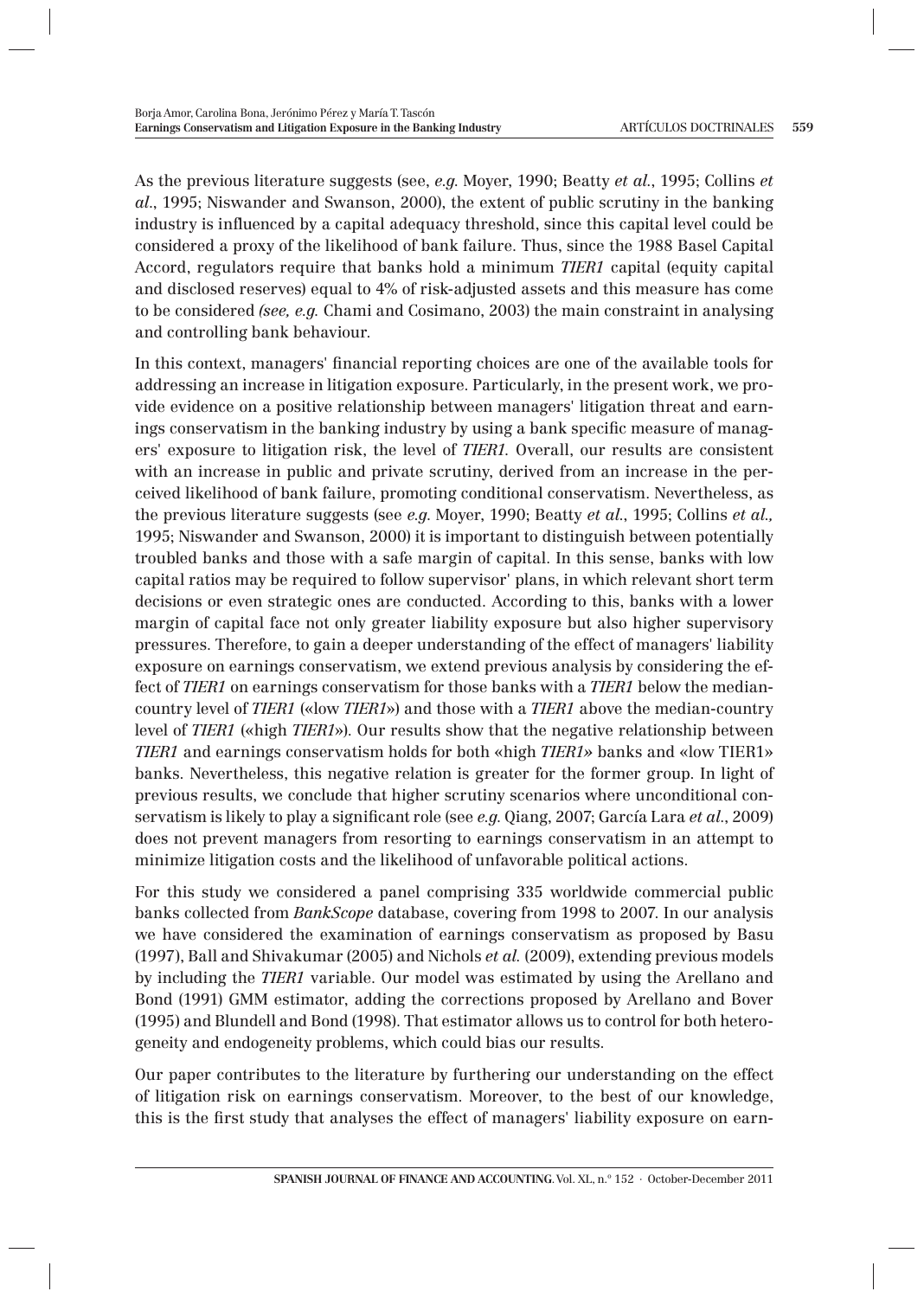ings conservatism in the banking industry. Additionally, by focusing on an international context, our results provide evidence of a powerful driver for earnings conservatism in the banking industry all over the world. Finally, our work complements Nichols *et al.* (2009), who find that ownership structure is also a driver of earnings conservatism in the banking industry.

The remainder of the paper is organized into five sections. Section 2 reviews related research to derive our hypotheses. Section 3 explains the sample data configuration and the research methodology. Section 4 shows the empirical results obtained from some regression analyses of current earnings changes and *TIER1*. Concluding remarks are provided in section 5.

## **2. THEORETICAL BACKGROUND AND HYPOTHESES DEVELOPMENT**

In this section, we link previous available evidence on capital adequacy ratios as determinants of managers' litigation exposure in the banking industry and the use of earnings conservatism in order to develop our hypotheses.

**2.1. CAPITAL REGULATION IN THE BANKING INDUSTRY**

The capital structure of financial institutions is determined in part by the same departures from the frictionless world of Modigliani and Miller that determine the capital structures of other firms, such as taxes, expected costs of financial distress, transactions costs, signalling behaviour and agency problems arising from asymmetric information.

To date, a number of works have dealt with banking business, regulation affecting the banking industry, and the relevance of maintaining minimum levels of capital as a guarantee to creditors. International banks' financial health and fair competition were the main concerns in Basel Capital Accords, giving rise to an international set of capital requirements. To avoid bankrupts and to keep the proper functioning of the international financial industry, common standards on the computation of regulatory minimum levels of capital, and on the scope and frequency of the information provided by banks have been established<sup>(2)</sup>. Researchers have analysed these rules in detail, with a special emphasis on their implementation, fulfilment, consequences and, particularly, on the

<sup>(2)</sup> As Wagster (1996) says, the first Basle Accord was a landmark regulatory agreement. It was reached in 1988 in order to reduce the risks of the international banking system and to minimize competitive inequality that arises from differences among national bank-capital regulations (BCBS, 1988). A modification, concerning some specific conditions to compute capital, was published in 1998 (BCBS, 1998). A second Accord (known as Basel II) was published in 2004 (BCBS, 2004). The Basle Accords provide a common international definition of bank capital that divides capital into two tiers. Tier 1 capital is common to all of the signatory countries and consists of common stockholder equity and disclosed reserves, except for some forms of hybrid instruments that are restrictedly permitted in lightly different conditions in different countries (a good comparison of these conditions can be found in Delfiner and Pailhe, 2006). Tier 2 capital can include any combination of eligible capital elements permitted by the national regulator. Consequently, meaningful cross-country comparisons of the capital holdings of international banks can be made with Tier 1 capital but not with Tier 2. The Basle Accord assigns various weights to broad categories of risk in a bank's balance sheet and off-balance-sheet exposures are included with their appropriate conversion factors. The sum of weighted assets constitutes adjusted total assets of which 8 percent (4 percent in Tier 1 elements and 4 percent in Tier 2) is the minimum capital base. Tier 2 elements are only eligible up to 100 percent of Tier 1.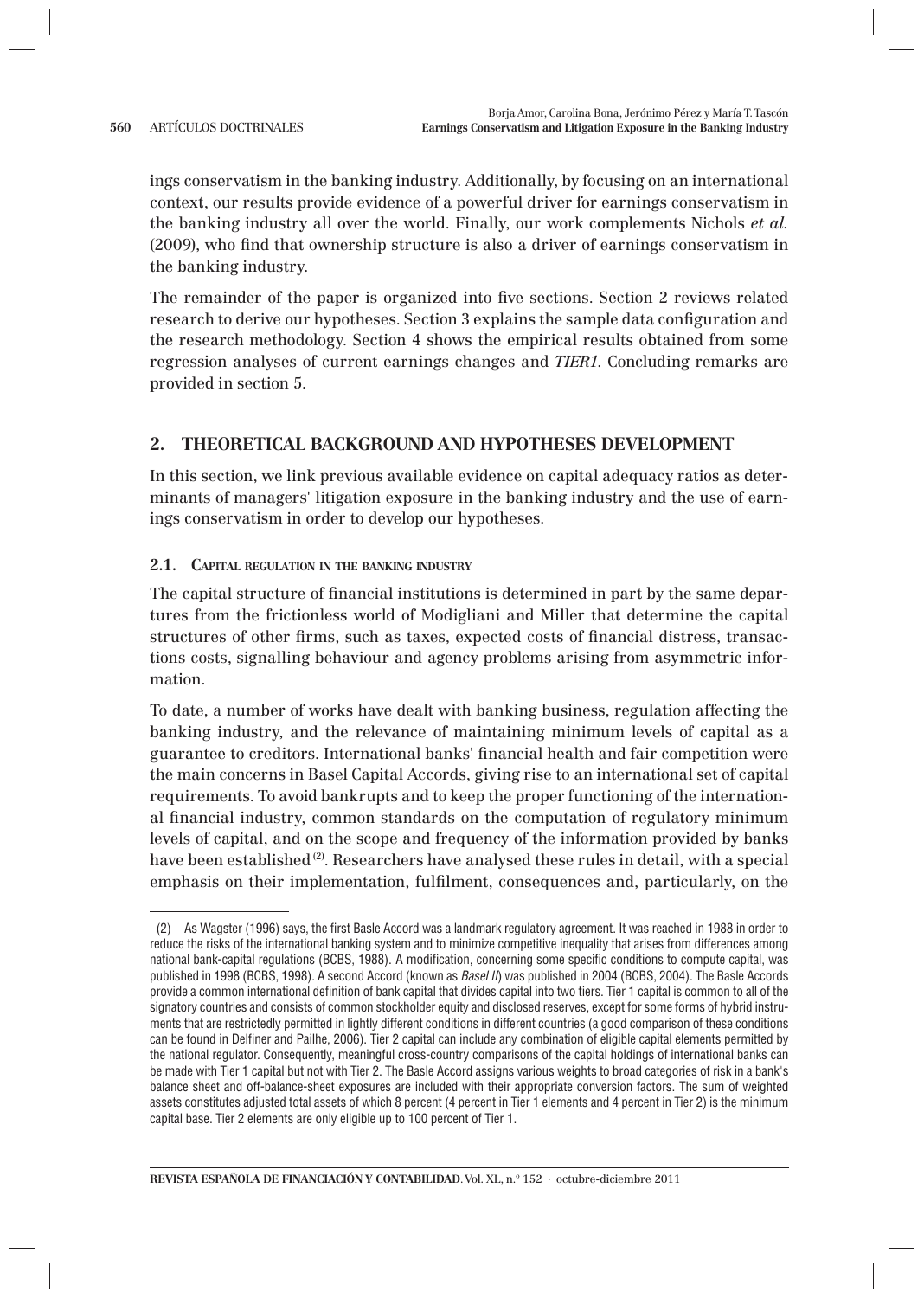determinants of bank-capital variations (some representative references could be found in Kim and Santomero 1988; Zarruk and Madura, 1992; Barber *et al.*, 1996; Aggarwal and Jacques, 2001; Rime 2001; Milne, 2002; Chami and Cosimano, 2003; Barth *et al.*, 2004; Van Hoose, 2007).

Compliance with the regulatory capital requirements is an important issue because banks regulators use these measures of capital adequacy to determine prominent aspects of banking functioning. Thus, banks with low capital ratios may be refused permission to acquire other firms, may not pay dividends, may not pay management fees to their holding company, may be required to follow a supervised plan for raising those ratios, or may not even be allowed to continue in operation. For instance, in the United States, banks categorized as "undercapitalized" or "significantly undercapitalized" are subject to significant restrictions and in the worst case are placed in receivership (Barth *et al.*, 2006). As Berger *et al*. (1995) point out, regulatory capital requirements are a means to protect the economy from negative externalities caused by bank failures, especially systemic risk. Thus, supervisors and market participants have come to rely on *TIER1* capital or equity capital as the main measure for analysing and controlling banks (Chami and Cosimano, 2003).

Barth *et al.* (2006) carry out a comprehensive empirical study using the results of two different surveys on bank regulation and supervision across the world. In their work, they conclude that the overwhelming majority of countries comply, technically, with Basel capital rules. Moreover, they find that for many countries, supervisory authorities possess the power of taking corrective action when confronted with violations of regulations or other imprudent behaviour on the part of banks. Additionally, under some circumstances, courts may intervene by limiting, delaying, or even reversing the actions taken by the supervisory authorities. The results of the study also show that the supervisory authorities have significant power in bank restructuring and reorganization (including removing or replacing management and directors) but not in declaring a bank insolvent (as the courts have the dominant power in this regard).

The theory of capital structure holds that equity capital is relatively more costly than debt because of tax and dilution of control reasons (Saunders and Schumacher, 2000). Supporting evidence has shown that under non-increasing risk aversion, bank profitability, credit extension, and the overall economic activity of the bank can be damaged by increasing capital, since it primarily produces effects such as the reduction of interest margins (Zarruk and Madura, 1992) or even the increase of bank failure probability<sup>(3)</sup> (Barber *et al.*, 1996). Notwithstanding, evidence shows the banking industry's ability to transfer costs to their clients through interest margins (see, *e.g.,* Saunders and Schumacher, 2000; Demirgüç-Kunt *et al.*, 2004). In this line, Berger (1995) finds a positive relation between capital and earnings in the banking industry when certain conditions are fulfilled. The author suggests that higher capital is followed by higher earnings over the next few years and argues that this occurs primarily through lower interest rates

 <sup>(3)</sup> As Barber et al. (1996) point out the probability of bank failure depends upon both the risk and return of the asset portfolio. Therefore, more capital results in a reduction of return which produces a risk-return combination with a higher probability of bank failure.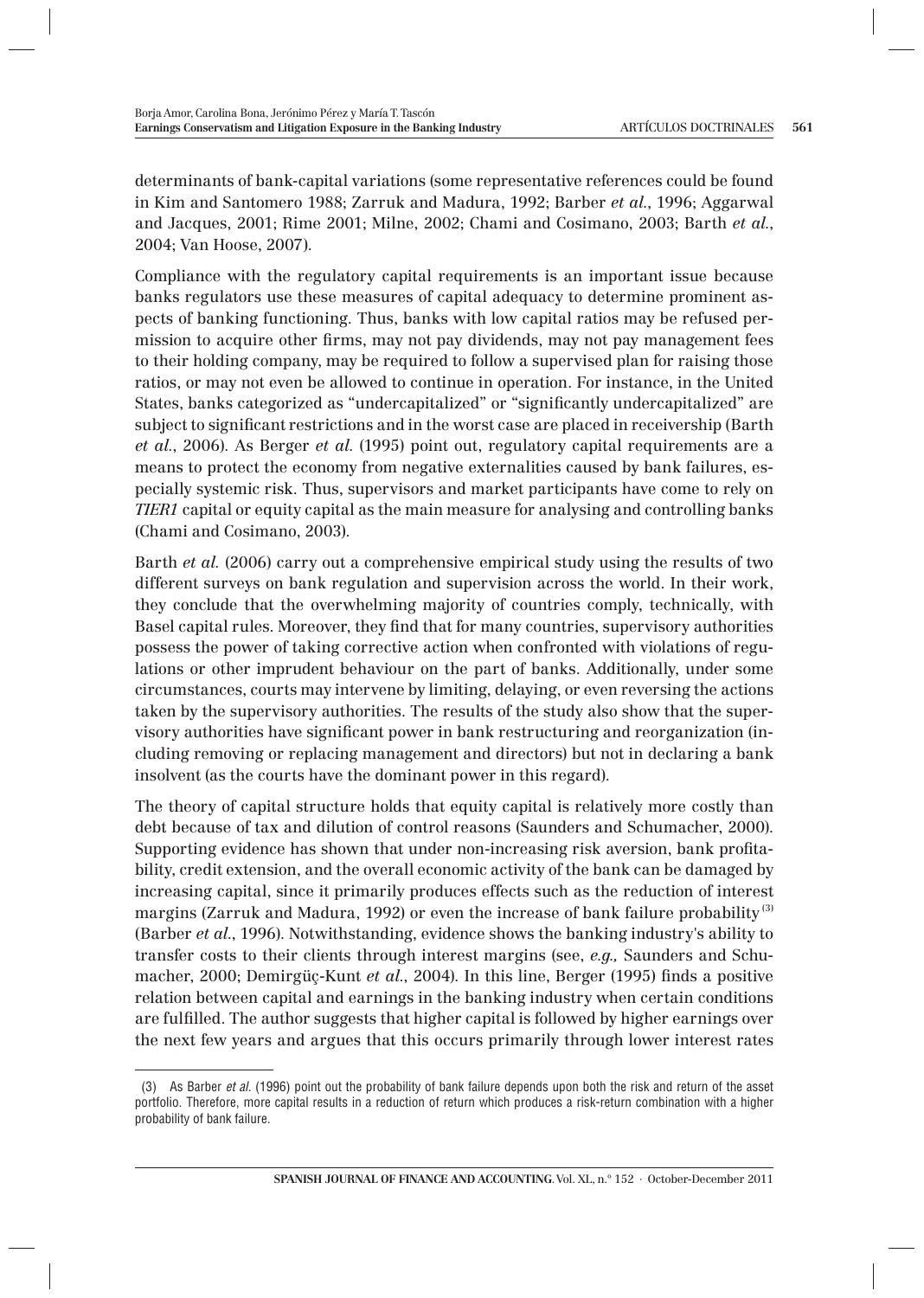paid on uninsured funds. Thus, banks with increased expected bankruptcy costs that react by increasing capital quickly appear to pay lower uninsured debt rates and have higher earnings than those that do not react this way.

Banks usually hold excess capital over the minimum regulatory requirements. As Chami and Cosimano (2003) emphasize, banks view the capital «requirement» as being regulatory minimums plus some basis points (4), probably varying across banks. Even if regulators change capital requirements, banks have to increase their capital to maintain the spread. Several reasons have been put forward to explain why banks maintain capital buffers (see *e.g*. Marcus, 1984; Berger *et al.*, 1995; Jackson, 1999; Milne and Whalley, 2001; Estrella, 2004; Milne, 2004). Banks may hold extra capital as protection against the violation of the regulatory minimum requirements (see, *e.g*. Marcus, 1984; Milne and Whalley, 2001; Milne, 2004). In this way, banks insure themselves against costs arising from a supervisory intervention in response to a violation of the requirements. Besides, banks generally tend to assess their risks differently from regulators, using a variety of internal data, criteria, methods or models. Appropriate bank-specific capital levels will therefore be set according to their own assumptions and risk appetites. Banks may also increase capital as a rational response to environment changes, particularly to the withdrawal of implicit government guarantees (Flannery and Rangan, 2004).

By holding extra capital, banks can take advantage of unexpected profitable opportunities, as they are in a better position to obtain wholesale funds quickly and at a competitive rate of interest. For instance, in the event of a substantial increase in loan demand, banks with relatively little capital may lose market share to those that are well capitalised. Finally, banks may also need to hold excess capital in order to signal soundness to the market and satisfy the expectations of rating agencies (see *e.g*. Jackson, 1999; Kliger and Saring 2000; Gropp and Richards, 2001).

#### **2.2. MANAGERS' LITIGATION EXPOSURE AND EARNINGS CONSERVATISM IN THE BANKING INDUSTRY**

Conservatism can be understood in two ways: balance-sheet conservatism, also known in Anglo-Saxon literature as *ex ante* conservatism or unconditional conservatism, and earnings conservatism, also referred to as *ex post* conservatism (Ball *et al.*, 2000) or conditional conservatism. The former is defined by Feltham and Ohlson (1995) as a systematic undervaluation of equity. The latter, introduced by Basu (1997), refers to an attribute that captures the accountant's tendency to require a higher degree of verification to recognize good news as gains than bad news as losses. According to that asymmetry, accounting earnings reflect bad news more quickly than good news <sup>(5)</sup>.

Although previous literature has considered different explanations for the existence of conservatism, such as tax optimization or the asymmetry in regulators' costs, the

 <sup>(4)</sup> Regulatory standards in several countries require banks to maintain minimum levels higher than Basel ones, such as in the U.S.

<sup>(5)</sup> Ball and Shivakumar (2005) highlight the fact that the requirement imposed by the definition of conservatism is precisely that the reduction in the accounting earnings necessarily reflects a current economic loss, which represent a fundamental difference from other interpretations of the term.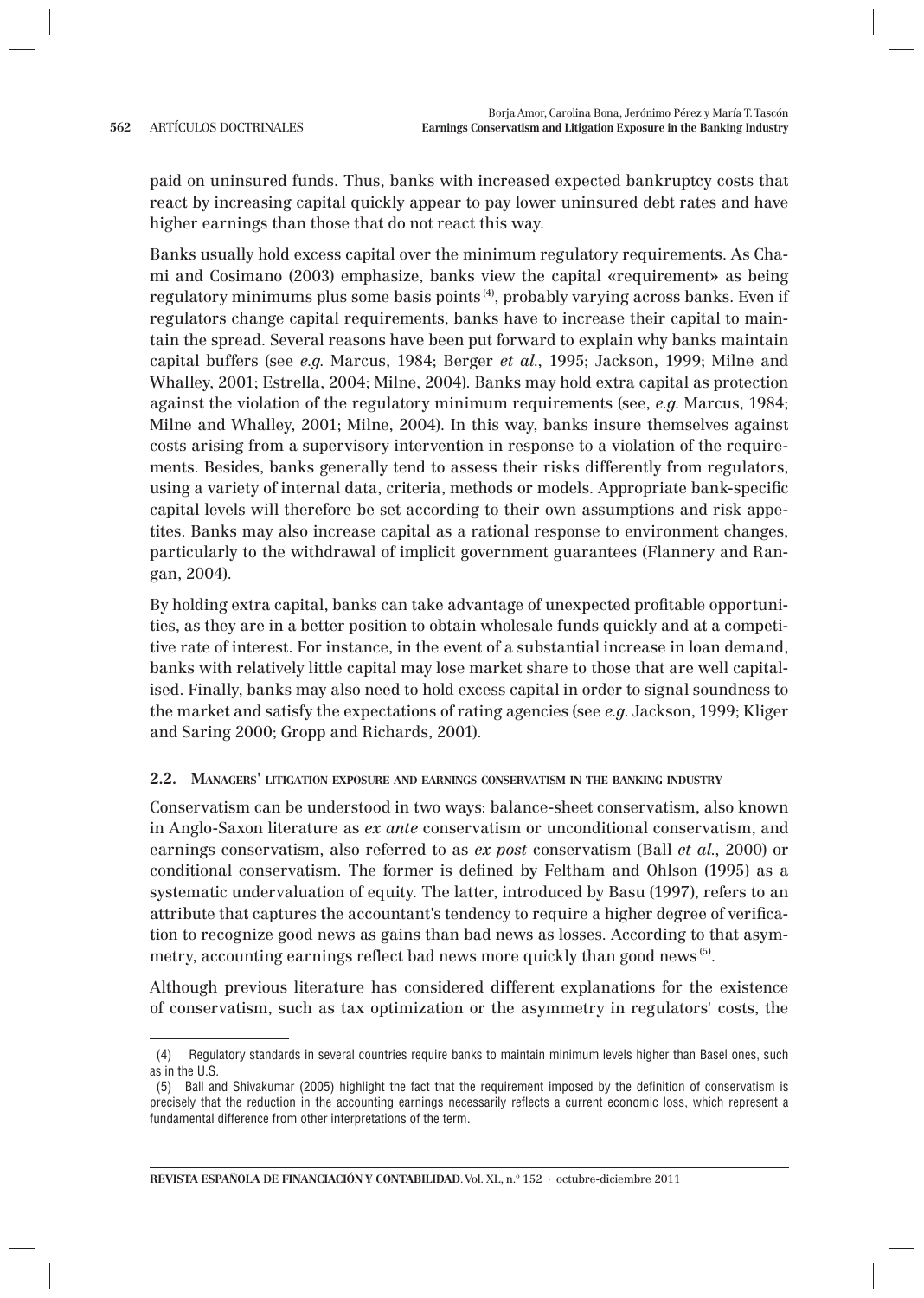contractual and litigation explanations are the main drivers of conservative accounting (Watts, 2003). In the context of this latter explanation, previous studies analyse the following: the effect of auditors' exposure to litigation on earnings conservatism (see, *e.g.* Kothari *et al*., 1988; Holthausen and Watts, 2001); or the effect of managers litigation exposure as measured by the cross-listed nature of the firm, the legal origin or the public or private nature of the firm on earnings conservatism (see, *e.g.* Ball *et al.*, 2000; Huijgen and Lubberink, 2005; Ball and Shivakumar, 2005).

Nevertheless, studies on the determinants of earnings conservatism in the banking industry are recent and scarce. Thus, under the contractual explanation, Nichols *et al.* (2009) analyse the effect of ownership structure on earnings conservatism in the banking industry. They predict and find that stakeholders in public banks demand greater degrees of accounting conservatism than in private banks. Particularly, these authors find that public banks recognize more timely earnings declines but less timely earnings increases than private banks.

As Levine (2004) points out, there are two attributes that make banks special in practice: greater opaqueness than other industries and greater government regulation. Trying to prevent systematic risk or mitigate its adverse consequences, common standards have been established on the scope and frequency of the information provided by banks and on the computation of regulatory minimum levels of capital, being TIER1 one of the main measures used for this last purpose. Thus, all governments regulate and supervise banks to promote a «safe and sound» banking industry and so, once a bank is operating within the regulatory environment, it is subject to narrow monitoring and control through and by various official supervisory actions (Barth *et al.*, 2004). In fact, *Basel II*'s supervisory review process pillar (in its second principle) asks supervisors to review and evaluate banks' internal capital adequacy assessments and strategies, as well as their ability to monitor and ensure their compliance with regulatory capital ratios. The periodic review may involve on- or off-site examinations or discussions, external auditing, and periodic reporting. It can be appreciated that regulatory rules are pointing not only to troubled institutions, but to owners and managers that are poorly managing those institutions (Van Hoose, 2007).

Previous literature (see, *e.g*. Moyer, 1990; Beatty et al., 1995; Collins *et al*., 1995; Niswander and Swanson, 2000) suggests that the extent of regulatory scrutiny in the banking industry is influenced by a capital adequacy threshold. Thus, as *TIER1* decreases, regulators' scrutiny over the bank intensifies due to the increase of the perceived risk of bank failure. Since legal and disciplinary actions against banks are relayed through the media, this closer scrutiny potentially attracts additional scrutiny by investors and the mass media. In this context, earnings conservatism is one of available tools for managers in dealing with litigation exposure because, according to Watts (2003), when the likelihood of litigation increases, overstating the firm's net assets is more likely to result in litigation costs than understating net assets. Thus, we argue that this increase in litigiousness as *TIER1* decreases raises managers' net benefits of using earnings conservatism as a way to mitigate expected litigation costs. Therefore, a decrease in *TIER1* would provide bank managers' with the incentives to address litigation exposure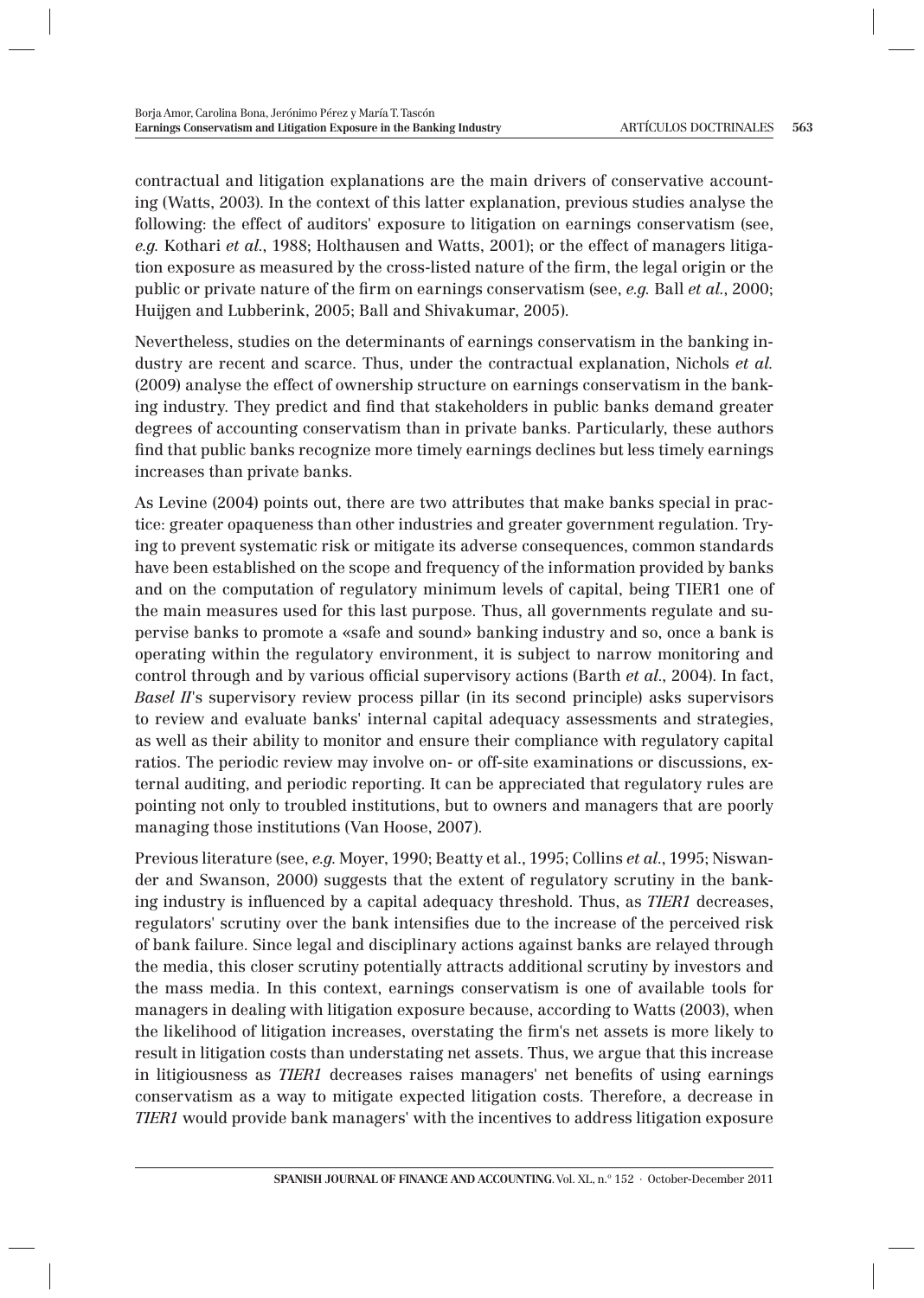through earnings conservatism. Note that bank managers are assumed to have firm and industry specific human capital  $^{(6)}$  and additionally the supervisory authority is the same for the whole bank industry in the country. For these reasons, banks are particularly vulnerable to litigation exposure since being involved in a litigation process may put the manager out of the whole industry in the country.

Hence, in a more formal manner, we state the following hypothesis:

### *H1 There is a negative relationship between TIER1 and earnings conservatism.*

At this point, we must acknowledge that a competing interpretation of this negative cross sectional association between *TIER1* and earnings conservatism is that this relation is primarily mechanical. In this sense, it is important to consider how conservatism can affect *TIER1* ratios. Thus, as in *TIER1* ratio the numerator contains permanent equity capital and the denominator risk-weighted assets, conditional conservatism affects both the numerator, via lower earnings that result in lower equity capital, and the denominator, as conservatism generates lower assets. The net effect is that higher conservatism reduces *TIER1* ratio. For this reason it could be argued that conservatism is mechanically and negatively associated with *TIER1*, the litigation proxy considered in the present work. Although we agree that the mechanical interpretation is consistent with a negative cross sectional association between *TIER 1* and earnings conservatism, we also consider that under the mechanical interpretation one would not expect differences in the response coefficients of earnings conservatism to changes in *TIER1* for banks with a safe margin of capital and those others with a lower level of *TIER1*.

Therefore, in order to gain a deeper understanding of the effect of *TIER1* on earnings conservatism, we extend the analysis by considering the effect of *TIER1* on earnings conservatism in banks with a *TIER1* below the median-country level of *TIER1* («low *TIER1*») and those with a *TIER1* above the median-country level of *TIER1* («high *TIER1*»). Thus, although managers' litigation concern increases as TIER1 decreases, the extent of regulatory scrutiny in the banking industry seems to be influenced by capital adequacy thresholds (see *e.g*. Moyer, 1990; Beatty *et al.*, 1995; Collins *et al.,* 1995; Niswander and Swanson, 2000). For this reason it is important to distinguish between potentially troubled banks and those with a safe margin of capital. Since we expect low TIER1 banks' managers to face not only greater liability exposure but also comparatively higher regulatory and/or supervisory pressures, it is also important to consider how regulation can create incentives for conservative accounting in these banks.

Thus, regulators' preference for the unconditional *versus* the conditional form of accounting conservatism can drive managers into unconditionally conservative practices by imposing regulation costs on firms (see, *e.g.*, Qiang, 2007; García Lara *et al.*, 2009).

 <sup>(6)</sup> Rajan (1998) refers to the positive incentives that regulation provides to the banking management (by giving them economic rents) if they conduct their business appropriately. And the credibility of bankers is based on the fact that they could offer their wealth and human capital as collateral. In the same line, Jeitschko and Jeung (2005) conclude that the manager who stands to lose his private benefit of control in case of bankruptcy is generally more conservative in determining asset risk than the shareholder.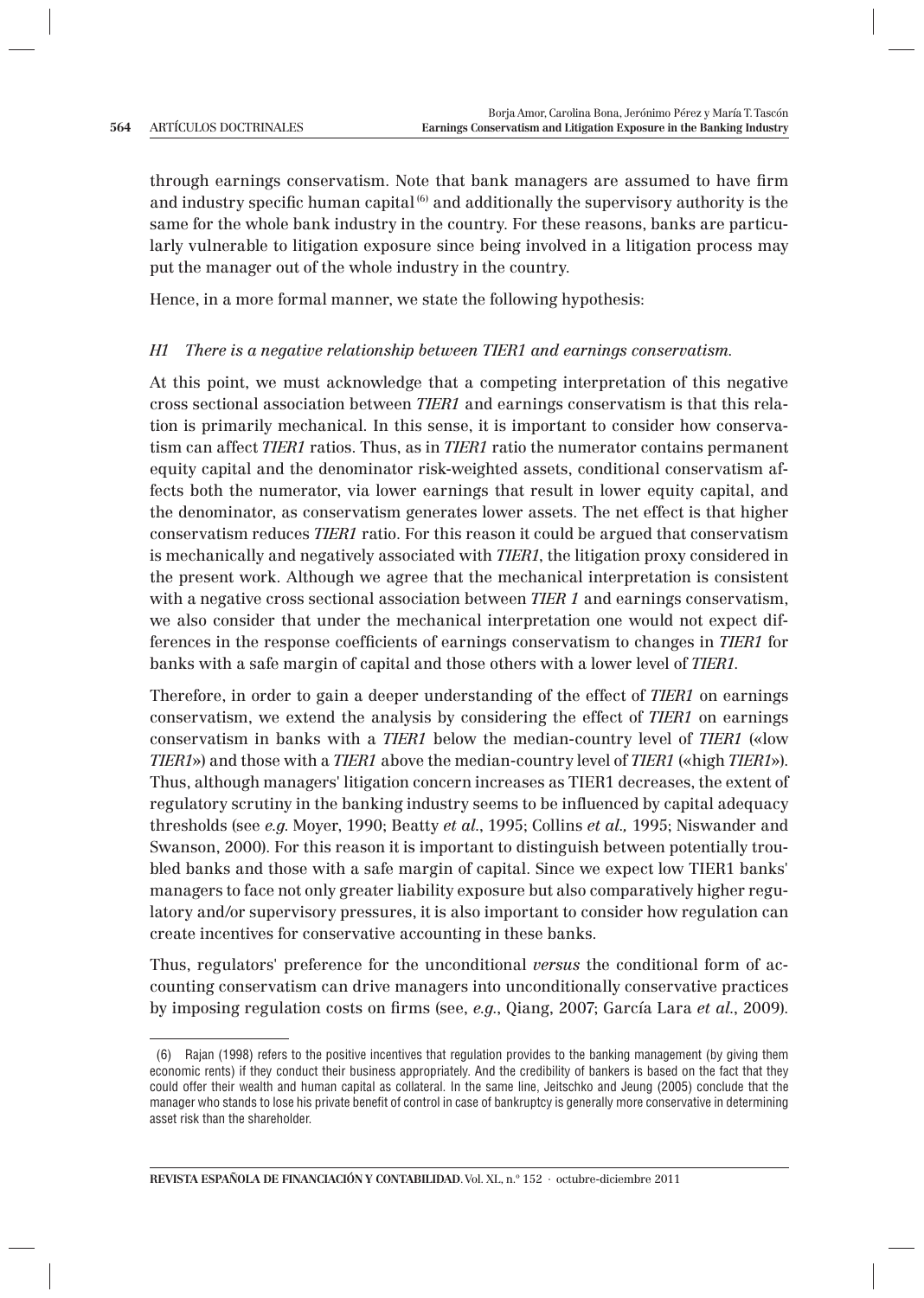Nevertheless, as previous authors consider, the unconditional conservatism resulting from these regulatory demands does not shield managers from political costs and regulatory scrutiny. For this reason, managers still have incentives to use the remaining flexibility within accounting standards to resort to conditional conservatism in an attempt to minimize not only litigation costs but also the likelihood of adverse political action. In this context, we expect a negative relationship between TIER1 and earnings conservatism for both, low and high TIER1 banks. However, since according to previous literature (see, *e.g*. Qiang, 2007; García Lara *et al.*, 2009) unconditional conservatism is likely to play a more significant role in higher scrutiny scenarios, we expect a less pronounced degree of conditional conservatism for low TIER1 banks, since unconditional conservatism pre-empts conditional conservatism (Beaver and Ryan, 2005).

Therefore, we state the following hypothesis:

*H2: The negative relationship between TIER1 and earnings conservatism is less pronounced for banks with a TIER1 below the median-country level of TIER1 («low TIER1») compared with those with a TIER1 above the median-country level of TIER1 («high TIER1»).*

## **3. DATA AND RESEARCH DESIGN**

In this section, we explain the sources of the data used to build the sample of our empirical work, and the estimation procedures we follow in testing the effect of *TIER1* on gain and loss recognition timeliness.

## **3.1. DATA**

The bank data are taken from *BankScope* database by *Bureau van Dijk Electronic Publishing* (BvDEP). We begin with all listed commercial banks with consolidated accounts filed in update 208.1 (year 2007) from 69 countries over 1998-2007 analysis period. In order to identify and eliminate any possible outliers, we apply the method developed by Hadi (1992; 1994)<sup> $(7)$ </sup>. This method allows us to detect multiple outliers in multivariate data<sup>(8)</sup>. As a result, we construct an unbalanced panel comprising 335 banks and 2026 observations.

The set of specific variables used in our empirical tests are:

*ΔNI<sub>ii</sub>* is change in net income from fiscal year *t*-1 to fiscal year *t*, scaled by beginning-ofyear book value of total assets.

<sup>(7)</sup> As an alternative methodology, we winsorize variables and signs and significance levels generally remain the same.

 <sup>(8)</sup> This method orders the observations and divides the data set into two initial subsets: a basic subset which contains p+1 good observations and a non-basic subset which contains the remaining n-p-1 observations. Then, the method computes the relative distance from each point in the data set to the centre of the basic subset, relative to the covariance matrix of the basic subset. This method has been used in previous works about earnings conservatism (Grambovas et al., 2006; Bona et al. 2010).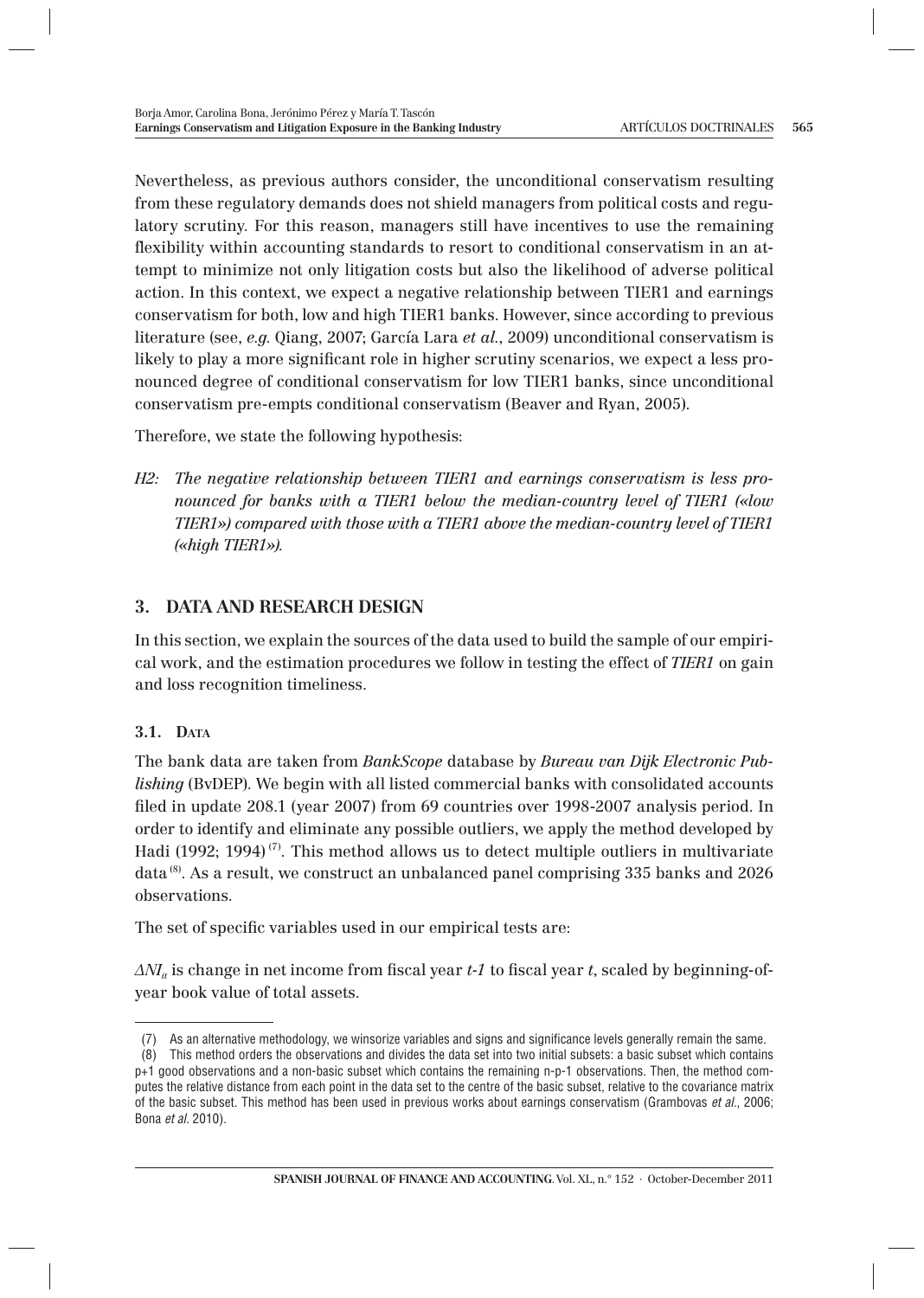$D\Delta N I_{i,j}$  is a dummy variable that takes the value of 1 when the prior-year change in net income  $(\Delta M_{i,j})$  is negative and 0 otherwise.

*TIER1<sub>it</sub>* is the regulatory capital adequacy ratio, constructed using shareholder funds plus perpetual non cumulative preference shares as a percentage of risk weighted assets and off balance sheet risks measured under the Basel rules. In general, this figure should be at least 4% to avoid regulatory problems. *TIER1* variable data are provided directly by *BankScope* in %.

*LowTier<sub>it</sub>* is a dummy variable that takes the value of 1 if *TIER1* of the bank *i* in year *t* is below the median-country level of *TIER1* of listed banks in the year *t* and 0 otherwise.

*IFRS<sub>it</sub>* is a dummy variable that takes the value of 1 when the bank *i* in year *t* is from a country in which accounting practices for banks are in accordance with IFRS or US GAAP, and 0 otherwise.

 $MkBook_{it}$  is the Market-to-Book ratio at the end of year  $t$ .

 $Size<sub>it</sub>$  is measured as the natural log of total assets at the end of year  $t$ .

## **3.2. VARIABLES AND DESCRIPTIVE STATISTICS**

Table 1 provides summary statistics for the entire sample, and for the two subsamples based on median *TIER1* in each country.

The narrower measure<sup>(9)</sup> of capital is called *TIER1* capital and gathers a variety of equity capital accounts including common stock, perpetual preferred stock, and retained earnings. As *TIER1* is a ratio that combines bank capital and risk weighted assets, lower levels reflect two possible scenarios: weaker capital levels, or excessive risk; whereas higher levels of *TIER1* are due to either strong capital levels (to compensate increasing risks) or safer assets.

Minimum and maximum values indicate wide variability across banks; therefore median values are more representative measures than mean values. As in the case of mean, total median is more than twice (8.5%) the regulatory minimum *TIER1.*

In three countries, Japan, Brazil, and China, there are banks that would have to face supervisory intervention because the minimum *TIER1* is below 4%. However, the percentage of banks in this situation is only 1.05% of the total banks, only 18 cases in 1,711.

The data show that Commercial Banks maintain capital buffers in order to avoid the intervention of supervisors or to take advantage of extra capital for the different purposes we have mentioned in section 2. The mean value of *TIER1* is 10.1%, more than twice the minimum regulatory capital under Basel rules, even though with a significant standard deviation.

<sup>(9)</sup> Total capital includes not only TIER1 capital but also other types of accounts (TIER2 capital) that would absorb losses. Such accounts include limited-life preferred stock, subordinated debt, and the loan-loss allowance to the extent that it is not allocated for losses on specific loans. The risk-based standards set minimum ratios for both  $TIER1$  (4%) and total capital, whereas national rules can impose more restrictions.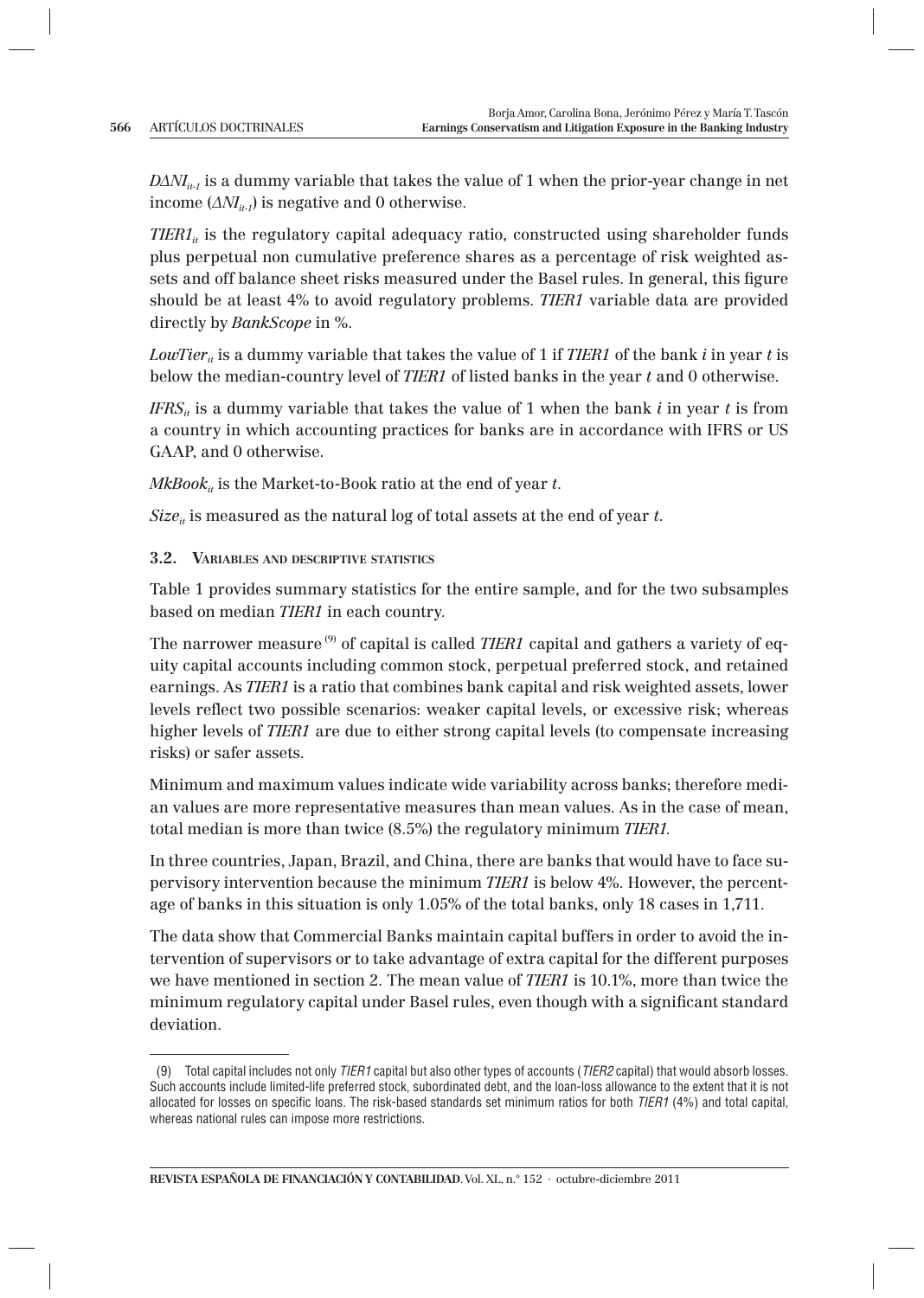| TIER1 Level               | Variable                          | Obs.         | Mean         | <b>Median</b>             | Std. Dev. | Min                       | Max            |
|---------------------------|-----------------------------------|--------------|--------------|---------------------------|-----------|---------------------------|----------------|
| Total                     | $\Delta NI$ .                     | 2026         | 0.000389     | 0.0003                    | 0.0085    | $-0.0443$                 | 0.0471         |
|                           | $\Delta NI_{\text{int-1}}$        | 1699         | 0.0012095    | 0.0005                    | 0.0150    | $-0.1931$                 | 0.2804         |
|                           | $D \Delta NI$ <sub>it-1</sub>     | 1699         | 0.4108299    | $\mathbf{0}$              | 0.4921293 | $\mathbf{0}$              | $\mathbf{1}$   |
|                           | TIER1.                            | 1711         | 10.10811     | 8.5000                    | 5.843354  | 0.0000                    | 98.6           |
|                           | IFRS <sub>it</sub>                | 2026         | 0.5162883    | 1.0000                    | 0.499858  | 0.0000                    | $\mathbf{1}$   |
|                           | MkBook <sub>it</sub>              | 1504         | 1.674516     | 1.3920                    | 1.1134    | 0.0002                    | 8.8229         |
|                           | $SIZE_{it}$                       | 2026         | 16.10362     | 16.2428                   | 1.8020    | 10.9259                   | 21.1228        |
| <b>High TIER</b>          | $\Delta NI_{\rm tr}$              | 888          | 0.0007533    | 0.0004                    | 0.0075    | $-0.0443$                 | 0.0423         |
|                           | $\Delta \rm NI$ it-1              | 771          | 0.0014247    | 0.0006                    | 0.0122    | $-0.1457$                 | 0.1677         |
|                           | $D \Delta NI$ <sub>it-1</sub>     | 771          | 0.3787289    | $\overline{0}$            | 0.4853853 | $\mathbf{0}$              | $\mathbf{1}$   |
|                           | TIER1 <sub>it</sub>               | 888          | 12.11736     | 10.1000                   | 7.066389  | 6.2000                    | 98.6           |
|                           | IFRS <sub>it</sub>                | 888          | 0.4808559    | 0.0000                    | 0.4999149 | 0.0000                    | $\mathbf{1}$   |
|                           | MkBook <sub>it</sub>              | 689          | 1.576923     | 1.2663                    | 1.1103    | 0.0013                    | 8.8229         |
|                           | $SIZE_{n}$                        | 888          | 16.19492     | 16.4314                   | 1.9060    | 11.2596                   | 21.1228        |
| Low TIER                  | $\Delta NI$ .                     | 823          | 0.0005948    | 0.0003                    | 0.0079    | $-0.0338$                 | 0.0471         |
|                           | $\Delta \text{NI}_{\text{int-1}}$ | 688          | 0.0015979    | 0.0005                    | 0.0157    | $-0.0623$                 | 0.2804         |
|                           | $D \Delta NI$ <sub>it-1</sub>     | 688          | 0.4215116    | $\overline{0}$            | 0.4941604 | $\overline{0}$            | $\overline{1}$ |
|                           | $TIER1_{tr}$                      | 823          | 7.94017      | 7.3000                    | 2.842849  | 0.0000                    | 28.28          |
|                           | IFRS <sub>it</sub>                | 823          | 0.4823815    | 0.0000                    | 0.4999933 | 0.0000                    | $\mathbf{1}$   |
|                           | MkBook <sub>it</sub>              | 628          | 1.725162     | 1.4231                    | 1.0511    | 0.0020                    | 7.4333         |
|                           | $SIZE_{n}$                        | 823          | 16.33495     | 16.3988                   | 1.7106    | 10.9259                   | 20.5582        |
| Obs. With TIER<br>Missing | $\Delta NI$ <sub>it</sub>         | 315          | $-0.0011758$ | 0.0001                    | 0.0116    | $-0.0424$                 | 0.0471         |
|                           | $\Delta NI_{i+1}$                 | 240          | $-0.0005947$ | 0.0002                    | 0.0204    | $-0.1931$                 | 0.1120         |
|                           | $D \Delta NI$ <sub>it-1</sub>     | 240          | 0.4833333    | $\mathbf 0$               | 0.5007665 | $\mathbf 0$               | $\mathbf{1}$   |
|                           | $TIER1_{tr}$                      | $\mathbf{0}$ |              | $\mathbf{r} = \mathbf{r}$ | $\bar{z}$ | $\mathbf{r} = \mathbf{r}$ | $\epsilon$     |
|                           | IFRS <sub>it</sub>                | 315          | 0.7047619    | 1.0000                    | 0.4568755 | 0.0000                    | $\mathbf{1}$   |
|                           | MkBook <sub>it</sub>              | 187          | 1.864014     | 1.5402                    | 1.2856    | 0.0002                    | 7.6610         |
|                           | $SIZE_{it}$                       | 315          | 15.24186     | 15.3691                   | 1.4525    | 11.4813                   | 19.9247        |

**TABLE 1 DESCRIPTIVE STATISTICS BY TIER GROUP**

 $\Delta N l_i$  is change in net income from fiscal year t-1 to fiscal year t, scaled by beginning-of-year book value of total assets.  $\Delta N l_{i-1}$  is change in net income from fiscal year t-2 to fiscal year t-1, scaled by beginning-of-year book value of total assets.  $D\Delta N|_{n-1}$  is a dummy variable that takes the value of 1 when the prior-year change in net income  $(\Delta N_{i}t_{i})$  is negative. TIER1<sub>in</sub> measured in %, is the regulatory capital adequacy ratio, constructed using shareholder funds plus perpetual non cumulative preference shares as a percentage of risk weighted assets and off balance sheet risks measured under the Basel rules. In general, this figure should be at least 4% to avoid regulatory problems. LowTier is a dummy variable that takes the value of 1 if  $TIER1$  of the bank i in year t is below the mediancountry level of TIER1 of listed banks in the year  $t$  and 0 otherwise. IFRS<sub>n</sub> is a dummy variable that takes the value of 1 when the bank i in year t is from a country in which accounting practices for banks are in accordance with IFRS or US GAAP, and 0 otherwise. MkBook<sub>it</sub> is the Market-to-Book ratio at the end of year t. SIZE<sub>it</sub> is measured as the natural log of total assets at the end of year t.

After dividing the sample into two subsamples by using the *TIER1* median value of listed banks in each country as the cut-off point, we note that banks with *TIER1* below the median have a lower dispersion in *TIER1* and are larger than banks with *TIER1* above country medians. Also, we perform tests on the equality of means of size for high and low *TIER1* banks. The results show that banks with low TIER are significantly larger. Moreover, Table 1 shows that the market-to-book ratio for *low-TIER1* banks is higher than for *high-TIER1* banks (the means are 1.72 and 1.57, respectively, and the medians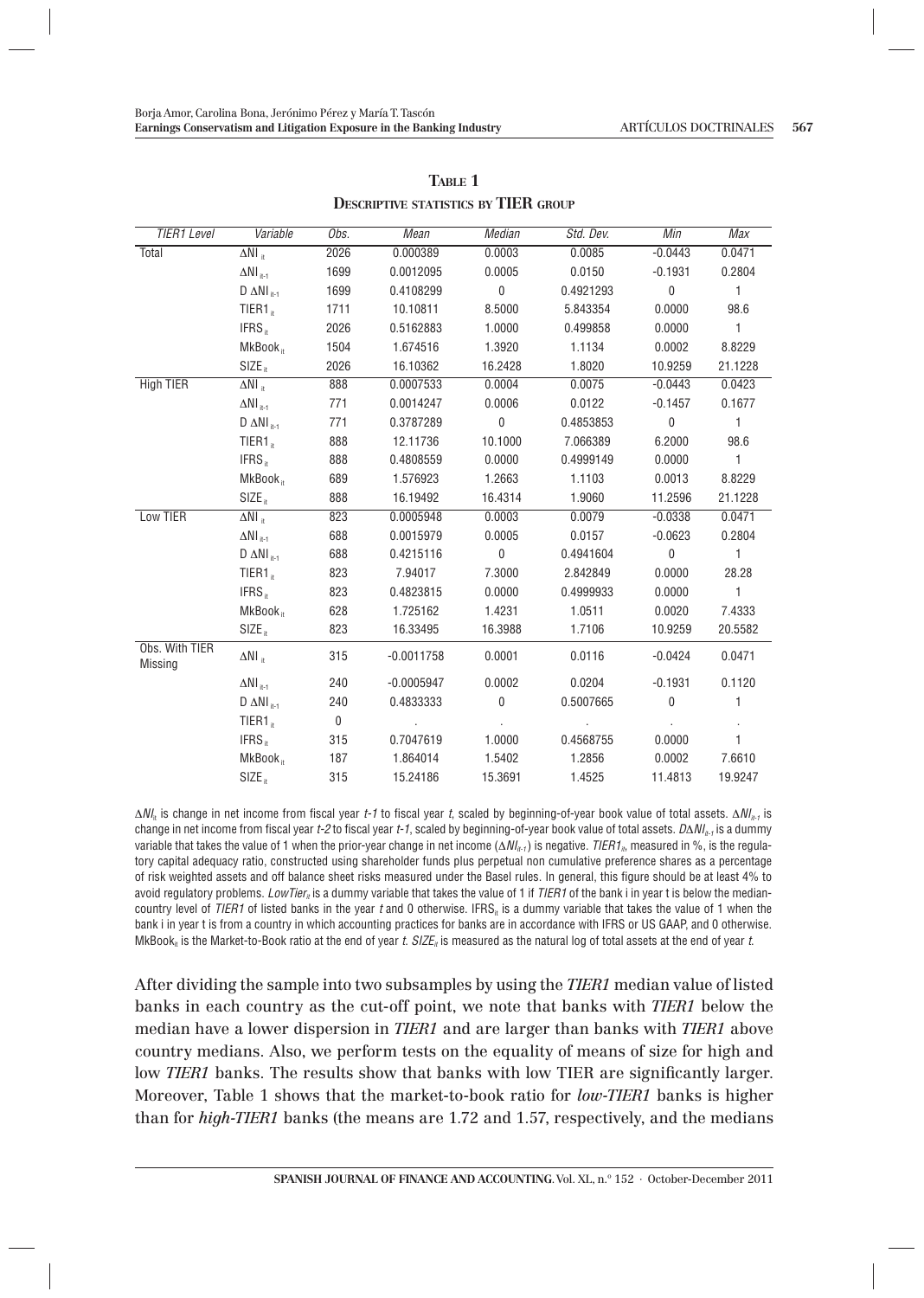exhibit the same pattern). A test on the equality of means shows that the means of market-to-book ratio for high and *low-TIER1* banks are significantly different. If we consider market-to-book a valid proxy for unconditional conservatism (*e.g.,* Pope and Walker, 2003; Beaver and Ryan, 2005; Pae *et al.*, 2005; Roychowdhury and Watts, 2007), banks in high scrutiny scenarios *(low-TIER1* banks) are more likely to be unconditionally conservative.  $\Delta N I_i$  shows changes in net income from one year to the following. In the total sample and in both the low *TIER1* and the high *TIER1* subsamples, average and median values are positive. Banks with low levels of *TIER1* display less change in net income than those with high levels of *TIER1*, as mean and median values show.

In table 2 we have analysed the eventual existence of multicollinearity problems. The values shown in the correlation matrix lead us to assume the absence of multicollinearity problems in the specification of the regression models.

|                             | <b>CORRELATIONS MATRIX</b> |                    |                          |             |                   |                      |             |
|-----------------------------|----------------------------|--------------------|--------------------------|-------------|-------------------|----------------------|-------------|
|                             | $\Delta NI_{it}$           | $\Delta NI_{it-1}$ | $D \triangle N I_{it-1}$ | $TIER1_{n}$ | IFRS <sub>n</sub> | MKBook <sub>it</sub> | $SIZE_{it}$ |
| $\overline{\Delta NI_{it}}$ | 1                          |                    |                          |             |                   |                      |             |
| sig.                        |                            |                    |                          |             |                   |                      |             |
| $\Delta NI_{it-1}$          | $-0.1918$                  | 1                  |                          |             |                   |                      |             |
| sig.                        | 0                          |                    |                          |             |                   |                      |             |
| $D \Delta NI_{it-1}$        | 0.1116                     | $-0.3861$          | 1                        |             |                   |                      |             |
| sig.                        | 0                          | 0                  |                          |             |                   |                      |             |
| TIER1 <sub>it</sub>         | 0.0395                     | 0.0836             | $-0.0397$                | 1           |                   |                      |             |
| sig.                        | 0.1025                     | 0.0014             | 0.1004                   |             |                   |                      |             |
| IFRS <sub>it</sub>          | 0.0157                     | 0.0505             | $-0.0216$                | 0.2948      | 1                 |                      |             |
| sig.                        | 0.4802                     | 0.0375             | 0.3323                   | 0           |                   |                      |             |
| MkBook <sub>it</sub>        | 0.1556                     | 0.1023             | $-0.0722$                | 0.101       | 0.3291            | 1                    |             |
| sig.                        | 0                          | 0.0002             | 0.0051                   | 0.0002      | 0                 |                      |             |
| $SIZE_{it}$                 | $-0.0095$                  | $-0.0105$          | $-0.0016$                | $-0.3534$   | $-0.189$          | 0.0334               | 1           |
| sig.                        | 0.6676                     | 0.6645             | 0.9441                   | 0           | 0                 | 0.195                |             |

# **TABLE 2**

 $\Delta N l_{ii}$  is change in net income from fiscal year t-1 to fiscal year t, scaled by beginning-of-year book value of total assets.  $\Delta N l_{ii}$ , is change in net income from fiscal year t-2 to fiscal year t-1, scaled by beginning-of-year book value of total assets.  $D\Delta N I_{n}$ , is a dummy variable that takes the value of 1 when the prior-year change in net income ( $\Delta NI_{n-1}$ ) is negative. TIER1<sub>in</sub> measured in %, is the regulatory capital adequacy ratio, constructed using shareholder funds plus perpetual non cumulative preference shares as a percentage of risk weighted assets and off balance sheet risks measured under the Basel rules. In general, this figure should be at least 4% to avoid regulatory problems. LowTier<sub>n</sub> is a dummy variable that takes the value of 1 if TIER1 of the bank i in year t is below the median of TIER1 of listed banks at country level in the year t and 0 otherwise. IFRS<sub>it</sub> is a dummy variable that takes the value of 1 when the bank *i* in year *t* is from a country in which accounting practices for banks are in accordance with IFRS or US GAAP, and 0 otherwise.  $MKBo0K_n$  is the Market-to-Book ratio at the end of year t. SIZE<sub>n</sub> is measured as the natural log of total assets at the end of year t.

Nevertheless, a formal test is performed to make sure that the multicollinearity problem is not present in our regressions. To do so, we calculate the Variance Inflation Factor (VIF) for each independent variable included in the estimated model and the largest VIF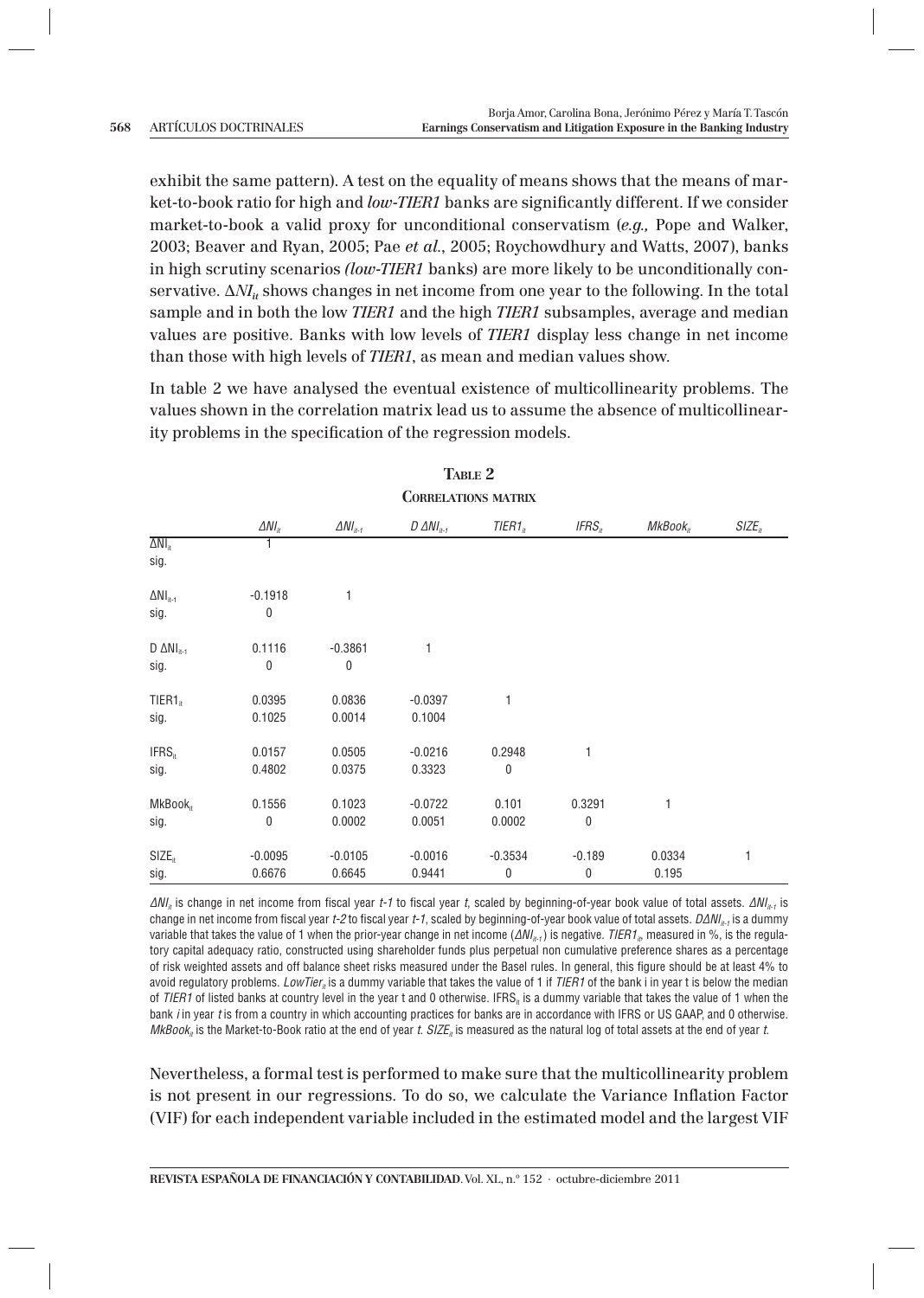value result is quite far from 5 [the value indicating that a multicollinearity problem may arise (Studenmund, 1997)].

#### **3.3. MEASURING THE EFFECT OF CAPITAL ADEQUACY ON EARNINGS CONSERVATISM**

As Nichols *et al.* (2009) point out, the Basu (1997) approach <sup>(10)</sup> (1) is appropriate within the banking industry because timely recognition of losses is a key dimension of financial reporting among banks. This is because of *(a)* the importance of exposure to losses from various types of risk intermediation in banking; and *(b)* capital adequacy regulations, which relate to the ability of a bank to absorb losses and remain solvent for depositors.

$$
\Delta NI = \alpha_0 + \alpha_1 D \Delta NI + \alpha_2 \Delta NI + \alpha_3 D \Delta NI \times \Delta NI + \mathbf{v}_u \tag{1}
$$

In equation (1),  $\Delta NI_{ii}$  is the change in net income from fiscal year *t-1* to *t*, scaled by beginning-of-year book value of total assets;  $D\Delta N I_{in}$  is a dummy variable that takes the value of 1 when the prior-year change in net income  $(\Delta M_{n,i})$  is negative and 0 otherwise; and  $v_{it}$  is the random disturbance. Similarly to Nichols *et al.* (2009), we expect some degree of conservatism in financial reporting for all banks in the sample. Under conservatism, timely recognition of economic gains and losses in accounting earnings should be asymmetric. As a result, we also expect timely recognition of economic losses in accounting, implying that earnings declines would be more transitory. Consequently, we predict a negative value for  $\alpha_{3}$ , the coefficient on  $\Delta NI_{ii} \times D\Delta NI_{ii}$ . Moreover, Nichols *et al.* (2009) argue that recognition of economic gains in accounting income would be deferred, so earnings increases would be more persistent, implying a positive value of  $\alpha$ .

To test our first hypothesis, we extend the Basu's model by including the *TIER1* variable, considering the examination of earnings increases and decreases as proposed by Nichols *et al.* (2009). Since we have to make sure that the increase in conservatism does not mechanically affect the litigation proxy (*TIER1*) we estimate the models considering the one-year lagged *TIER1* variable. Thus, the intuition is that as litigation exposure increases (*TIER1<sub>t1</sub>* decreases) we expect bank managers to react supplying higher conditional conservatism in time *t*. According to that, we expect higher deferred recognition of economic gains, producing more persistent earnings increases. The implication is  $\alpha_{0} < \theta$  in (2). Since *TIER1* is a continuous variable <sup>(11)</sup>, if  $\alpha_{0}$  is positive and the effect of the interaction term  $(\alpha_0)$  is negative, it would imply that the lower the *TIER1* variable, the higher the persistence of earnings increases. Moreover, as bank's *TIER1* decreases, we expect higher timely recognition of economic losses in accounting earnings, producing more transitory income reductions. The implication is  $\alpha_7 > 0$  in (2). Furthermore, if  $\alpha_3$ is negative and the effect of the interaction term  $(\alpha)$  is positive, it would imply that the lower the *TIER1* variable, the lower the persistence of earnings declines.

<sup>(10)</sup> Following Nichols et al. (2009) we use the first model suggested by Basu (1997) in his seminal paper. In the sensitivity test we re-estimate the models by using the Basu (1997) reverse regression model.

<sup>(11)</sup> Similarly, other works such as those by Wang (2006) and Zhao and Chen (2008) also interact continuous variables with the variables included in the Basu model.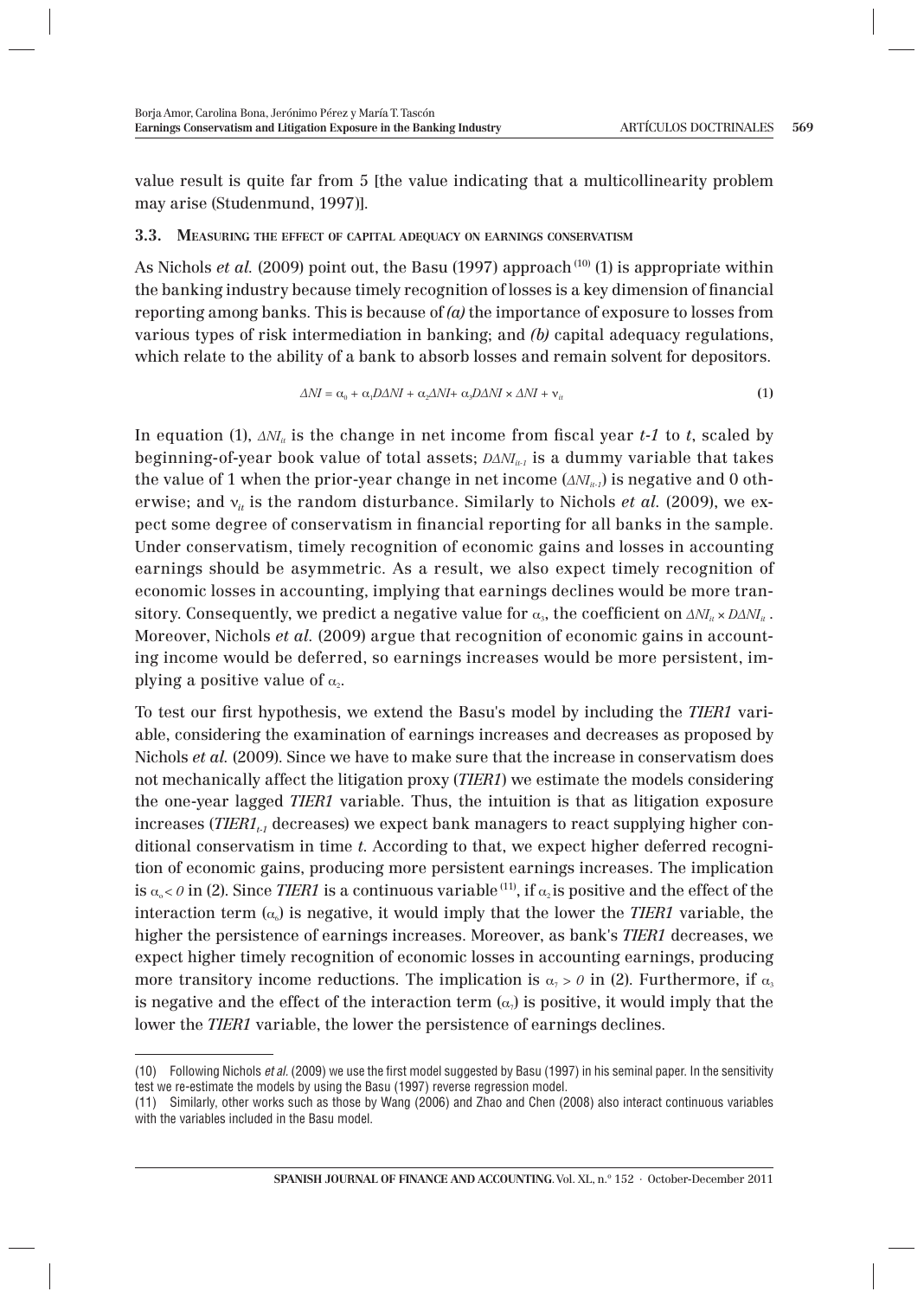Considering Berger *et al.* (2008) findings, we control for bank size, *SIZE<sub>ip</sub>* measured as the natural log of the total assets at the end of year *t*. Moreover, one of the main attributes of IFRS and US GAAP is fair value accounting. Under this financial reporting approach, banks are required or permitted to measure and report on an ongoing basis certain assets and liabilities at estimates of the prices they would receive if they were to sell the assets or would pay if they were to be relieved of the liabilities. This is important in our research framework because under fair value accounting, banks not only report losses when the fair values of their assets decrease or liabilities increase but these losses are deeper starting from unrealized gains than from amortized costs (12). Concerning trading securities, those losses reduce banks' net income. Thus, in order to specifically test the incidence of the financial reporting framework on earnings conservatism, we included the variable  $IFRS_{ii}$ , a dummy variable that takes the value of 1 when the bank i in year t is from a country in which accounting practices for banks are in accordance with IFRS or US GAAP, and 0 otherwise.

Moreover, Roychowdhury and Watts (2007) highlight the importance of controlling for equity values using the market-to-book ratio in studies of conservatism, because that ratio is correlated with the degree of conditional conservatism. In particular, previous studies find a negative association between conditional and unconditional conservatism, as the latter pre-empts the application of conditional conservatism (see, *e.g.* Pope and Walker, 2003; Beaver and Ryan, 2005; Pae *et al.*, 2005; Roychowdhury and Watts, 2007). Besides, in firms with a high market-to-book ratio, a high proportion of the equity value comprises economic rents (growth options and unverifiable increases in the value of separable net assets). As a result, earnings timeliness with respect to bad news is expected to be low in firms with a high market-to-book ratio, since the increase in market-to-book is due to a rise in rents and/or unverifiable increases in the value of separable net assets that were not previously recognized in the accounting system. Given these findings, we include the market-to-book ratio in order to control for the incidence of economics rents and unconditional conservatism on earnings conservatism. Thus, we estimate the following model, in which we expect  $\alpha_{18} < 0$  and  $\alpha_{19} > 0$  in (2).

```
\Delta N I_i = \alpha_0 + \alpha_1 D \Delta N I_i + \alpha_2 \Delta N I_i + \alpha_3 D \Delta N I_i \times \Delta N I_i + \alpha_4 T I E R I_{i+1} + \alpha_5 D \Delta N I_i \times T I E R I_{i+1}\alpha_6\Delta N I_{it} \times TIER1_{it-1} + \alpha_7 D\Delta N I_{it} \times \Delta N I_{it} \times TIER1_{it-1} + \alpha_8 IFRS_{it} + \alpha_9 D\Delta N I_{it} \times IFRS_{it}\alpha_{10}\Delta NI_{it} \times IFRS_{it} + \alpha_{11}D\Delta NI_{it} \times \Delta NI_{it} \times IFRS_{it} + \alpha_{12}SIZE_{it} + \alpha_{13}D\Delta NI_{it} \times SIZE_{it} +α14ΔNIit × SIZEit + α15DΔNIit × ΔNIit × SIZEit +α16MKBOOKit +α17DΔNIit × MKBOOKit +
           \alpha_{18}\Delta NI_{it} \times MKBOOK_{it} + \alpha_{19}D\Delta NI_{it} \times \Delta NI_{it} \times MKBOOK_{it} + p_j + v_i
```
**(**2**)**

To test the second hypothesis, we increase the equation (2) by adding the variable  $TIER1_{it}$ x *LowTier1<sub>ii</sub>*. Since *LowTIER1<sub>ii</sub>* is a dummy variable that takes the value of 1 if *TIER1* of the bank i in year t is below the median country-level of *TIER1* and zero otherwise, the

**REVISTA ESPAÑOLA DE FINANCIACIÓN Y CONTABILIDAD**. Vol. XL, n.º 152 · octubre-diciembre 2011

<sup>(12)</sup> As for financial instruments, both IFRS and USGAAP use a «mixed attribute» accounting model, in which trading securities are reported at fair value in the balance sheet with unrealized gains and losses included in net income each period. Available-for-sale securities and cash flow hedge derivatives are recorded at fair value on the balance sheet but unrealized gains and losses are recorded at fair value, as they occur, in accumulated other comprehensive income, a component of owners' equity. Ryan (2008) mentions, for example, those unrealized gains resulting from bubble prices or skewed distributions of future cash flows.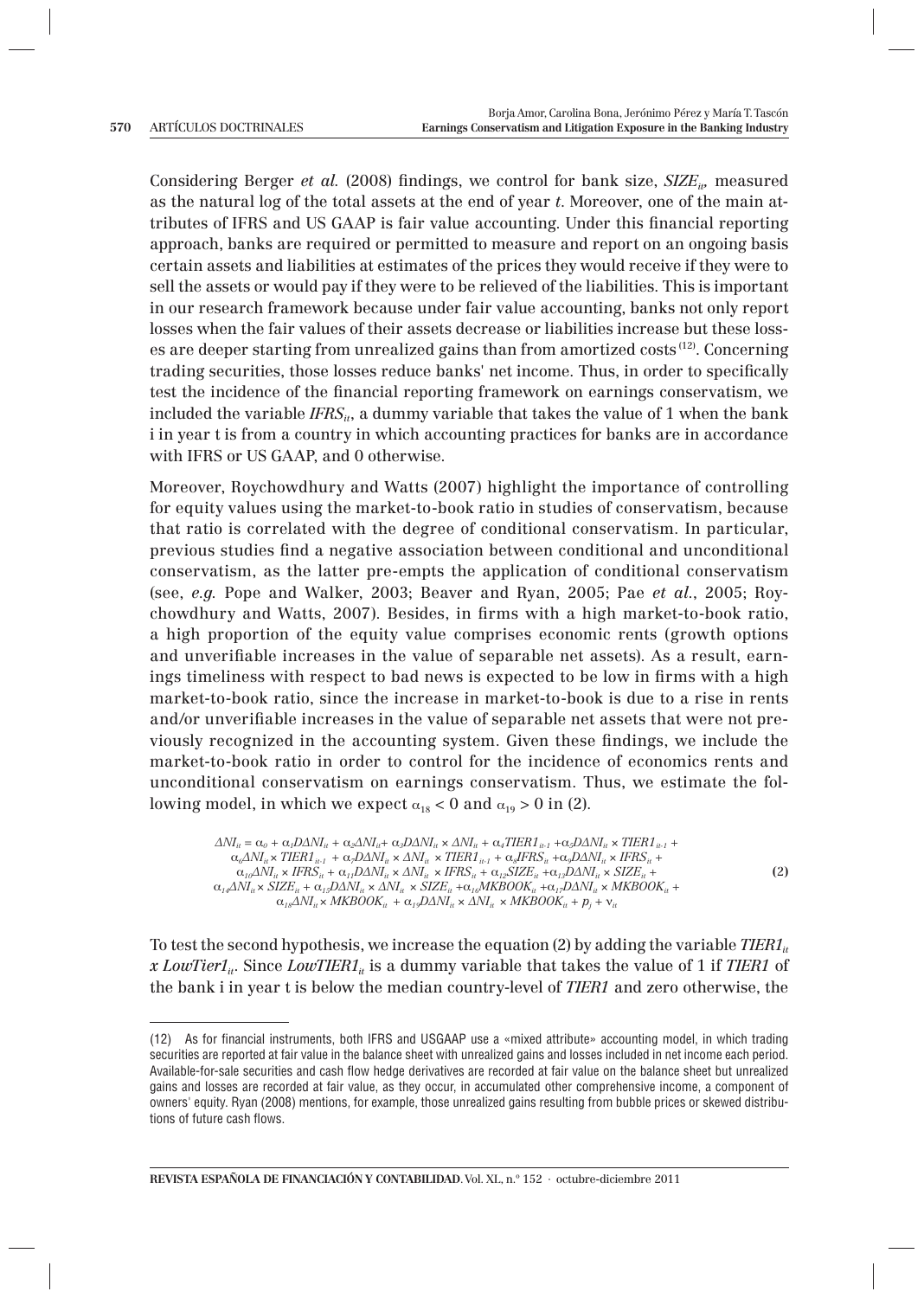*TIER1<sub>it</sub> x LowTier1<sub>it</sub>* variable allows us to test the differences in the response coefficient of earnings conservatism when *TIER1* decreases in those banks with lower *TIER1*, compared to those ones with higher *TIER1*. And  $p_j$  is the country specific effect. Thus, we estimate the following regression model:

 $\Delta NI_i = \alpha_0 + \alpha_1 D \Delta NI_{ii} + \alpha_2 \Delta NI_{ii} + \alpha_3 D \Delta NI_{ii} \times \Delta NI_{ii} + \alpha_4 TIER1_{ii \cdot 1} + \alpha_5 D \Delta NI_{ii} \times TIER1_{ii \cdot 1} +$  $\alpha_6\Delta N I_{it} \times TIER1_{it-1} + \alpha_7D\Delta N I_{it} \times \Delta N I_{it} \times TIER1_{it-1} + \alpha_8 IFRS_{it} + \alpha_9D\Delta N I_{it} \times IFRS_{it} + \alpha_9D\Delta N I_{it} \times IFRS_{it}$  $\alpha_{10}\Delta NI_{ii} \times IFRS_{ii} + \alpha_{11}D\Delta NI_{ii} \times \Delta NI_{ii} \times IFRS_{ii} + \alpha_{12}SIZE_{ii} + \alpha_{13}D\Delta NI_{ii} \times SIZE_{ii} +$  $\alpha_{14} \Delta N I_{ii} \times SIZE_{ii} + \alpha_{15} D \Delta N I_{ii} \times \Delta N I_{ii} \times SIZE_{ii} + \alpha_{16} MKBOOK_{ii} + \alpha_{17} D \Delta N I_{ii} \times MKBOOK_{ii} +$  $\alpha_{18} \Delta NI_{ii} \times MKBOOK_{ii} + \alpha_{19} D\Delta NI_{ii} \times \Delta NI_{ii} \times MKBOOK_{ii} + \alpha_{20} LowTIER_{ii} +$  $\alpha_{21}$ DΔNI<sub>it</sub> × LowTIER<sub>it</sub> +  $\alpha_{22}$ ΔNI<sub>it</sub> × LowTIER<sub>it</sub> +  $\alpha_{23}$ DΔNI<sub>it</sub> × ΔNI<sub>it</sub> × LowTIER<sub>it</sub> +  $\alpha_{24}$  TIER1<sub>it-1</sub>  $\times$  *LowTIER<sub>it</sub>* +  $\alpha_{25}$ D $\Delta N I_{ik}$   $\times$  TIER1<sub>it-1</sub>  $\times$  *LowTIER<sub>it</sub>* +  $\alpha_{26}$  $\Delta N I_{ik}$  $\times$  TIER1<sub>it-1</sub>  $\times$  *LowTIER*- $\alpha_{1}$  +  $\alpha_{27}$ DΔNI<sub>it</sub> ×  $\Delta$ NI<sub>it</sub> ×  $TIER1_{it-1}$  ×  $LowTIER_{it}$  +  $p_j$  +  $v_{it}$ **(**3**)**

According to our second hypothesis, we expect an increase in the level of earnings conservatism as bank's *TIER1* decreases for all banks in the sample, being this relationship weaker for banks with lower *TIER1*. The implications are (1)  $\alpha_6 < 0$  and  $\alpha_{22} > 0$ , (2)  $\alpha_7 > 0$ and  $\alpha_{23}$  < 0.

## **4. EMPIRICAL RESULTS**

Although the models were firstly estimated by using ordinary least squares (OLS) regressions, we focus our comments in the Arellano and Bond (1991) GMM estimator (13), adding the corrections proposed by Arellano and Bover (1995) and Blundell and Bond (1998). More exactly, we use the two-step system GMM estimation included in the *xtabond2* stata routine written by Roodman (2008). The two-step approach estimates the regression with heteroskedasticity robust standard errors. The system GMM estimator, introduced by Arellano and Bover (1995) and Blundell and Bond (1998), improves the GMM estimator, combining the standard set of equations in first differences with an additional set of equations in levels with appropriate lagged first differences as instruments (Roodman, 2008). This way, we overcome both heterogeneity and endogeneity problems, which would bias the OLS results. More precisely, the GMM estimator addresses the heterogeneity problem by modelling it as an individual effect, which is then eliminated by taking first differences of the variables. The endogeneity problem is addressed by using all the right-hand side variables in the model lagged twice to six as instruments, with the only exceptions of *country effects* variables, which are considered strictly exogenous.

To test our first hypothesis, we run the regression showed in equation (2) (table 3). The results show the existence of asymmetric persistence in good news and bad news, regardless of the level of *TIER1*. More exactly, earnings increases regardless of the level of *TIER1* are more persistent  $(a_2 = 1.04238$ , positive and statistically significant) and earnings decreases, regardless of the level of *TIER1,* are associated with more earnings reversals in the following period  $(\alpha_3 = -0.6068$  negative and statistically significant). Now, if we focus on the effect of *TIER1*, table 3 shows a negative

<sup>(13)</sup> The GMM estimator was first proposed by Holtz-Eakin et al. (1988).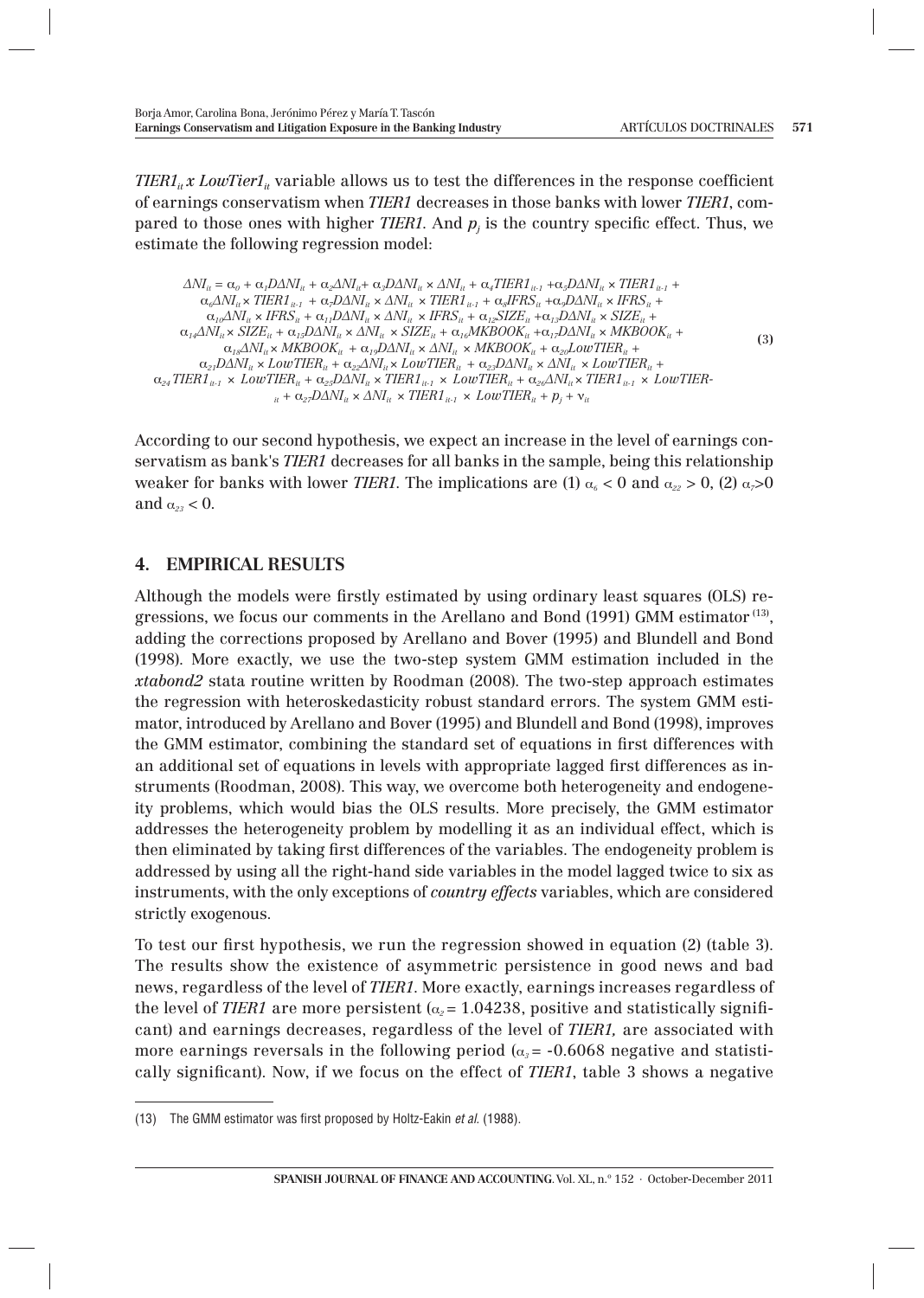relationship between *TIER1* and earnings conservatism. Thus, as *TIER1* decreases we appreciate that earnings increases are more persistent  $(a_6 = -0.0418)$ , negative and statistically significant) and earnings reversals following earnings declines are higher ( $\alpha$ <sub>7</sub> = 0.09425 is positive and statistically significant). These results are consistent with our first hypothesis, which predicts a negative relationship between earnings conservatism and *TIER1*<sup>(14)</sup>.

Moreover, we show a positive relationship between IFRS and earnings conservatism. Thus, in countries with IFRS earnings increases are more persistent ( $\alpha_{10} = 0.30923$ , positive and statistically significant) and earnings reversals following earnings declines are higher  $(\alpha_{ij} = -0.9620$  is negative and statistically significant). These results show that more pronounced earnings conservatism in common-law countries, as found in prior literature (Ball *et al.*, 2000; Bushman and Piotroski, 2006; Garcia Lara *et al*., 2005 and 2008), is also present in the banking industry. In addition, they are consistent with the common view that fair value introduces more volatility in financial statements.

Finally, results are consistent with our prediction of a negative and significant association between the market-to-book ratio and earnings conservatism ( $\alpha_{18}$  =  $-0.1528 < 0$  and  $\alpha_{19} = 0.05360 > 0$ ). Thus, changes in growth options create variation in the asymmetric timeliness of earnings that is not related to earnings conservatism (Roychowdhury and Watts, 2007). Likewise, consistent with previous studies (see, *e.g*., Pope and Walker, 2003; Beaver and Ryan, 2005; Pae *et al.*, 2005; Roychowdhury and Watts, 2007), unconditional conservatism pre-empts the application of conditional conservatism.

Since the first essential property of an instrument is statistical independence from the disturbance process, we check the adequacy of instruments with a test of over-identifying restrictions (Hansen test), under the null hypothesis that all instruments are uncorrelated with the disturbance process. If the null hypothesis is rejected, we cast doubts on the suitability of the instrument set (Baum, 2006). Since the null hypothesis is not rejected in the model in table 3 (sig. 0.795), we can conclude that the instruments used are suitable. Moreover, Arellano and Bond (1991) show that consistency of the GMM estimators depends crucially on the assumption that there is no second-order serial correlation in the first-difference residuals. Thus, we use the Arellano and Bond statistic (m2) that tests the null hypothesis of lack of second order serial correlation in the firstdifference residuals. We show in the GMM estimation (table 3) that we can consider the absence of this type of correlation (sig. 0.376). Finally, we run two additional tests: z1, a Wald test of the joint significance of the reported coefficients; and z2, a Wald test of the joint significance of the country dummies.

<sup>(14)</sup> As an alternative measure of TIER1 we have used a dummy variable that takes the value of 1 if TIER1 of the bank i in year t is below the median country-level of TIER1 in year t, and zero otherwise. The results remain the same.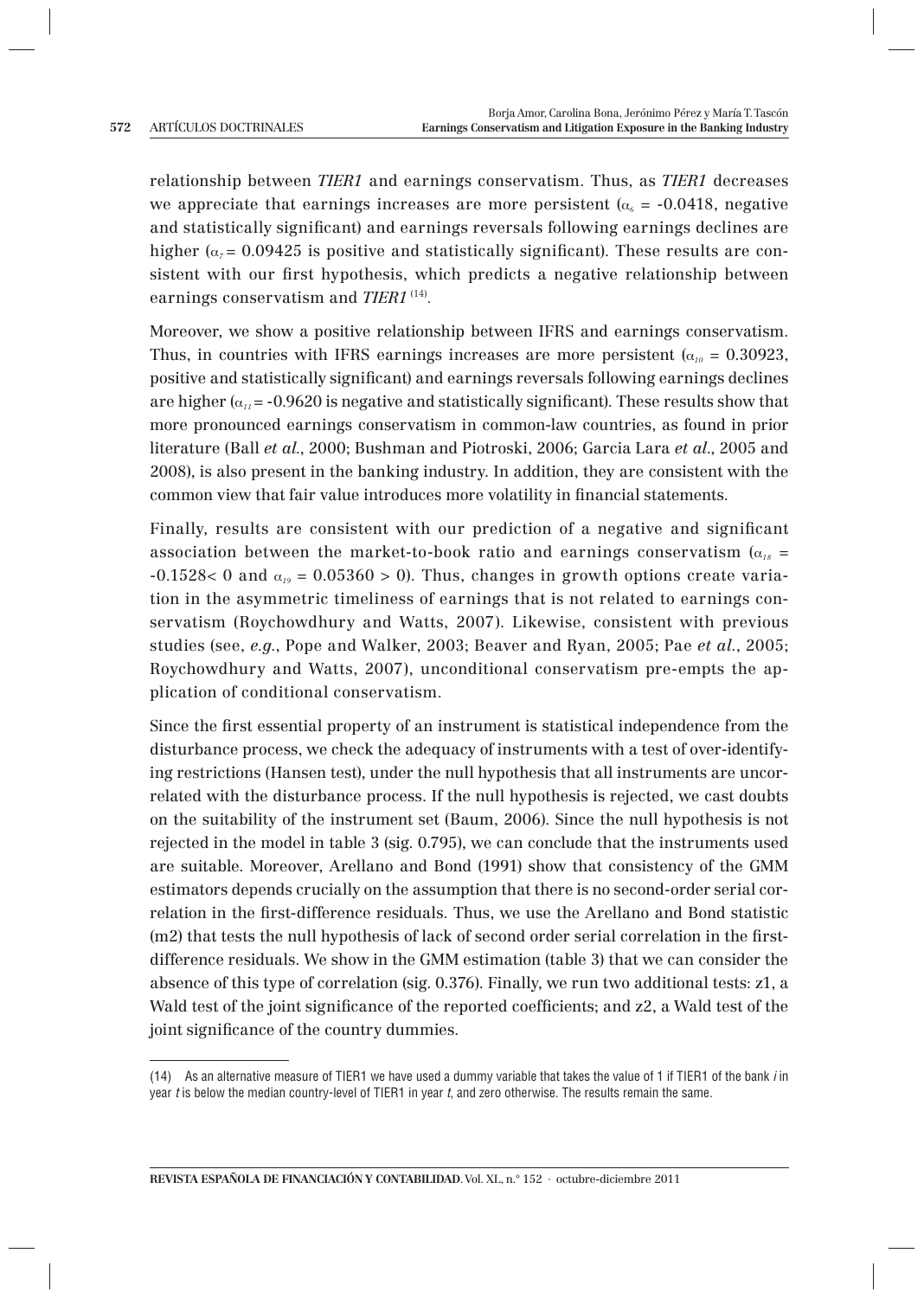#### **TABLE 3**

#### **ANALYSIS OF EARNINGS CONSERVATISM AND TIER, CONTROLLING BY MARKET-TO-BOOK**

 $\Delta N I_{ii} = \alpha_0 + \alpha_1 D \Delta N I_{ii} + \alpha_2 \Delta N I_{ii} + \alpha_3 D \Delta N I_{ii} \times \Delta N I_{ii} + \alpha_4 T I E R I_{ii-1} + \alpha_5 D \Delta N I_{ii} \times T I E R I_{ii-1} + \alpha_6 \Delta N I_{ii} \times T I E R I_{ii-1}$  $+ \alpha_z D\Delta NI_{ii} \times \Delta NI_{ii} + \alpha_z IFRI_{ii,t} + \alpha_z IFRS_{ii} + \alpha_z D\Delta NI_{ii} \times IFRS_{ii} + \alpha_{ij}\Delta NI_{ii} \times IFRS_{ii} + \alpha_{ij}D\Delta NI_{ii} \times \Delta NI_{ii} \times IFRS_{ii}$  $+ \alpha_{12} SLZ_{ii} + \alpha_{13} D\Delta NI_{ii} \times SLZ_{ii} + \alpha_{14} \Delta NI_{ii} \times SLZ_{ii} + \alpha_{15} D\Delta NI_{ii} \times \Delta NI_{ii} \times SLZ_{ii} + \alpha_{16} MKBOOK_{ii} + \alpha_{17} D\Delta NI_{ii}$  $\times$  *MKBOOK<sub>it</sub>* + $\alpha_{18}$ ΔNI<sub>it</sub>  $\times$  *MKBOOK*<sub>it</sub> +  $\alpha_{19}$ DΔNI<sub>it</sub>  $\times$  ΔNI<sub>it</sub>  $\times$  *MKBOOK*<sub>it</sub> +  $p_j$  +  $v_i$ 

|                                                                         |                                   |                       | OLS                  | GMM                      |               |
|-------------------------------------------------------------------------|-----------------------------------|-----------------------|----------------------|--------------------------|---------------|
| Variable                                                                | Coefficient                       | <b>Predicted sign</b> | Coefficient          | Coefficient              |               |
| Intercept                                                               | $\alpha_0$                        | ?                     | $-0.0000$            | $-0.0102***$             |               |
|                                                                         |                                   |                       | $(-0.02)$            | $(-4.94)$                |               |
| $D \Delta NI_{it-1}$                                                    | $\alpha_1$                        | ?                     | $-0.0027$            | $0.01662***$             |               |
|                                                                         |                                   |                       | $(-0.43)$            | (12.42)                  |               |
| $\Delta NI_{it-1}$                                                      | $\alpha_2$                        | $\ddot{}$             | 0.06814              | 1.04238***               |               |
|                                                                         |                                   |                       | (0.08)               | (9.05)                   |               |
| $D \Delta NI_{i+1} \times \Delta NI_{i+1}$                              | $\alpha_3$                        |                       | $-1.6206*$           | $-0.6068**$              |               |
|                                                                         |                                   |                       | $(-1.65)$            | $(-2.26)$                |               |
| $TIER1_{i+1}$                                                           | $\alpha$ <sub>4</sub>             | ?                     | 0.00006              | $0.00075***$             |               |
|                                                                         |                                   |                       | (0.64)               | (22.05)                  |               |
| D $\Delta NI_{n-1}$ x TIER1 $_{n-1}$                                    | $\alpha_{5}$                      | ?                     | 0.00011              | $-0.0003***$             |               |
|                                                                         |                                   |                       | (0.5)                | $(-9.9)$                 |               |
| $\Delta \text{NI}_{\text{int}}$ x TIER1 $_{\text{int}}$                 | $\alpha_6$                        |                       | $-0.0052$            | $-0.0418***$             |               |
|                                                                         |                                   |                       | $(-0.43)$            | $(-19.66)$               |               |
| D $\Delta NI_{n-1} \times \Delta NI_{n-1} \times TIER1_{n-1}$           | $\alpha$ <sub>7</sub>             | $\ddot{}$             | $0.05573$ ***        | $0.09425***$             |               |
|                                                                         |                                   |                       | (2.72)               | (32.94)                  |               |
| IFRS <sub>it</sub>                                                      | $\alpha_{8}$                      | ?                     | $-0.0017**$          | $-0.0022***$             |               |
|                                                                         |                                   |                       | (-2.12)              | $(-13.44)$               |               |
| D $\Delta NI_{i_{1}}$ x IFRS <sub>it</sub>                              | $\alpha_{9}$                      | ?                     | $-0.0007$            | $-0.0011***$             |               |
|                                                                         |                                   |                       | $(-0.74)$<br>0.21290 | $(-6.05)$<br>0.30923 *** |               |
| $\Delta NI_{i+1} \times IFRS_{i}$                                       | $\alpha_{10}$                     | $\ddot{}$             | (1.32)               | (19.24)                  |               |
| D $\Delta NI_{i_{t-1}} \times \Delta N_i I_{i_{t-1}} \times IFRS_{i_t}$ |                                   |                       | $-0.5957$            | $-0.9620***$             |               |
|                                                                         | $\alpha_{11}$                     |                       | $(-1.33)$            | $(-33.34)$               |               |
| $SIZE_{it}$                                                             | $\alpha_{12}$                     | ?                     | $-0.0001$            | 0.00007                  |               |
|                                                                         |                                   |                       | $(-0.63)$            | (0.91)                   |               |
| D $\Delta NI_{it-1} \times SIZE_{it}$                                   | $\alpha_{13}$                     | ?                     | 0.00019              | $-0.0007$ ***            |               |
|                                                                         |                                   |                       | (0.69)               | $(-9.99)$                |               |
| $\Delta NI_{it-1} \times SIZE_{it}$                                     | $\alpha_{14}$                     | ?                     | $-0.0070$            | $-0.0442***$             |               |
|                                                                         |                                   |                       | $(-0.14)$            | $(-6.02)$                |               |
| D $\Delta NI_{it-1} \times \Delta NI_{it-1} \times SIZE_{it}$           | $\alpha_{15}$                     | ?                     | 0.06003              | $-0.0273$                |               |
|                                                                         |                                   |                       | (0.87)               | $(-1.56)$                |               |
| MkBook <sub>it</sub>                                                    | $\alpha_{16}$                     | ?                     | $0.00185***$         | $0.00316***$             |               |
|                                                                         |                                   |                       | (3.9)                | (42.74)                  |               |
| $D \Delta NI_{i+1} \cdot MkBook_{i}$                                    | $\alpha_{\scriptscriptstyle 17}$  | ?                     | $-0.0017**$          | $-0.0011***$             |               |
|                                                                         |                                   |                       | $(-2.39)$            | $(-17.03)$               |               |
| $\Delta \text{NI}_{i+1}$ x MkBook <sub>it</sub>                         | $\alpha_{18}$                     |                       | $-0.0868*$           | $-0.1528***$             |               |
|                                                                         |                                   |                       | $(-1.83)$            | $(-25.36)$               |               |
| D $\Delta NI_{n-1} \times \Delta NI_{n-1} \times MkBook_n$              | $\alpha_{\scriptscriptstyle{19}}$ | $\ddot{}$             | 0.0585               | $0.05360***$             |               |
|                                                                         |                                   |                       | (0.36)               | (3.09)                   |               |
| Country effects                                                         |                                   |                       | Yes                  | Yes                      |               |
| Observations                                                            |                                   |                       | 1145                 | 1145                     |               |
| R sq.                                                                   |                                   |                       | 0.1520               |                          |               |
| Adj R sq.                                                               |                                   |                       | 0.1377               |                          |               |
| Hansen                                                                  |                                   |                       |                      | 189.06                   | (sig. 0.795)  |
| m2                                                                      |                                   |                       |                      | $-0.89$                  | (sig. 0.376)  |
| z1                                                                      |                                   |                       |                      | 2894.71***               | (sig. 0.0000) |
| z <sub>2</sub>                                                          |                                   |                       |                      | 439.24 ***               | (sig. 0.0000) |

t-student in parenthesis; \*\*\* p<0.01, \*\* p<0.05, \* p<0.1

 $\Delta N l_n$  is change in net income from fiscal year t-1 to fiscal year t, scaled by beginning-of-year book value of total assets.  $\Delta N l_{n-r}$  is change in net income from fiscal year t-2 to fiscal year t-1, scaled by beginnin from a country in which accounting practices for banks are in accordance with IFRS or US GAAP, and 0 otherwise.  $MKBook<sub>n</sub>$  is the Market-to-Book ratio at the end of year t. SIZE<sub>n</sub> is measured as the natural log of total assets at the end of year t.

Hansen test. Ho: All instruments are uncorrelated with the disturbance process.

m2 test. Ho: There is no second-order serial correlation in the first-difference residuals. z1. Wald test of the joint significance of the reported coefficients; z2. Wald test of the joint significance of the country dummies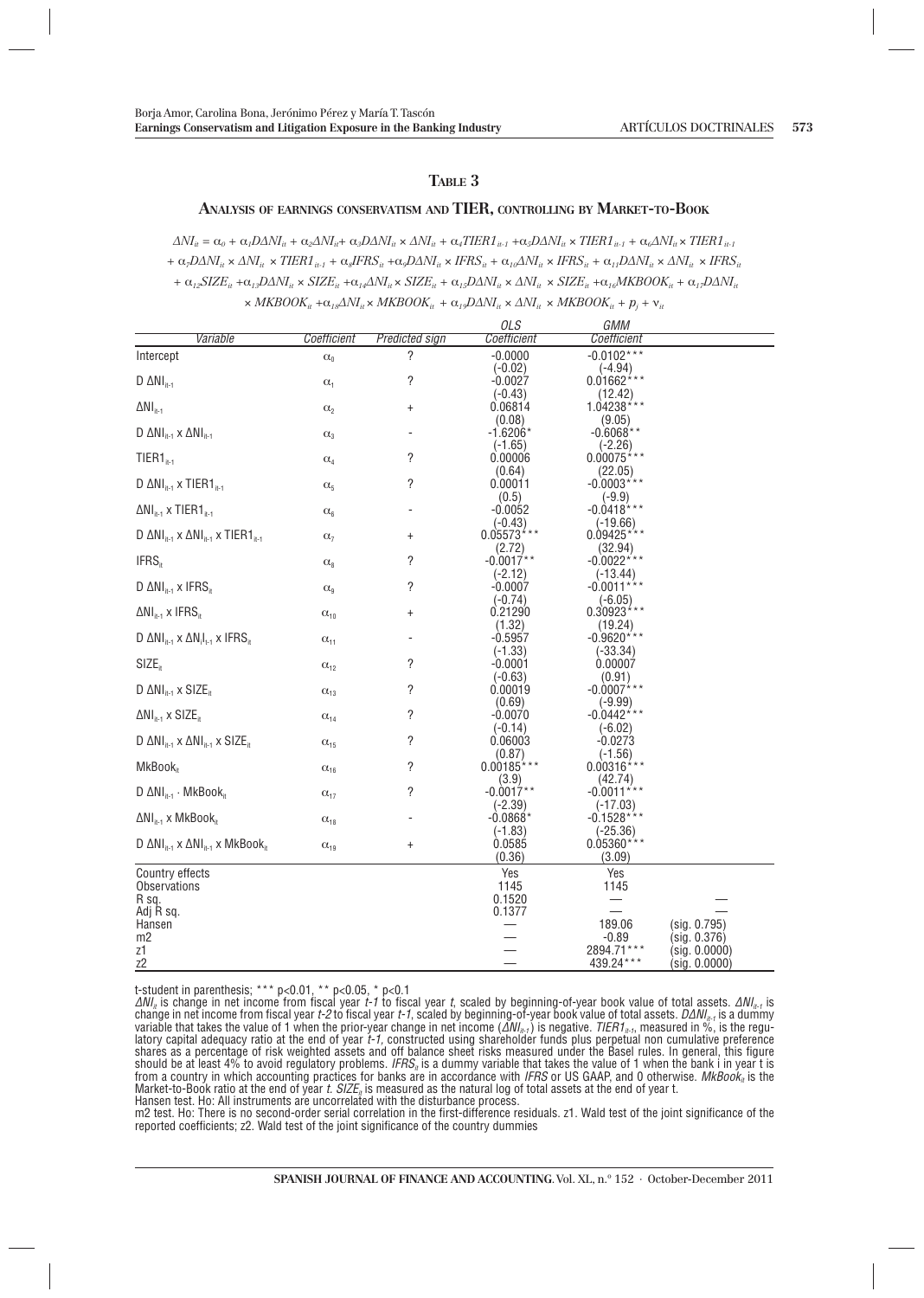Regarding our second hypothesis, in table 4 we show the results of the regression (3). If we focus on the effect of *TIER1* on earnings conservatism for those banks with a level of *TIER1* above the median country-level of *TIER1*, we observe that earnings increases are more persistent (or less transitory) as *TIER1* decreases ( $\alpha_{6} = -0.0659$ , statistically significant) and earnings decreases are more transitory (or less persistent) as *TIER1* decreases  $(\alpha_7 = 0.1122$ , statistically significant). Now, if we focus on banks with a level of *TIER1* below the median country-level of *TIER1*, we appreciate that the coefficient  $\alpha_{26}$  is positive and statistically significant ( $\alpha_{26} = 0.0337$ ) and the coefficient  $\alpha_{27}$  is negative and statistically significant ( $\alpha_{27}$  = -0.0505). These results show that the negative relationship between *TIER1* and earnings conservatism is less pronounced for those banks with a *TIER1* below the median-country level of *TIER1*. More exactly, for those high-*TIER1* banks the coefficient on earnings increases is -0.0659  $\Delta N_{t_1} \times TIER_{t_1}$  (being -0.0659  $= \alpha_6$ ), while for low-*TIER1* banks is -0.0322  $\Delta N I_{t-1} \times T I E R I_{t-1}$  (being -0.0322 =  $\alpha_6 + \alpha_{26}$ ). Moreover, for those high-*TIER1* banks, the coefficient on the asymmetric persistence in good news and bad news is  $0.1122 \times D\Delta NI_{t-1} \times \Delta NI_{t-1} \times TIER1_{t-1}$  (being  $0.1122 = \alpha_7$ ), while for low-*TIER1* banks is  $0.0617 \times D \Delta N I_{t-1} \times \Delta N I_{t-1} \times T I E R I_{t-1}$  (being  $0.0617 = \alpha_7 + \alpha_{27}$ ). Thus, these results are consistent with our second hypothesis, which predicts a weaker negative relationship between earnings conservatism and *TIER1* for low-*TIER1* banks.

**TABLE 4** 

#### **ANALYSIS OF EARNINGS CONSERVATISM AND TIER, CONTROLLING BY MARKET-TO-BOOK AND LOW VS. HIGH TIER GROUP**

 $\begin{array}{l} \Delta N I_{it}=\alpha_o+\alpha_r D\Delta N I_{it}+\alpha_s \Delta N I_{it}+\alpha_s D\Delta N I_{it} \star \Delta N I_{it}+\alpha_s TIER1_{it-1}+\alpha_s D\Delta N I_{it} \times TIER1_{it-1}\\ \alpha_s \Delta N I_{it} \times TIER1_{it-1}+\alpha_r D\Delta N I_{it} \times \Delta N I_{it} \times TIER1_{it-1}+\alpha_s IFRS_{it}+\alpha_s D\Delta N I_{it} \times IFRS_{it}+ \end{array}$  $\alpha_{1\rho}\Delta N I_u\times IFRS_u+\alpha_{1\rho}D\Delta N I_u\times \Delta N I_u\times IFRS_u+\alpha_{1\rho}SIZE_u+\alpha_{1\delta}D\Delta N I_u\times SIZE_u+\alpha_{1\delta}N A \Delta N I_u\times SIZE_u+\alpha_{1\delta}N A \Delta N I_u\times SIZE_u+\alpha_{1\delta}N A \Delta N I_u\times \Delta N I_u\times \Delta N I_u\times \Delta N I_u\times \Delta N I_u\times \Delta N I_u\times \Delta N I_u\times \Delta N I_u\times \Delta N I_u\times \Delta N I_u\times \Delta N I_u\times \Delta N I_u\times \Delta N I_u\times \Delta N I_u\times$  $\alpha_{1}$  +  $\alpha_{27}$ DΔNI<sub>it</sub> ×  $\Delta$ NI<sub>it</sub> × TIER1<sub>it-1</sub> × LowTIER<sub>it</sub> +  $p_j$  +  $v_j$ 

|                                                                  |                             |                       | OLS          | GMM           |  |
|------------------------------------------------------------------|-----------------------------|-----------------------|--------------|---------------|--|
| Variable                                                         | Coefficient                 | <b>Predicted sign</b> | Coefficient  | Coefficient   |  |
| Intercept                                                        | $\alpha_0$                  | ?                     | $-0.0032$    | $-0.0099***$  |  |
|                                                                  |                             |                       | $(-0.7617)$  | $(-4.6289)$   |  |
| $D \triangle N I_{i+1}$                                          | $\alpha_1$                  | ?                     | $-0.0004$    | $0.0200***$   |  |
|                                                                  |                             |                       | $(-0.0787)$  | (14.3994)     |  |
| $\Delta NI_{n-1}$                                                | $\alpha_2$                  | ÷                     | 0.7404       | 1.6486***     |  |
|                                                                  |                             |                       | (1.4036)     | (8.9172)      |  |
| D $\Delta NI_{it-1} \times \Delta NI_{it-1}$                     | $\alpha_3$                  |                       | $-2.4117***$ | $-1.3575***$  |  |
|                                                                  |                             |                       | $(-2.8384)$  | $(-3.8902)$   |  |
| $TIER1_{i+1}$                                                    | $\mathbf{C}\mathbf{\ell}_4$ | ?                     | 0.0002       | $0.0007***$   |  |
|                                                                  |                             |                       | (1.3503)     | (25.9563)     |  |
| D $\Delta NI_{n+1}$ x TIER1 <sub>n-1</sub>                       | $\alpha_{5}$                | ?                     | $-0.0001$    | $-0.0006$ *** |  |
|                                                                  |                             |                       | $(-1.0430)$  | $(-19.6395)$  |  |
| $\Delta NI_{n-1}$ x TIER1 <sub>11-1</sub>                        | $\alpha_{6}$                |                       | $-0.0358***$ | $-0.0659***$  |  |
|                                                                  |                             |                       | $(-3.3296)$  | $(-38.9965)$  |  |
| D $\Delta N I_{n-1}$ x $\Delta N I_{n-1}$ x TIER1 <sub>n-1</sub> | $\alpha$ <sub>7</sub>       | ÷                     | $0.0702***$  | $0.1122***$   |  |
|                                                                  |                             |                       | (4.4283)     | (44.9350)     |  |
| $IFRS_{it}$                                                      | $\alpha_{8}$                | ?                     | $-0.0013$    | $-0.0021***$  |  |
|                                                                  |                             |                       | $(-1.5229)$  | $(-15.2321)$  |  |
| D $\Delta NI_{it-1}$ x IFRS <sub>it</sub>                        | $\alpha_{9}$                | ?                     | $-0.0002$    | $-0.0008***$  |  |
|                                                                  |                             |                       | $(-0.1556)$  | $(-3.0596)$   |  |
| $\Delta NI_{n-1}$ x IFRS <sub>n</sub>                            | $\alpha_{10}$               | ÷                     | $0.4220***$  | $0.5216***$   |  |
|                                                                  |                             |                       | (4.3602)     | (25.4326)     |  |

(Continúa pág. sig.)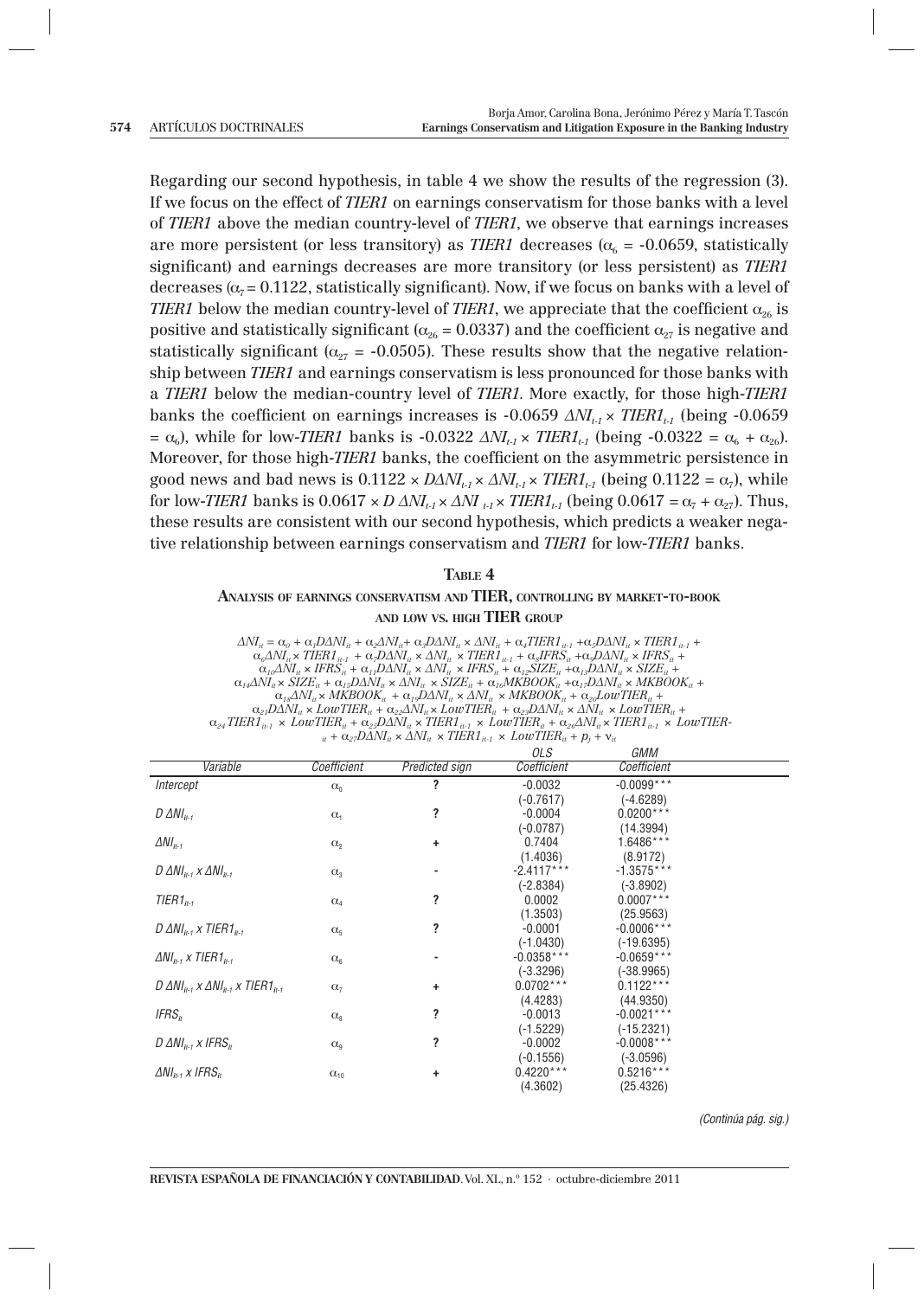#### **ANALYSIS OF EARNINGS CONSERVATISM AND TIER, CONTROLLING BY MARKET-TO-BOOK AND LOW VS. HIGH TIER GROUP**

|                                                                  |               | AND LOW V3. HIGH THEIL GROUP |                |               |               |
|------------------------------------------------------------------|---------------|------------------------------|----------------|---------------|---------------|
| D $\Delta NI_{h-1}$ x $\Delta NI_{h-1}$ x IFRS <sub>h</sub>      | $\alpha_{11}$ |                              | $-0.8322***$   | $-1.4058***$  |               |
|                                                                  |               |                              | $(-4.8141)$    | $(-24.7546)$  |               |
| SIZE <sub>it</sub>                                               | $\alpha_{12}$ | ?                            | 0.0000         | $0.0003**$    |               |
|                                                                  |               |                              | (0.0764)       | (2.4957)      |               |
| D $\Delta NI_{i+1}$ x $\cdot$ SIZE <sub>it</sub>                 | $\alpha_{13}$ | ?                            | 0.0002         | $-0.0008***$  |               |
|                                                                  |               |                              | (0.6295)       | $(-10.1124)$  |               |
| $\Delta NI_{n-1}$ x SIZE <sub>it</sub>                           | $C_{14}$      | ?                            | $-0.0430$      | $-0.0835***$  |               |
|                                                                  |               |                              | $(-1.3036)$    | $(-6.7281)$   |               |
| D $\Delta N_i I_{i+1}$ x $\Delta N I_{i+1}$ x SIZE <sub>it</sub> | $\alpha_{15}$ | ?                            | $0.1411***$    | $0.0495**$    |               |
|                                                                  |               |                              | (2.6632)       | (2.2089)      |               |
| MkBook <sub>tr</sub>                                             | $\alpha_{16}$ | ?                            | $0.0025***$    | $0.0029***$   |               |
|                                                                  |               |                              | (7.6881)       | (36.3867)     |               |
| $D \Delta NI_{i+1}$ x MkBook <sub>it</sub>                       | $\alpha_{17}$ | ?                            | $-0.0018***$   | $-0.0019***$  |               |
|                                                                  |               |                              | $(-3.5985)$    | $(-18.8878)$  |               |
| $\Delta NI_{n-1}$ x MkBook <sub>it</sub>                         | $\alpha_{18}$ |                              | $-0.1222***$   | $-0.1757***$  |               |
|                                                                  |               |                              | $(-3.7835)$    | $(-26.8305)$  |               |
| $D \Delta N I_{n-1} \times \Delta N I_{n-1} \times MkBook_n$     | $\alpha_{19}$ | $\ddot{}$                    | 0.1290         | $0.1158***$   |               |
|                                                                  |               |                              | (1.4700)       | (4.6813)      |               |
| LowTIER <sub>ir</sub>                                            | $\alpha_{20}$ | ?                            | 0.0006         | $-0.0008$ *** |               |
|                                                                  |               |                              | (1.1926)       | $(-7.2151)$   |               |
| D $\Delta NI_{i+1}$ x LowTIER <sub>it</sub>                      | $\alpha_{21}$ | ?                            | $-0.0008$      | $-0.0002$     |               |
|                                                                  |               |                              | $(-0.9073)$    | $(-0.8750)$   |               |
| $\Delta NI_{n-1}$ x LowTIER <sub>n</sub>                         | $C_{22}$      | ?                            | 0.0301         | 0.0117        |               |
|                                                                  |               |                              | (0.3914)       | (0.6195)      |               |
| D $\Delta NI_{t-1}$ x $\Delta NI_{t-1}$ x                        |               | ?                            | 0.2383         | $0.2497***$   |               |
| LowTIER <sub>tr</sub>                                            | $\alpha_{23}$ |                              |                |               |               |
|                                                                  |               |                              | (1.3593)       | (6.9182)      |               |
| TIER1 <sub>it-1</sub> -x LowTIER <sub>it</sub>                   | $C_{24}$      | ?                            | $-0.0000$      | $-0.0002***$  |               |
|                                                                  |               |                              | $(-0.2835)$    | $(-5.1735)$   |               |
| D $\Delta NI_{i+1}$ x TIER1 <sub>it-1</sub> x                    | $C_{25}$      | ?                            | 0.0000         | $0.0002***$   |               |
| LowTIER <sub>ir</sub>                                            |               |                              |                |               |               |
|                                                                  |               |                              | (0.1308)       | (5.8515)      |               |
| $\Delta NI_{n-1}$ x TIER1 <sub>1-1</sub> x                       | $\alpha_{26}$ | $\ddot{}$                    | $0.0289***$    | $0.0337***$   |               |
| LowTIER <sub>II</sub>                                            |               |                              |                |               |               |
|                                                                  |               |                              | (2.8947)       | (16.3439)     |               |
| D $\Delta N I_{h-1}$ x $\Delta N I_{h-1}$ x TIER1 <sub>h-1</sub> | $\alpha_{27}$ |                              | $-0.1110***$   | $-0.0505***$  |               |
| x LowTIER $_{it}$                                                |               |                              |                |               |               |
|                                                                  |               |                              | $(-4.8024)$    | $(-8.9275)$   |               |
| Country effects                                                  |               |                              | Yes            |               |               |
| Observations                                                     |               |                              | 1145<br>0,2491 |               |               |
| R sq.<br>Adj R Sq.                                               |               |                              | 0,1949         |               |               |
| Hansen                                                           |               |                              |                | 213,48        | (sig.1.000)   |
| m2                                                               |               |                              |                | $-1,43$       | (sig. 0.153)  |
| z1                                                               |               |                              |                | 4209,45***    | (sig. 0.0000) |
| Z <sub>2</sub>                                                   |               |                              |                | 2680,95***    | (sig. 0.0000) |
|                                                                  |               |                              |                |               |               |

t-student in parenthesis; \*\*\*  $p<0.01$ , \*\*  $p<0.05$ , \*  $p<0.1$ 

 $\Delta M_{li}$  is change in net income from fiscal year t-1 to fiscal year t, scaled by beginning-of-year book value of total assets.  $\Delta M_{li}$  is change in net income from fiscal year t-2 to fiscal year t-1, scaled by beginning-of-year book value of total assets.  $D\Delta N$ <sub>It-1</sub> is a dummy variable that takes the value of 1 when the prior-year change in net income ( $\Delta N_{l+1}$ ) is negative. TIER1<sub>it-1</sub>, measured in %, is the regulatory capital adequacy ratio at the end of year t-1, constructed using shareholder funds plus perpetual non cumulative preference shares as a percentage of risk weighted assets and off balance sheet risks measured under the Basel rules. In general, this figure should be at least 4% to avoid regulatory problems. LowTier<sub>n</sub> is a dummy variable that takes the value of 1 if TIER1 of the bank *i* in year *t* is below the median-country level of TIER1 of listed banks in the year t and 0 otherwise. IFRS<sub>it</sub> is a dummy variable that takes the value of 1 when the bank i in year t is from a country in which accounting practices for banks are in accordance with IFRS or US GAAP, and 0 otherwise.  $MkBook_n$  is the Market-to-Book ratio at the end of year t.  $SIZE_n$  is measured as the natural log of total assets at the end of year t.

Hansen test. Ho: All instruments are uncorrelated with the disturbance process.

m2 test. Ho: There is no second-order serial correlation in the first-difference residuals.

z1. Wald test of the joint significance of the reported coefficients;

z2. Wald test of the joint significance of the country dummies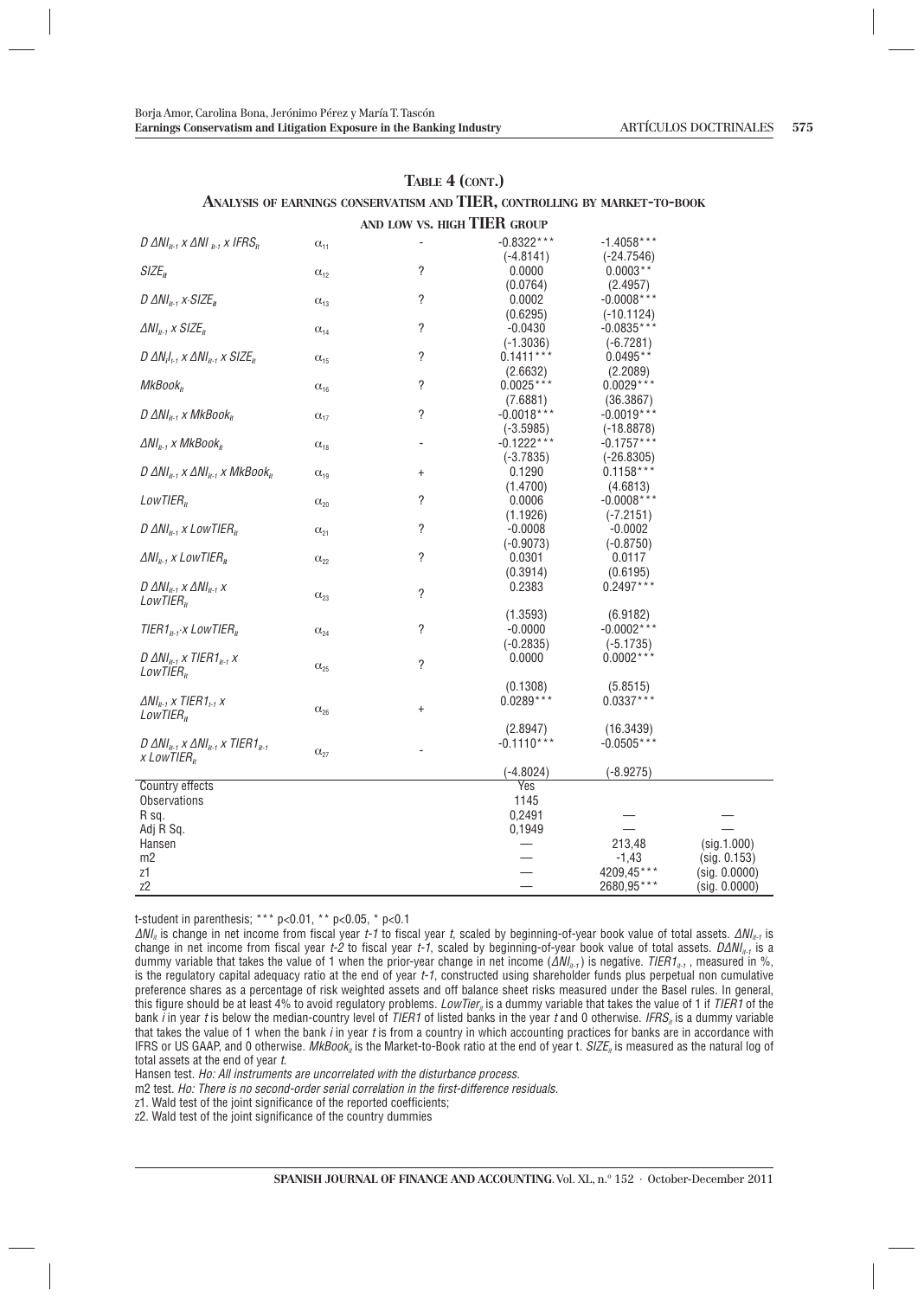## **5. SENSITIVITY ANALYSIS**

In order to test the robustness of the results shown in table 3 and table 4, we perform an extension of the reverse regression proposed by Basu (1997). That author proposes the inversion of the traditional model of Earnings Response Coefficients (ERC), in which earnings constitute the dependent variable and return, as a proxy for «news», becomes the independent variable:

$$
EAR_{it} = \beta_o + \beta_t D_{it} + \beta_2 RET_{it} + \alpha_3 D_{it} \times RET_{it} + \mathbf{v}_{it}
$$
\n
$$
\tag{4}
$$

where:

*EAR<sub>it</sub>* is the earnings per share of firm i for fiscal year t scaled by prior year-end price.

RET<sub>it</sub> is the annual stock rate of return of the firm, measured compounding twelve month*ly stock returns ending three months after the last day of fiscal year t.* 

 $D_{ij}$  is a dummy variable that takes the value of 1 if the rate of return of firm i for fiscal *year t is negative and 0 otherwise.* 

Thus, ß*2* measures the responsiveness of earnings to good news while the sensitivity to bad news is captured by combining coefficients  $\beta_2$  and  $\beta_3$ . Hence, the incremental response of earnings to bad news is captured by the interaction term  $D_{ii} xRET_{ii}$  ( $B_3$ ). This coefficient constitutes the measure of earnings conservatism. In that respect, it is predicted that coefficient  $B_3$  will be positive since, under accounting conservatism, earnings will have a higher sensitivity to bad news than to good news.

Based on the above and in order to test our first hypothesis, the Basu (1997) model is first expanded to include both the variable  $TIER_{i}$  and the control variables  $(IFRS_{i}$ ,  $SIZE_{it}$  and  $MkBook_{it}$ ). Thus, we estimate the following regression, expecting a negative relationship between TIER1 and earnings conservatism  $(\beta \prec 0)$ .

$$
EAR_u = \beta_o + \beta_1 D_u + \beta_2 RET_u + \beta_3 D_u \times RET_u + \beta_4TIER1_{u \cdot 1} + \beta_5 D_u \times TIER1_{u \cdot 1} + \beta_6RET_u \times TIER1_{u \cdot 1} + \beta_7 D_u \times RET_u \times TIER1_u \times TIER1_u \times TIER1_{u \cdot 1} + \beta_8IFRS_u + \beta_9 D_u \times IFRS_u + \beta_1 P_EX_H \times IFRS_u + \beta_1 P_EX_H \times IFRS_u + \beta_1 P_EX_H + \beta_1 SPLu \times SIZE_u + \beta_1 SPLu \times RET_u \times SIZE_u + \beta_1 SPLu \times RET_u \times SIZE_u + \beta_1 SPLu \times RET_u \times MKBOOK_u + \beta_1 P_EX_H + \gamma_u
$$
\n
$$
\beta_{18}RET_u \times MKBOOK_u + \beta_{19} D_u \times RET_u \times MKBOOK_u + \beta_1 P_EX_H + \gamma_u
$$
\n(5)

Consistent with the existence of earnings conservatism, in model of table 5 the  $\beta_3$  coefficient, which captures the additional recognition speed of bad news with respect to good news, is positive and significant. Moreover, in line with our first hypothesis, the negative and significant  $\beta$ <sub>*7*</sub> coefficient shows the existence of a negative relationship between *TIER1* and earnings conservatism. Moreover, the  $\beta_{11}$  coefficient is positive and significant (table 5), showing more conditional conservatism for those banks applying IFRS. Finally, the negative and significant  $\beta_{19}$  coefficient shows unconditional conservatism pre-empting the application of conditional conservatism. All these results are consistent with those previously obtained in table 3.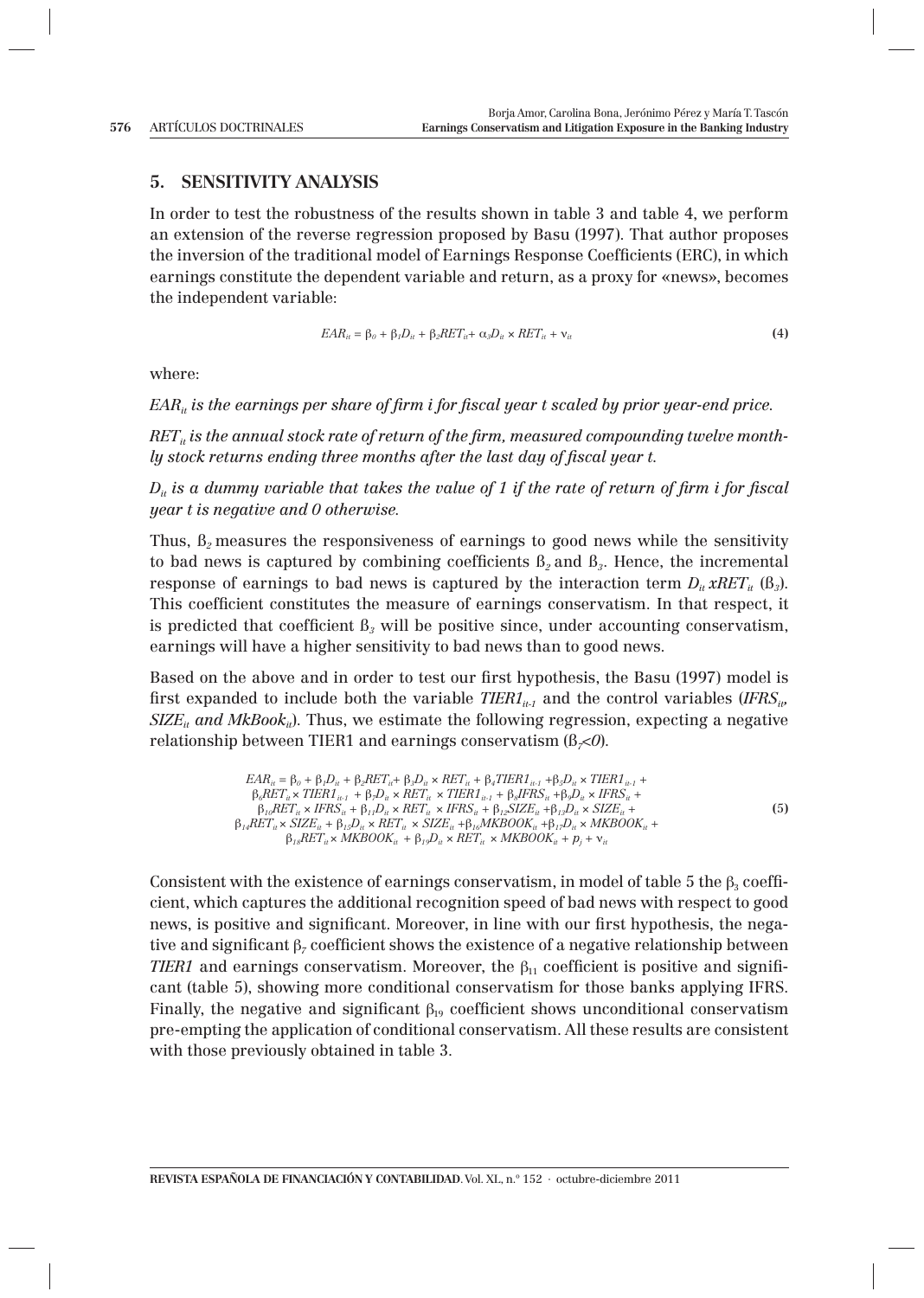#### **TABLE 5**

#### **ANALYSIS OF EARNINGS CONSERVATISM AND TIER1**

|                                                  |                | $\beta_{18}RET_u \times MKBOOK_{it} + \beta_{19}D_u \times RET_{it} \times MKBOOK_{it} + p_j + v_{it}$ | $EAR_{it} = \beta_0 + \beta_1 D_{it} + \beta_2 RET_{it} + \beta_3 D_{it} \times RET_{it} + \beta_4 TIER1_{it-1} + \beta_5 D_{it} \times TIER1_{it-1} +$<br>$\beta_6 RET_u \times TIER1_{u\text{-}1} + \beta_7 D_u \times RET_u \times TIER1_{u\text{-}1} + \beta_8 IFRS_u + \beta_9 D_u \times IFRS_u +$<br>$\beta_{10}RET_u \times IFRS_u + \beta_{11}D_u \times RET_u \times IFRS_u + \beta_{12} SIZE_u + \beta_{13}D_u \times SIZE_u +$<br>$\beta_{14}RET_{it} \times SIZE_{it} + \beta_{15}D_{it} \times RET_{it} \times SIZE_{it} + \beta_{16}MKBOOK_{it} + \beta_{17}D_{it} \times MKBOOK_{it} +$ |              |
|--------------------------------------------------|----------------|--------------------------------------------------------------------------------------------------------|---------------------------------------------------------------------------------------------------------------------------------------------------------------------------------------------------------------------------------------------------------------------------------------------------------------------------------------------------------------------------------------------------------------------------------------------------------------------------------------------------------------------------------------------------------------------------------------------------------|--------------|
| Variable                                         | Coefficient    | <b>Predicted sign</b>                                                                                  | GMM                                                                                                                                                                                                                                                                                                                                                                                                                                                                                                                                                                                                     |              |
| Intercept                                        | B <sub>0</sub> | ?                                                                                                      | 14.1649                                                                                                                                                                                                                                                                                                                                                                                                                                                                                                                                                                                                 |              |
|                                                  |                |                                                                                                        | (0.58)                                                                                                                                                                                                                                                                                                                                                                                                                                                                                                                                                                                                  |              |
| $D_{it}$                                         | $\beta_1$      | ?                                                                                                      | $0.61695***$                                                                                                                                                                                                                                                                                                                                                                                                                                                                                                                                                                                            |              |
|                                                  |                |                                                                                                        | (3.21)                                                                                                                                                                                                                                                                                                                                                                                                                                                                                                                                                                                                  |              |
| $RET_{it}$                                       | $\beta_{2}$    | $\ddot{}$                                                                                              | 0.0109<br>(0.09)                                                                                                                                                                                                                                                                                                                                                                                                                                                                                                                                                                                        |              |
| $D_i$ x RET <sub>it</sub>                        | B <sub>3</sub> | $\ddot{}$                                                                                              | 3.25145***                                                                                                                                                                                                                                                                                                                                                                                                                                                                                                                                                                                              |              |
|                                                  |                |                                                                                                        | (5.34)                                                                                                                                                                                                                                                                                                                                                                                                                                                                                                                                                                                                  |              |
| $TIER1_{i1-1}$                                   | $\beta_4$      | ?                                                                                                      | $-0.0126***$                                                                                                                                                                                                                                                                                                                                                                                                                                                                                                                                                                                            |              |
|                                                  |                |                                                                                                        | $(-4.01)$                                                                                                                                                                                                                                                                                                                                                                                                                                                                                                                                                                                               |              |
| $D_i$ x TIER1 $_{i+1}$                           | B <sub>5</sub> | ?                                                                                                      | 0.00380                                                                                                                                                                                                                                                                                                                                                                                                                                                                                                                                                                                                 |              |
| $RETn$ x TIER1 <sub>it-1</sub>                   | $\beta_{6}$    | $\ddot{}$                                                                                              | (1.54)<br>$0.02349***$                                                                                                                                                                                                                                                                                                                                                                                                                                                                                                                                                                                  |              |
|                                                  |                |                                                                                                        | (6.48)                                                                                                                                                                                                                                                                                                                                                                                                                                                                                                                                                                                                  |              |
| $D_i$ x RET <sub>i</sub> x TIER1 <sub>i1-1</sub> | $\beta_{7}$    |                                                                                                        | $-0.0943***$                                                                                                                                                                                                                                                                                                                                                                                                                                                                                                                                                                                            |              |
|                                                  |                |                                                                                                        | $(-10.02)$                                                                                                                                                                                                                                                                                                                                                                                                                                                                                                                                                                                              |              |
| IFRS <sub>it</sub>                               | $\beta_{8}$    | ?                                                                                                      | $-0.0996$                                                                                                                                                                                                                                                                                                                                                                                                                                                                                                                                                                                               |              |
|                                                  |                |                                                                                                        | $(-0.03)$                                                                                                                                                                                                                                                                                                                                                                                                                                                                                                                                                                                               |              |
| $D_i$ x IFRS <sub>it</sub>                       | $\beta_{9}$    | ?                                                                                                      | 0.00733<br>(0.27)                                                                                                                                                                                                                                                                                                                                                                                                                                                                                                                                                                                       |              |
| $RETn$ x IFRS <sub>n</sub>                       | $\beta_{10}$   |                                                                                                        | $-0.1296***$                                                                                                                                                                                                                                                                                                                                                                                                                                                                                                                                                                                            |              |
|                                                  |                |                                                                                                        | $(-7.58)$                                                                                                                                                                                                                                                                                                                                                                                                                                                                                                                                                                                               |              |
| $D_i$ x RET <sub>it</sub> x IFRS <sub>it</sub>   | $\beta_{11}$   | $\ddagger$                                                                                             | $1.04413***$                                                                                                                                                                                                                                                                                                                                                                                                                                                                                                                                                                                            |              |
|                                                  |                |                                                                                                        | (8.8)                                                                                                                                                                                                                                                                                                                                                                                                                                                                                                                                                                                                   |              |
| SIZE <sub>n</sub>                                | $\beta_{12}$   | ?                                                                                                      | $-0.0276*$                                                                                                                                                                                                                                                                                                                                                                                                                                                                                                                                                                                              |              |
| $D_i$ x SIZE <sub>n</sub>                        | $\beta_{13}$   | ?                                                                                                      | $(-1.85)$<br>$-0.0425***$                                                                                                                                                                                                                                                                                                                                                                                                                                                                                                                                                                               |              |
|                                                  |                |                                                                                                        | $(-3.86)$                                                                                                                                                                                                                                                                                                                                                                                                                                                                                                                                                                                               |              |
| $RETn$ x SIZE <sub>n</sub>                       | $\beta_{14}$   | ?                                                                                                      | $-0.0065$                                                                                                                                                                                                                                                                                                                                                                                                                                                                                                                                                                                               |              |
|                                                  |                |                                                                                                        | $(-1.02)$                                                                                                                                                                                                                                                                                                                                                                                                                                                                                                                                                                                               |              |
| $D_i$ x RET <sub>it</sub> x SIZE <sub>it</sub>   | $B_{15}$       | ?                                                                                                      | $-0.1329***$                                                                                                                                                                                                                                                                                                                                                                                                                                                                                                                                                                                            |              |
|                                                  |                |                                                                                                        | $(-4.01)$                                                                                                                                                                                                                                                                                                                                                                                                                                                                                                                                                                                               |              |
| MKBook <sub>it</sub>                             | $\beta_{16}$   | ?                                                                                                      | $0.03383***$<br>(6.88)                                                                                                                                                                                                                                                                                                                                                                                                                                                                                                                                                                                  |              |
| $D_i$ x MkBook <sub>i</sub>                      | $\beta_{17}$   | ?                                                                                                      | $0.03226***$                                                                                                                                                                                                                                                                                                                                                                                                                                                                                                                                                                                            |              |
|                                                  |                |                                                                                                        | (2.95)                                                                                                                                                                                                                                                                                                                                                                                                                                                                                                                                                                                                  |              |
| $RET_u \times MkBook_u$                          | $B_{18}$       | $\ddagger$                                                                                             | 0.00030                                                                                                                                                                                                                                                                                                                                                                                                                                                                                                                                                                                                 |              |
|                                                  |                |                                                                                                        | (0.15)                                                                                                                                                                                                                                                                                                                                                                                                                                                                                                                                                                                                  |              |
| $D_i$ x RET <sub>i</sub> , x MkBook <sub>i</sub> | $B_{19}$       |                                                                                                        | $-0.4153***$                                                                                                                                                                                                                                                                                                                                                                                                                                                                                                                                                                                            |              |
| Country effects                                  |                |                                                                                                        | $(-10.2)$<br>Yes                                                                                                                                                                                                                                                                                                                                                                                                                                                                                                                                                                                        |              |
| Observations                                     |                |                                                                                                        | 855                                                                                                                                                                                                                                                                                                                                                                                                                                                                                                                                                                                                     |              |
| Hansen                                           |                |                                                                                                        | 96.02                                                                                                                                                                                                                                                                                                                                                                                                                                                                                                                                                                                                   | (Sig. 0.367) |
| m <sub>2</sub>                                   |                |                                                                                                        | $-1.34$                                                                                                                                                                                                                                                                                                                                                                                                                                                                                                                                                                                                 | (Sig. 0.180) |
| z1                                               |                |                                                                                                        | $116.00***$                                                                                                                                                                                                                                                                                                                                                                                                                                                                                                                                                                                             | (Sig. 0.00)  |
| z2                                               |                |                                                                                                        | $6.63***$                                                                                                                                                                                                                                                                                                                                                                                                                                                                                                                                                                                               | (Sig. 0.00)  |

t-student in parenthesis

p<0.01, \*\* p<0.05, \* p<0.1

 $EAR_{ii}$  is the earnings per share of firm i for fiscal year t scaled by prior year-end price. RET<sub>it</sub> is the annual stock rate of return of the firm, measured compounding twelve monthly stock returns ending three months after the last day of fiscal year t. D<sub>ii</sub> is a dummy variable that<br>takes the value of 1 if the rate of return of firm i for fiscal year t is negative a adequacy ratio at the end of year t-1, constructed using shareholder funds plus perpetual non cumulative preference shares as a percentage of risk weighted assets and off balance sheet risks measured under the Basel rules. In general, this figure should be at least 4% to avoid regulatory<br>problems*. IFRS<sub>"</sub>* is a dummy variable that takes the value of 1 when the banks are in accordance with IFRS or US GAAP, and 0 otherwise.  $MkBook<sub>k</sub>$  is the Market-to-Book ratio at the end of year t. SIZE<sub>R</sub> is measured as the natural log of total assets at the end of year t.

Hansen test. Ho: All instruments are uncorrelated with the disturbance process.

m2 test. Ho: There is no second-order serial correlation in the first-difference residuals.

z1. Wald test of the joint significance of the reported coefficients;

z2. Wald test of the joint significance of the country dummies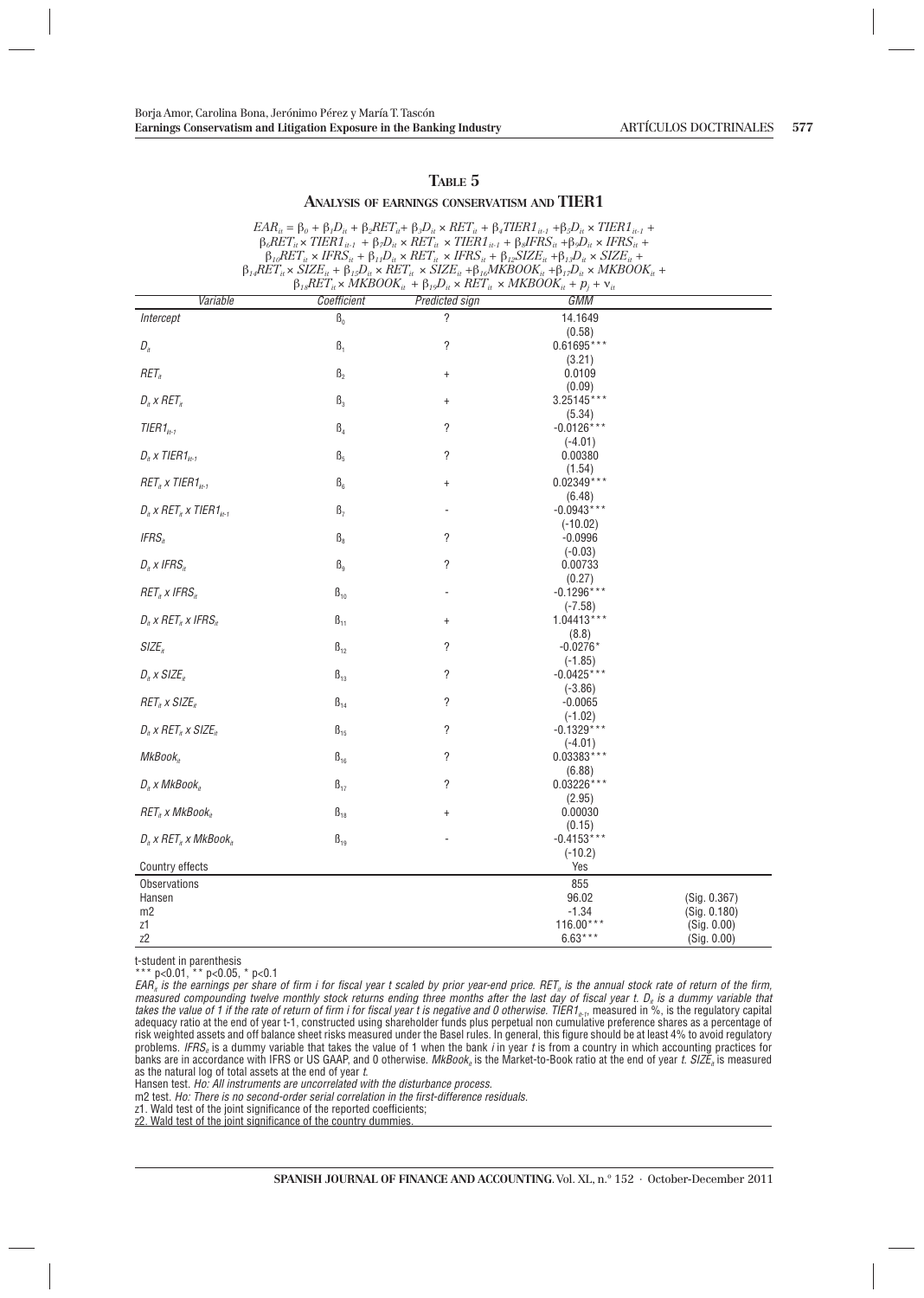In order to test the sensitivity of the results obtained for our second hypothesis (table 4), we show in table 6 the results of the Basu's reverse regression model Eq. (6).

*EAR<sub>it</sub>* = β<sub>0</sub> + β<sub>*1</sub>D<sub>it</sub></sub> + β<sub>2</sub><i>RET<sub>it</sub>* + β<sub>3</sub>D<sub>it</sub></sub> × *RET<sub>it</sub>* + β<sub>4</sub>*TIER1*<sub>it-1</sub> +β<sub>5</sub>D<sub>it</sub></sub> × *TIER1*<sub>it-1</sub> +</sub>  $β<sub>6</sub>RET<sub>it</sub> × *TIER1<sub>it-1</sub>* + β<sub>7</sub>D<sub>it</sub> × *RET<sub>it</sub>* × *TIER1<sub>it-1</sub>* + β<sub>8</sub>IFRS<sub>it</sub> + β<sub>9</sub>D<sub>it</sub> × *IFRS<sub>it</sub>* +$  $\beta_{10}RET_u \times IFRS_u + \beta_{11}D_u \times RET_u \times IFRS_u + \beta_{12}SIZE_u + \beta_{13}D_u \times SIZE_u + \beta_{14}D_u$  $β_{14}RET_{it} \times SIZE_{it} + β_{15}D_{it} \times RET_{it} \times SIZE_{it} + β_{16}MKBOOK_{it} + β_{17}D_{it} \times MKBOOK_{it} +$  $\beta_{18}RET_u \times MKBOOK_{it} + \beta_{19}D_{it} \times RET_u \times MKBOOK_{it} + \beta_{20}LowTIER_{it} +$  $\beta_{21}D_{ii} \times LowTIER_{ii} + \beta_{22}RET_{ii} \times LowTIER_{ii} + \beta_{23}D_{ii} \times RET_{ii} \times LowTIER_{ii} +$  $\beta_{24}$  TIER1<sub>it-1</sub> × *LowTIER<sub>it</sub>* +  $\beta_{25}D_{ii}$  × TIER1<sub>it-1</sub> × *LowTIER<sub>it</sub>* +  $\beta_{26}$ *RET<sub>it</sub>* × *TIER1<sub>it-1</sub>* × *LowTIER-* $\mu_{it}$  +  $\beta_{27}D_{it} \times RET_{it} \times TIER1_{it-1} \times LowTIER_{it} + p_j + v_{it}$ **(**6**)**

In table 6, the effect of *TIER1* on earnings conservatism for those banks with a level of *TIER1* above the median country-level of *TIER1* is negative  $(\beta_7 = -0.0445,$  statistically significant). If we focus on banks with a level of *TIER1* below the median country-level of *TIER1*, we appreciate that the coefficient  $\beta_{27}$  is positive and statistically significant  $(\beta_{27} =$ 0.0397). These results show that the negative relationship between *TIER1* and earnings conservatism is, as in our previous model (3), less pronounced for those banks with a *TIER1* below the median-country level of *TIER1*. Thus, the coefficient on earnings conservatism for those high-*TIER1* banks is  $-0.0445 D_t \times RET_{it}TIER1_{it-1}$  (being  $-0.0445 = \beta_7$ ), while for low-*TIER1* banks is  $-0.0048 D_t \times RET_{it} TIER1_{it-1}$  (being  $-0.0048 = \beta_7 + \beta_{27}$ ). Thus, these results are consistent with our second hypothesis, which predicts a weaker negative association between TIER1 and earnings conservatism for low *TIER1* banks*.*

**TABLE 6.**

#### **ANALYSIS OF EARNINGS CONSERVATISM AND TIER1, CONTROLLING BY LOW VS. HIGH TIER1 GROUP**

 $EAR_{it} = \beta_0 + \beta_1D_{it} + \beta_2RET_{it} + \beta_3D_{it} \times RET_{it} + \beta_4TIER1_{it-1} + \beta_5D_{it} \times TIER1_{it-1} + \beta_6D_{it} \times TIER1_{it-1}$  $\beta_6RET_u \times TIER1_{u-1} + \beta_7D_u \times RET_u \times TIER1_{u-1} + \beta_8IFRS_u + \beta_9D_u \times IFRS_u +$  $\beta_{10}$ *RET<sub>it</sub>* × *IFRS*<sub>it</sub> +  $\beta_{11}D_{ii}$  × *RET*<sub>it</sub> × *IFRS*<sub>it</sub> +  $\beta_{12}$ *SIZE*<sub>it</sub> +  $\beta_{13}D_{ii}$  × *SIZE*<sub>it</sub> +  $\beta_{14}RET_u \times SIZE_u + \beta_{15}D_u \times RET_u \times SIZE_u + \beta_{16}MKBOOK_u + \beta_{17}D_u \times MKBOOK_u +$  $\beta_{18}RET_{it} \times MKBOOK_{it} + \beta_{19}D_{it} \times RET_{it} \times MKBOOK_{it} + \beta_{20}LowTIER_{it} +$ 

 $\beta_{21}D_{u} \times LowTIER_{u} + \beta_{22}RET_{u} \times LowTIER_{u} + \beta_{23}D_{u} \times RET_{u} \times LowTIER_{u} +$ 

β*24 TIER1it-1* × *LowTIERit +* β*25Dit* × *TIER1it-1* × *LowTIERit +* β*26RETit* × *TIER1it-1* × *LowTIERit +* β*27Dit* × *RETit* × *TIER-* $1_{it-1} \times LowTIER_{it} + p_j + v_{it}$ 

| Variable                                          | Coefficient | Predicted sign | Coefficient |
|---------------------------------------------------|-------------|----------------|-------------|
| <b>Intercept</b>                                  | $\beta_0$   |                | $-3.1363$   |
|                                                   |             |                | $(-0.2348)$ |
| $D_{it}$                                          | $\beta_1$   | ?              | $0.3125***$ |
|                                                   |             |                | (2.8267)    |
| RET <sub>tr</sub>                                 | $\beta_2$   | ÷              | $0.6631***$ |
|                                                   |             |                | (8.4941)    |
| $D_i$ x RET <sub>it</sub>                         | $\beta_3$   | ٠              | $1.0146**$  |
|                                                   |             |                | (2.4149)    |
| $TIER1_{it-1}$                                    | $\beta_4$   | ?              | $-0.0042$   |
|                                                   |             |                | $(-1.5976)$ |
| $D_i$ x TIER1 <sub>it-1</sub>                     | $\beta_5$   | ?              | $-0.0016$   |
|                                                   |             |                | $(-0.5540)$ |
| $RET_i$ x TIER1 <sub>it-1</sub>                   | $\beta_6$   | ÷              | $0.0023*$   |
|                                                   |             |                | (1.80)      |
| $D_i$ x RET <sub>it</sub> x TIER1 <sub>it-1</sub> | $\beta_7$   | ۰              | $-0.0445**$ |
|                                                   |             |                | $(-2.1876)$ |
| IFRS <sub>it</sub>                                | $\beta_{8}$ | ?              | $-0.0042$   |
|                                                   |             |                | $(-1.5976)$ |
| $D_i$ x IFRS <sub>i</sub>                         | $\beta_{9}$ | ?              | $-0.0016$   |
|                                                   |             |                | $(-0.5540)$ |

(Continúa pág. sig.)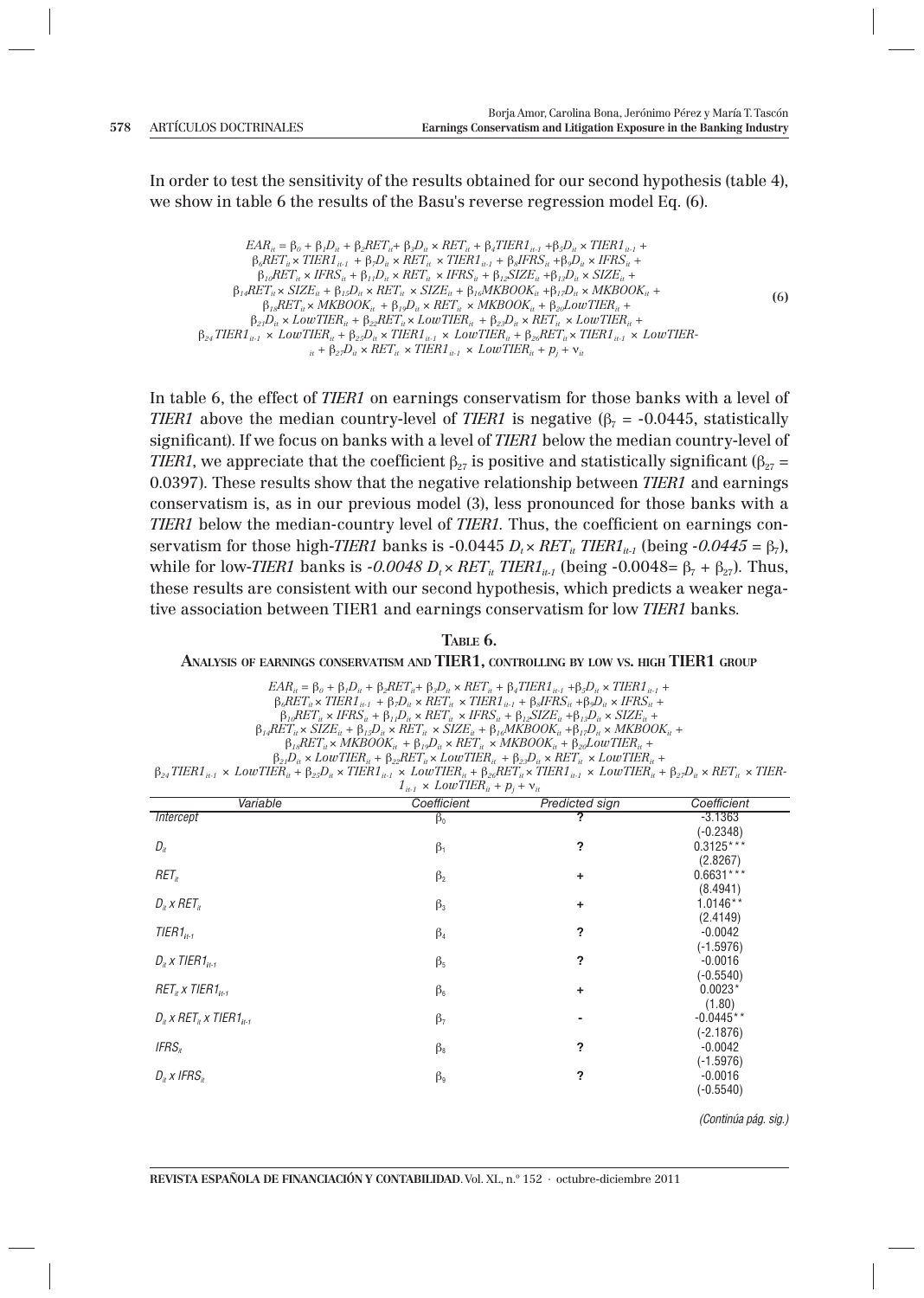| ANALYSIS OF EARNINGS CONSERVATISM AND TIER1, CONTROLLING BY LOW VS. HIGH TIER1 GROUP |              |                          |                             |
|--------------------------------------------------------------------------------------|--------------|--------------------------|-----------------------------|
| $RET_{it}$ x IFRS <sub>n</sub>                                                       | $\beta_{10}$ |                          | $-0.0023$                   |
| $D_i$ x RET <sub>it</sub> x IFRS <sub>it</sub>                                       |              |                          | $(-0.7141)$<br>$0.0245**$   |
|                                                                                      | $\beta_{11}$ | +                        | (2.1876)                    |
| $SIZE_{it}$                                                                          | $\beta_{12}$ | ?                        | $-0.0171***$                |
|                                                                                      |              |                          | $(-3.4923)$                 |
| $D_i$ x SIZE <sub>it</sub>                                                           | $\beta_{13}$ | ?                        | $-0.0276***$                |
| $RETit$ x SIZE <sub>it</sub>                                                         | $\beta_{14}$ | ?                        | $(-5.0962)$<br>$-0.0377***$ |
|                                                                                      |              |                          | $(-9.0570)$                 |
| $D_i$ x RET <sub>i</sub> x SIZE <sub>it</sub>                                        | $\beta_{15}$ | ?                        | $-0.0445**$                 |
|                                                                                      |              |                          | $(-2.3230)$                 |
| MkBook <sub>it</sub>                                                                 | $\beta_{16}$ | $\ddot{\phantom{0}}$     | $0.0185***$                 |
|                                                                                      |              | $\overline{\phantom{a}}$ | (6.7870)<br>$-0.0158**$     |
| $D_i$ , x MkBook <sub>it</sub>                                                       | $\beta_{17}$ |                          | $(-2.3738)$                 |
| $RET_i$ x MkBook <sub>it</sub>                                                       | $\beta_{18}$ | +                        | $0.0091***$                 |
|                                                                                      |              |                          | (3.7098)                    |
| $D_i$ x RET <sub>i</sub> x MkBook <sub>i</sub>                                       | $\beta_{19}$ |                          | $-0.1468***$                |
|                                                                                      |              |                          | $(-5.5087)$                 |
| LowTIER <sub>ir</sub>                                                                | $\beta_{20}$ | ?                        | 3.5339                      |
|                                                                                      |              |                          | (0.2643)                    |
| $D_i$ x LowTIER $_i$                                                                 | $\beta_{21}$ | ?                        | 0.0695                      |
|                                                                                      |              |                          | (1.5984)                    |
| $RETn$ x LowTIER $n$                                                                 | $\beta_{22}$ | ?                        | $0.2013***$<br>(3.5132)     |
| $D_i$ x RET <sub>i</sub> x LowTIER <sub>it</sub>                                     | $\beta_{23}$ | ?                        | $-0.0192$                   |
|                                                                                      |              |                          | $(-0.1234)$                 |
| TIER1 $_{it-1}$ x LowTIER $_{it}$                                                    | $\beta_{24}$ | ?                        | $0.0190***$                 |
|                                                                                      |              |                          | (4.8425)                    |
| $D_i$ x TIER1 $_{i+1}$ x LowTIER <sub>it</sub>                                       | $\beta_{25}$ | ?                        | $0.0134***$                 |
|                                                                                      |              |                          | (3.6709)                    |
| $RET_{it}$ x TIER1 <sub>it-1</sub> x LowTIER <sub>it</sub>                           | $\beta_{26}$ |                          | $-0.0260**$                 |
|                                                                                      |              |                          | $(-4.7097)$                 |
| $D_i$ x RET <sub>i</sub> x TIER1 <sub>i1-1</sub> x LowTIER <sub>it</sub>             | $\beta_{27}$ | ÷                        | $0.0397**$                  |
| Country effects                                                                      | Yes          |                          | (2.4494)                    |
| <b>Observations</b>                                                                  | 845          |                          |                             |
| Hansen                                                                               | 129.63       | (Sig. 0.238)             |                             |
| m2                                                                                   | $-1.28$      | (Sig. 0.199)             |                             |
| z1                                                                                   | 2659.37***   | (Sig. 0.0000)            |                             |
| Z <sup>2</sup>                                                                       | $2.36***$    | (Sig. 0.0000)            |                             |

#### **TABLE 6 (CONT.)**

t-student in parenthesis

\*\*\* p<0.01, \*\* p<0.05, \* p<0.1

 $EAR_{n}$  is the earnings per share of firm i for fiscal year t scaled by prior year-end price. RET<sub>n</sub> is the annual stock rate of return of the firm, measured compounding twelve monthly stock returns ending three months after the last day of fiscal year t. D. is a dummy variable that takes the value of 1 if the rate of return of firm i for fiscal year t is negative and 0 otherwise. TIER1<sub>it-1</sub>, measured in %, is the regulatory capital adequacy ratio at the end of year t-1, constructed using shareholder funds plus perpetual non cumulative preference shares as a percentage of risk weighted assets and off balance sheet risks measured under the Basel rules. In general, this figure should be at least 4% to avoid regulatory problems. LowTier<sub>n</sub> is a dummy variable that takes the value of 1 if TIER1 of the bank  $\overline{l}$  in year t is below the median-country level of TIER1 of listed banks in the year t and 0 otherwise. *IFRS<sub>it</sub>* is a dummy variable that takes the value of 1 when the bank *i* in year *t* is from a country in which accounting practices for banks are in accordance with IFRS or US GAAP, and 0 otherwise.  $MkBook<sub>n</sub>$  is the Market-to-Book ratio at the end of year t.  $SIZE<sub>n</sub>$  is measured as the natural log of total assets at the end of year t.

Hansen test. Ho: All instruments are uncorrelated with the disturbance process.

m2 test. Ho: There is no second-order serial correlation in the first-difference residuals.

z1. Wald test of the joint significance of the reported coefficients;

z2. Wald test of the joint significance of the country dummies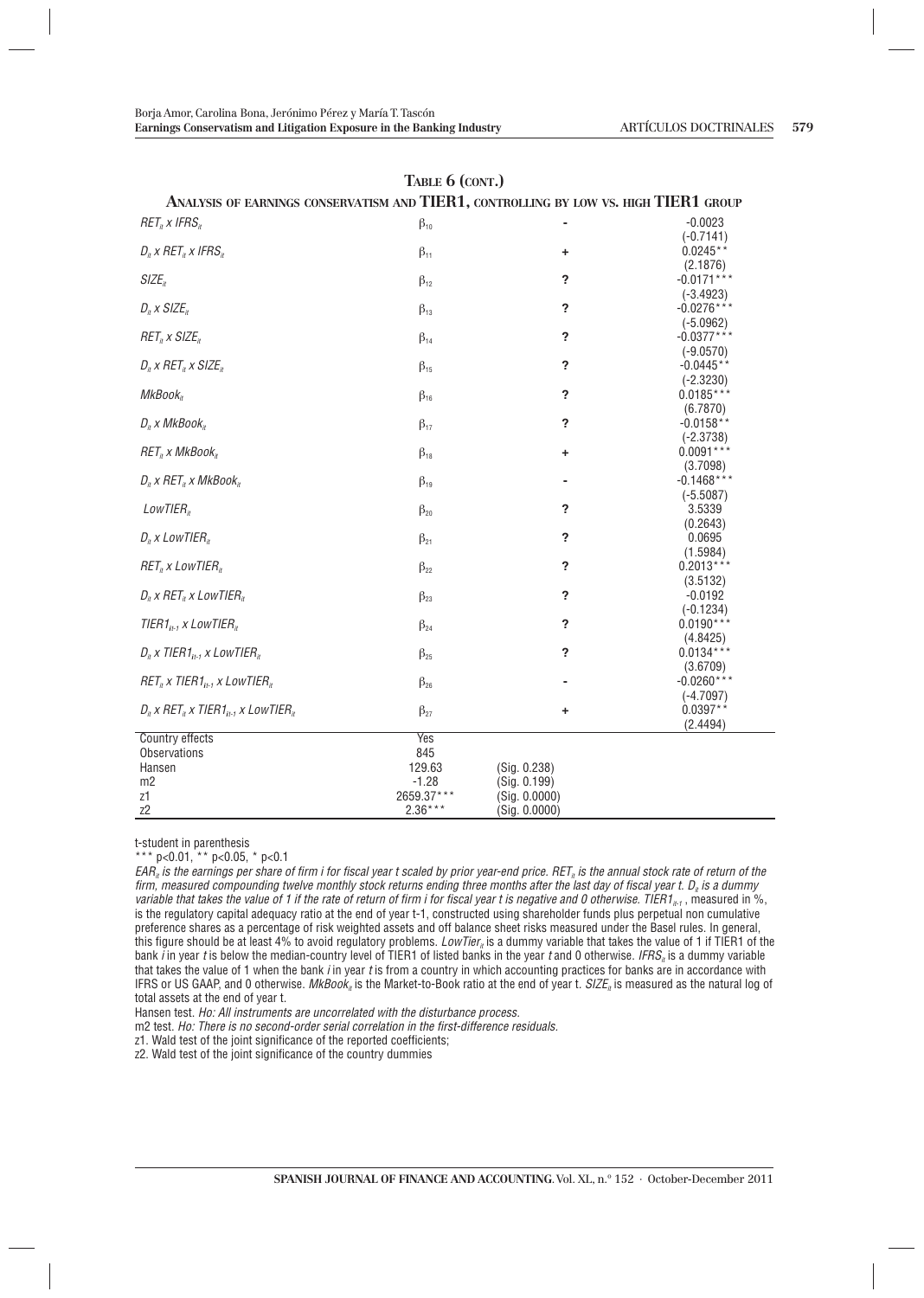## **6. CONCLUDING REMARKS**

Several works have studied the opaqueness of the banking business (see *e.g.* Berger *et al.*, 2000 and Morgan 2002) and the agency problems arising from the information asymmetry between shareholders, managers, creditors and regulators (see *e.g.* Saunders *et al.* 1990, Dewatripont and Tirole, 1994, Besanko and Kanatas, 1996, Diamond and Rajan, 2000; Jeitschko and Jeung, 2005). Nevertheless, the works that analyse the drivers of earnings conservatism in the banking industry are recent and scarce (Nichols *et. al*, 2009).

Our research adds to the literature on the effect of litigation exposure on earnings conservatism. Particularly, by focusing in the banking industry and using a sample of commercial banks from 69 countries between 1998 and 2007, we find a negative relationship between the level of *TIER1* as a proxy for managers' litigation exposure and earnings conservatism. Our results show that as litigation exposure increases (as *TIER1* decreases), earnings increases are more persistent and earnings reversals following earnings declines are higher. Overall, our results are consistent with an increase in public and private scrutiny derived from an increase in the perceived likelihood of bank failure, promoting conditional conservatism. Moreover, we evidence that this negative relationship holds for both, those banks with a *TIER1* below the median-country level of *TIER1* («*low TIER1*») and those with an average value of *TIER1* above the median country-level of *TIER1* («*high TIER1*»), although it is less pronounced for the former group due to a higher level of unconditional conservatism in these higher scrutiny scenarios. Thus, in these situations managers seem to resort to earnings conservatism, to minimize not only litigation costs but also the likelihood of adverse political action.

We think our contribution is twofold. Firstly, to the best of our knowledge, this is the first work that directly analyses the relationship between managerial litigation exposure and earnings conservatism in the banking industry. So, our work seeks to contribute to the finance and accounting literature by considering another driver of earnings conservatism in the banking industry. In addition, as we adopt an international perspective, we would also contribute to the current literature by identifying an important driver of earnings conservatism in the banking industry worldwide. Besides, the results of our study indicate that differences in conservatism across banks are a function of the specific liability exposure of bank managers.

Our results are consistent with a high level of international homogeneity in the banking sector concerning structure, regulation and supervision (see *e.g*. Dewatripont and Tirole, 1994; Bhattacharya *et al.,* 1998, Barth *et al.*, 2004), especially in light of the International Convergence of Capital Measurements and Capital Standards, published in June, 2004 by the Basel Committee on Banking Supervision (known as «Basel II»), Consequently, this growing process of harmonization in banking regulation, in addition to a growing interest of supervision authorities in the enforcement of *r*ules **i**mplementing *Basel II Capital Accord*, contributes to lighten institutional environment influences in this specific industry and support our results on a negative relationship between *TIER1* and earnings conservatism in the banking industry all over the world.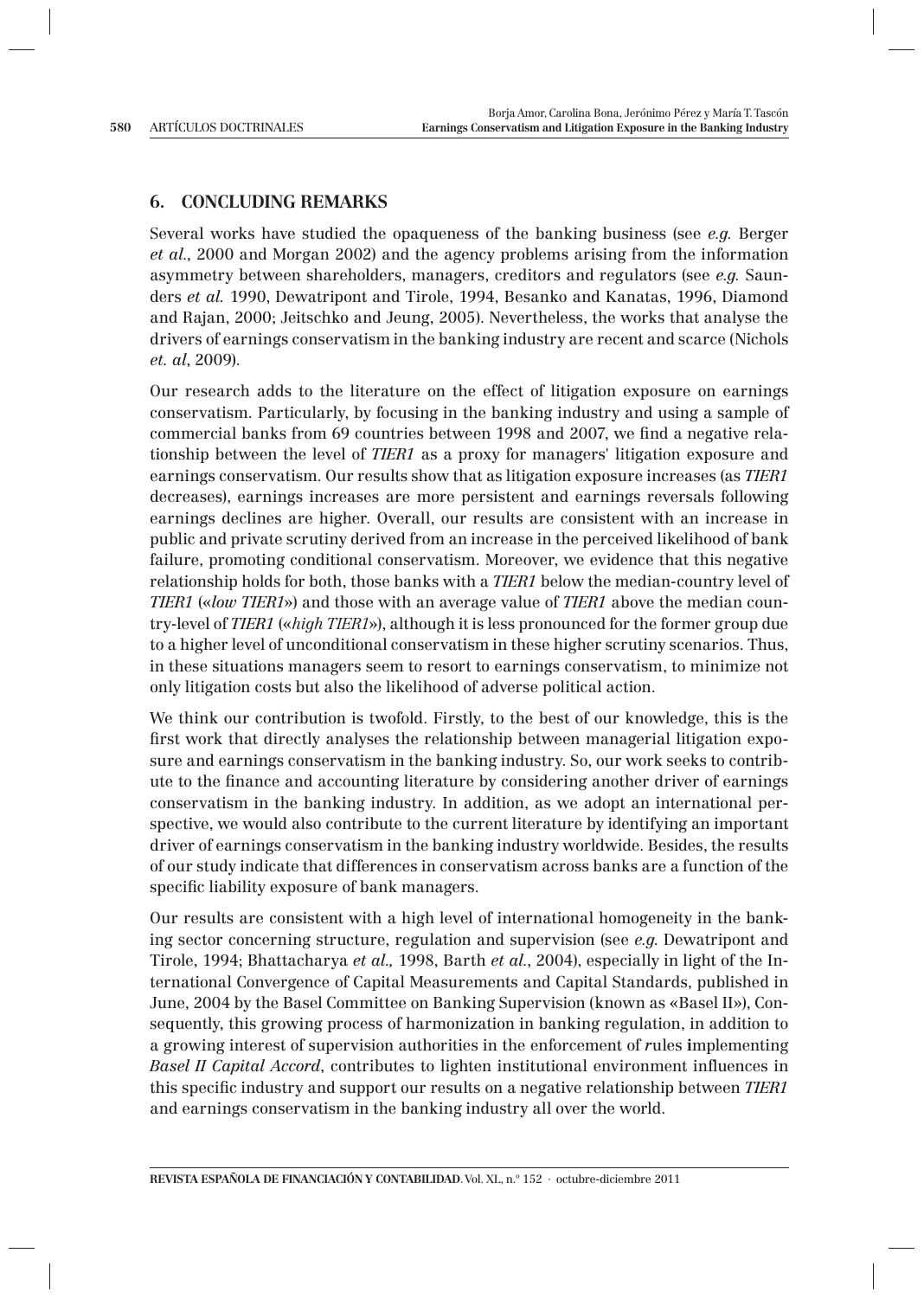As we have previously pointed out, this work complements Niswander and Swanson's (2000) by direct linking earnings conservatism and capital ratios. In their study, Niswander and Swanson consider the roles of bank auditors and regulators as well as of bank managers finding that, for low capital banks, auditors and regulators prefer conservative accounting estimates. However, their study is not focused on conditional conservatism and their sample is restricted to US in pre-*Basel Accord* years (15). Consequently, their proxies do not take into account the relation between capital and risky assets. In contrast, we apply a standard approach to test earnings conservatism using a proxy of managers' litigation exposure that takes into account not only capital but also risky assets in a wide international sample.

Finally, we must acknowledge our work has some limitations. The most important one relates to the use of the level of *TIER1* as a proxy for bank managers' liability exposure due to the existence of other potential confounding agency pressures that might affect the observed levels of earnings conservatism. Although we are aware of this limitation, we consider that our research design and especially our model extension, by including low and high *TIER1* banks allow us to obtain a better understanding on the effect of managers' liability exposure on earnings conservatism. Further extensions of this work should consider more refined measures of bank managers' liability exposure. For instance, under compensation incentive or job preservation considerations, capital adequacy ratios are not the only important indicators to measure bank managers' liability exposure, different measures of profitability and non-performing loan ratio are key indicators too. Thus, upcoming research could be built on the current findings to pursue alternative explanations for differences in conservatism across banks, furthering our understanding of why conservative accounting persists through time and what other factors influence firm-specific differences in conservatism. We leave such inquiry for future research.

## **REFERENCES**

Aggarwal, R., and Jacques, K. 2001. The impact of FDICIA and prompt corrective action on bank capital and risk: Estimates using simultaneous equations model. *Journal of Banking and Finance*  25 (6): 1.139-1.160.

ARELLANO, M., and BOND, S. 1991. Some tests of specification for panel data: Montecarlo evidence and an application to employment equations. *Review of Economic Studies* 58 (2): 277-297.

Arellano, M., and Bover, O. 1995. Another look at the instrumental variable estimation of errorcomponents models. *Journal of Econometrics* 68 (1): 29-51.

BALL, R.; KOTHARI, S. P., and ROBIN, A. 2000. The effect of international institutional factors on properties of accounting earnings. *Journal of Accounting and Economics* 29 (1): 1-51.

BALL, R., and SHIVAKUMAR, L. 2005. Earnings quality in UK private firms: comparative loss recognition timeliness. *Journal of Accounting and Economics* 39 (1): 83-128.

Barber, J. R.; Chang, C., and Thurston, D. C. 1996. Bank failure, risk, and capital regulation. *Journal of Economics and Finance* 20 (3): 13-20.

<sup>(15)</sup> Niswander and Swanson considered a sample of 11,000 banks in US during 1987 and 1988.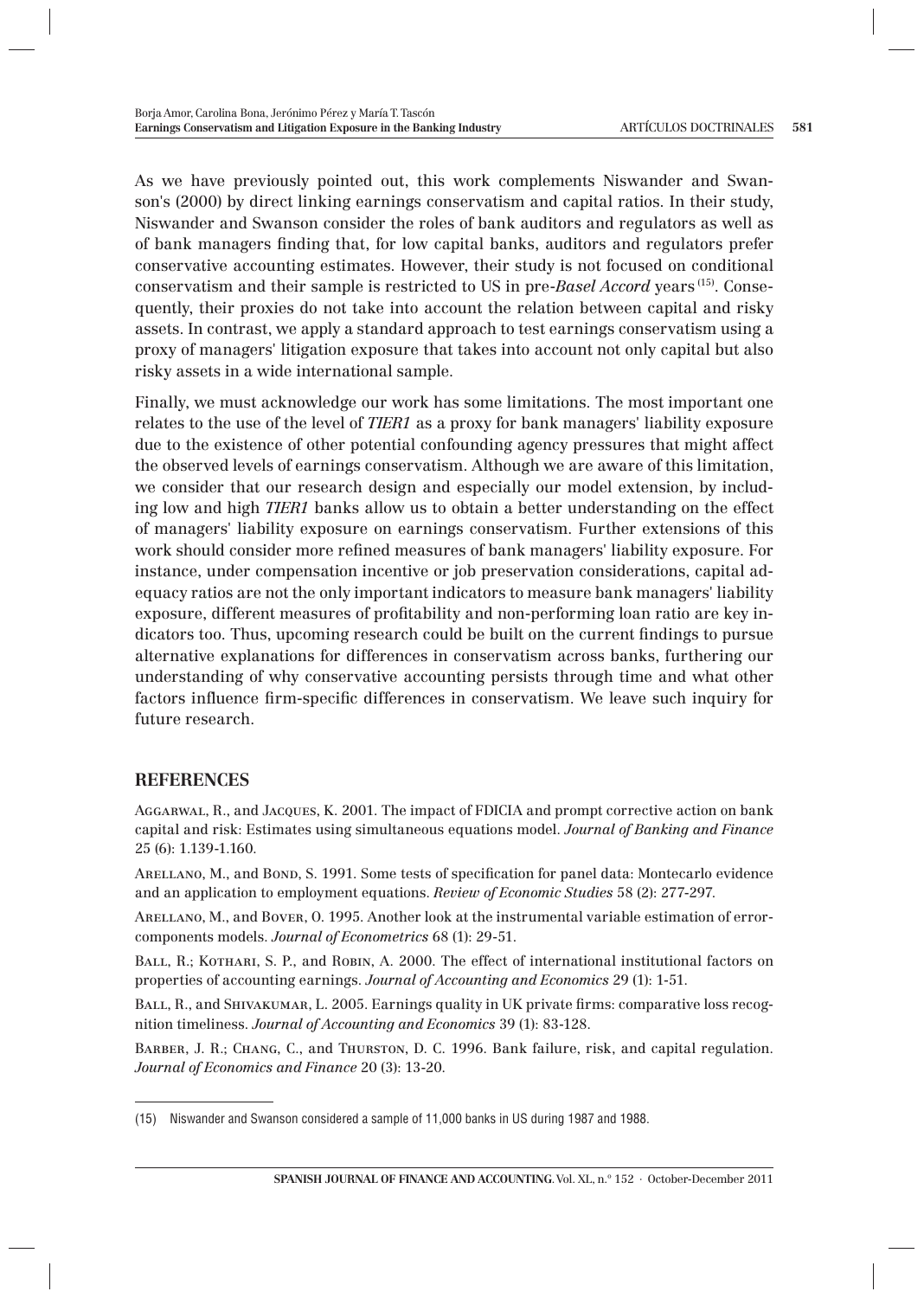Barth, J. R.; Caprio, G., and Levine, R. 2004. Bank regulation and supervision: what works best? *Journal of Financial Intermediation* 13 (2): 205-248.

— 2006. *Rethinking Bank Regulation. Till Angels Govern*, Cambridge University Press: New York, EE.UU.

Basel Committee on Banking Supervision (BCBS). 1988. *International Convergence of Capital Measurement and Capital Standards*, July.

— 1988. *Instruments Eligible for Inclusion in Tier 1 Capital*, October. **http://www.bis.org/press/ p981027.htm**

— 2004. *International Convergence of Capital Measurement and Capital Standards. A Revised Framework*. June. **http://www.bis.org/publ/bcbs107.htm**

Basu, S. 1997. The conservatism principle and the asymmetric timeliness of earnings. *Journal of Accounting and Economics* 24 (1): 3-37.

BEATTY, A.; CHAMBERLAIN, S. L., and MAGLIOLO, J. 1995. Managing financial reports of commercial banks: The influence of taxes, regulatory capital, and earnings. *Journal of Accounting Research* 33 (2): 231-261.

Beaver, W. H., and Ryan, S. G. 2005. Conditional and unconditional conservatism: Concepts and modeling. *Review of Accounting Studies* 10 (2-3): 269-309.

Berger, A. N. 1995. The relationship between capital and earnings in banking. *Journal of Money, Credit and Banking* 27 (2): 432-456.

BERGER, A. N.; BONIME, S. D.; COVITZ, D. M., and HANCOCK, D. 2000. Why are bank profits so persistent? The roles of product market competition, informational opacity, and regional/macroeconomic shocks. *Journal of Banking & Finance* 24 (7): 1.203-1.235.

Berger, A.; Deyoung, R.; Flannery, M. J.; Lee, D. K., and Oztekin, O. 2008*.* How do large banking organizations manage their capital ratios? SSRN Working Paper. **http://ssrn.com/abstract=1098928**

Besanko, D., and Kanatas, G. 1996. The regulation of bank capital: Do capital standards promote bank safety? *Journal of Financial Intermediation* 5 (2): 160-183.

BHATTACHARYA, S.; BOOT, A. W. A., and THAKOR, A. V. 1998. The economics of bank regulation. *Journal of Money, Credit & Banking* 30 (4): 745-770.

BLUNDELL, R., and BOND, S. 1998. Initial conditions and moment restrictions in dynamic panel data models. *Journal of Econometrics* 87 (1): 115-143.

BONA SÁNCHEZ, C.; PÉREZ ALEMÁN, J., and SANTANA MARTÍN, D. J. 2010. Ultimate ownership and earnings conservatism. *European Accounting Review* 20 (1): 57-80.

BUSHMAN, R. M., and PIOTROSKI, J. D. 2006. Financial reporting incentives for conservative accounting: The influence of legal and political institutions. *Journal of Accounting and Economics* 42 (1-2): 107-148.

Chami, R., and Cosimano, T. F. 2003. The nature of capital adequacy constraints under the Basel Accord. SSRN Working Paper. **http://ssrn.com/abstract=456981**

Collins, J. H.; Shackelford, D. A., and Wahlen, J.M. 1995. Bank differences in the coordination of regulatory capital, earnings, and taxes. *Journal of Accounting Research* 33 (2): 263-291.

Corrigan, E. G. 1982. Are banks special? *Annual Report, Federal Reserve Bank of Minneapolis*.

Delfiner, M., and Pailhe, C. 2006. Hybrid instruments for bank capitalization. *MPRA (Munich Personal RePEc Archive): Paper* n.º 1.567. December.

Demirgüç-Kunt, A.; Laeven, L., and Levine, R. 2004. Regulations, market structure, institutions and the cost of financial intermediation. *Journal of Money, Credit and Banking* 36 (3): 593-626.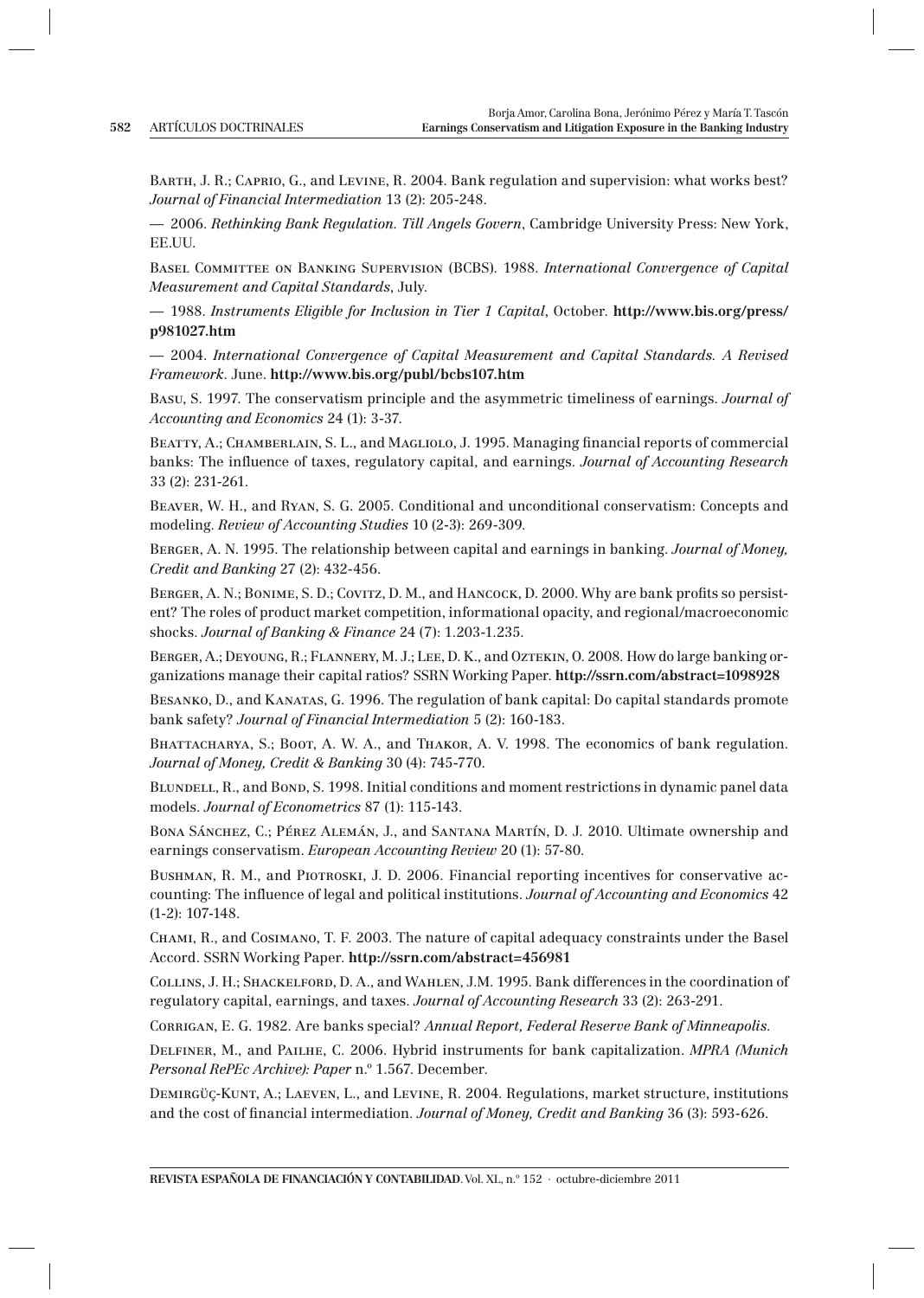Dewatripont, M., and Tirole, J. 1994. *The Prudential Regulation of Banks*. MIT Press: Cambridge.

Diamond, D. W., and Rajan, R. G. 2000. A theory of bank capital. *Journal of Finance* 55 (6): 2.431- 2.465.

Estrella, A. 2004. The cyclical behavior of optimal bank capital. *Journal of Banking & Finance* 28 (6): 1.469-1.498.

Feltham, G. A., and Ohlson, J.A. 1995. Valuation and clean surplus accounting for operating and fi nancial activities. *Contemporary Accounting Research* 11 (2): 689-731.

Flannery, M. J., and Rangan, K. P. 2004. What caused the bank capital build-up of the 1990's? *FDIC Center For Financial Research Working Paper* 2004-03.

García Lara, J. M.; García Osma, B., and Mora, A. 2005. The effect of earnings management on the asymmetric timeliness of earnings. *Journal of Business, Finance and Accounting* 32 (3-4): 691-726.

García Lara, J. M., and Mora, A. 2004. Balance sheet versus earnings conservatism in Europe. *European Accounting Review* 13 (2): 261-292.

— 2003. La incorporación asimétrica de noticias al resultado contable en un contexto europeo: Evidencia empírica. *Revista Española de Financiación y Contabilidad* (116): 235-264.

García Lara, J. M.; Rueda Torres, J. A., and Vázquez Veira, P.J. 2008. Conservatism of earnings reported under international accounting standards: A comparative study. *Revista Española de Financiación y Contabilidad* 37 (138): 197-210.

García Lara, J. M.; García Osma, B., and Peñalva, F. 2009. The economic determinants of conditional conservatism. *Journal of Business Finance & Accounting* 36 (3-4): 336-372.

Giner, B., and Rees, W. 2001. On the asymmetric recognition of good and bad news in France, Germany and the United Kingdom. *Journal of Business Finance & Accounting* 28 (9-10): 1.285-1.331.

Givoly, D., and HAYN, C. 2000. The changing time-series properties of earnings, cash flows and accruals: Has financial reporting become more conservative? *Journal of Accounting and Economics* 29 (3): 287-320.

Grambovas, C. A.; Giner Inchausti, B., and Christodoulou, D. 2006. Earnings conservatism: Panel data evidence from the European Union and the United States. *Abacus* 42 (3-4): 354-378.

GROPP, R., and RICHARDS, A. J. 2001. Rating agency actions and the pricing of debt and equity of European banks: What can we infer about private sector monitoring of bank Soundness? *European Central Bank Working Paper* 76.

Hadi, A. 1994. A modification of a method for the detection of outliers in multivariate samples. *Journal of the Royal Statistical Society* Series (B) (56): 393-396.

— 1992. Identifying multiple outliers in multivariate data. *Journal of the Royal Statistical Society*, Series (B) (54): 761-771.

HOLTHAUSEN, R. W., and WATTS, R. L. 2001. The relevance of the value-relevance literature for financial accounting standard setting. *Journal of Accounting and Economics* 31 (1-3): 3-75.

Holtz-Eakin, D.; Newey, W., and Rosen, H. 1988. Estimating vector autoregressions with panel data. *Econometrica* 56 (6): 1.371-1.395.

HUIJGEN, C., and LUBBERINK, M. 2005. Liability exposure effects on earnings conservatism: The case of cross-listed firms. *Journal of Business Finance & Accounting* 32 (7-8): 1.275-1.309.

Jackson, P. 1999. Capital requirements and bank behaviour: The impact of the Basle Accord. *Basel Committee on Banking Supervision Working Paper*, 1.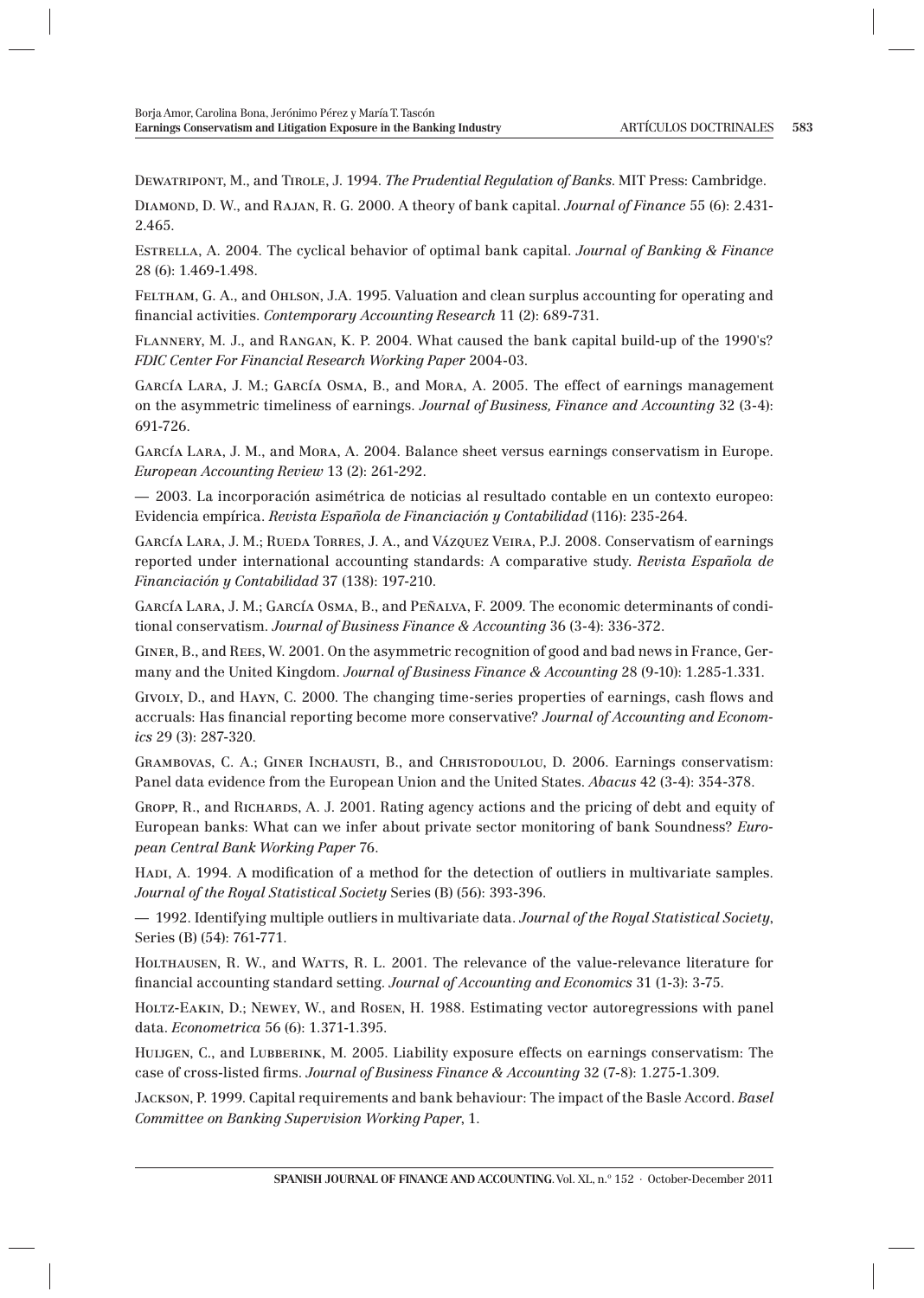JEITSCHKO, T. D., and JEUNG, S. D. 2005. Incentives for risk-taking in banking-A unified approach. *Journal of Banking & Finance* 29 (3): 759-777.

Kim, D., and Santomero, A. M. 1988. Risk in banking and capital regulation. *Journal of Finance* 43 (5): 1.219-1.233.

Kliger, D., and Sarig, O. 2000. The information value of bond ratings. *Journal of Finance* 55 (6): 2.879-2.902.

KOTHARI, S. P.; LYS, T.; SMITH, C. W., and WATTS, R. L. 1988. Auditor liability and information disclosure. *Journal of Accounting, Auditing & Finance* 3 (4): 307-339.

LAFOND, R., and WATTS, R. L. 2008. The information role of conservative financial statements. *The Accounting Review* 83: 447-478.

Levine, R. 2004. The corporate governance of banks: A concise discussion of concepts and evidence. *World Bank Policy Research Working Paper* 3.404.

Marcus, A. J. 1984. Deregulation and bank policy. *Journal of Banking & Finance* 8 (4): 557-565.

Milne, A. 2002. Bank capital regulation as an incentive mechanism: Implications for portfolio choice. *Journal of Banking and Finance* 26 (1): 1-23.

— 2004. The inventory perspective on bank capital. *Cass Business School Research Paper.* Available at SSRN. **http://ssrn.com/abstract=576062**

Milne, A., and Whalley, A. E. 2001. Bank capital regulation and incentives for risk-taking. Cass Business School Research Paper. Available at SSRN **http://ssrn.com/abstract=299319**

Morgan, D. P. 2002. Rating banks: Risk and uncertainty in an opaque industry. *American Economic Review* 92 (4): 874-888.

Moyer, S. E. 1990. Capital adequacy ratio regulations and accounting choices in commercial banks. *Journal of Accounting and Economics* 13 (2): 123-154.

NICHOLS, C. D.; WAHLEN, J. M., and WIELAND, M.M. 2009. Publicly traded versus privately held: Implications for conditional conservatism in bank accounting. *Review of Accounting Studies* 14 (1): 88-122.

Niswander, F., and Swanson, E. P. 2000. Loan, security, and dividend choices by individual (unconsolidated): public and private commercial banks. *Journal of Accounting and Public Policy* 19 (3): 201-235.

PAE, J.; THORNTON, D. B., and WELKER, M. 2005. The link between earnings conservatism and the price to book ratio. *Contemporary Accounting Research* 22 (3): 693-717.

POPE P. F., and WALKER, M. 2003. Ex-ante and ex-post accounting conservatism, asset recognition and asymmetric earnings timeliness. *Working Paper. Lancaster University and University of Manchester*.

 $-$  1999. International differences in the timeliness, conservatism, and classification of earnings. *Journal of Accounting Research*, 37 (supplement): 53-87.

Qiang, X. 2007. The effects of contracting, litigation, regulation, and tax costs on conditional and unconditional conservatism: Cross-sectional evidence at the firm level. *The Accounting Review* 82 (3): 759–97.

Rajan, R. G. 1998. The past and future of commercial banking viewed through an incomplete contract lens. *Journal of Money, Credit and Banking* 30 [3 (2)]: 524-550.

Raonic, I.; McLeay, S., and Asimakopoulos, I. 2004. The timeliness of income recognition by European companies: An analysis of institutional and market complexity. *Journal of Business Finance & Accounting* 31 (1-2): 115-148.